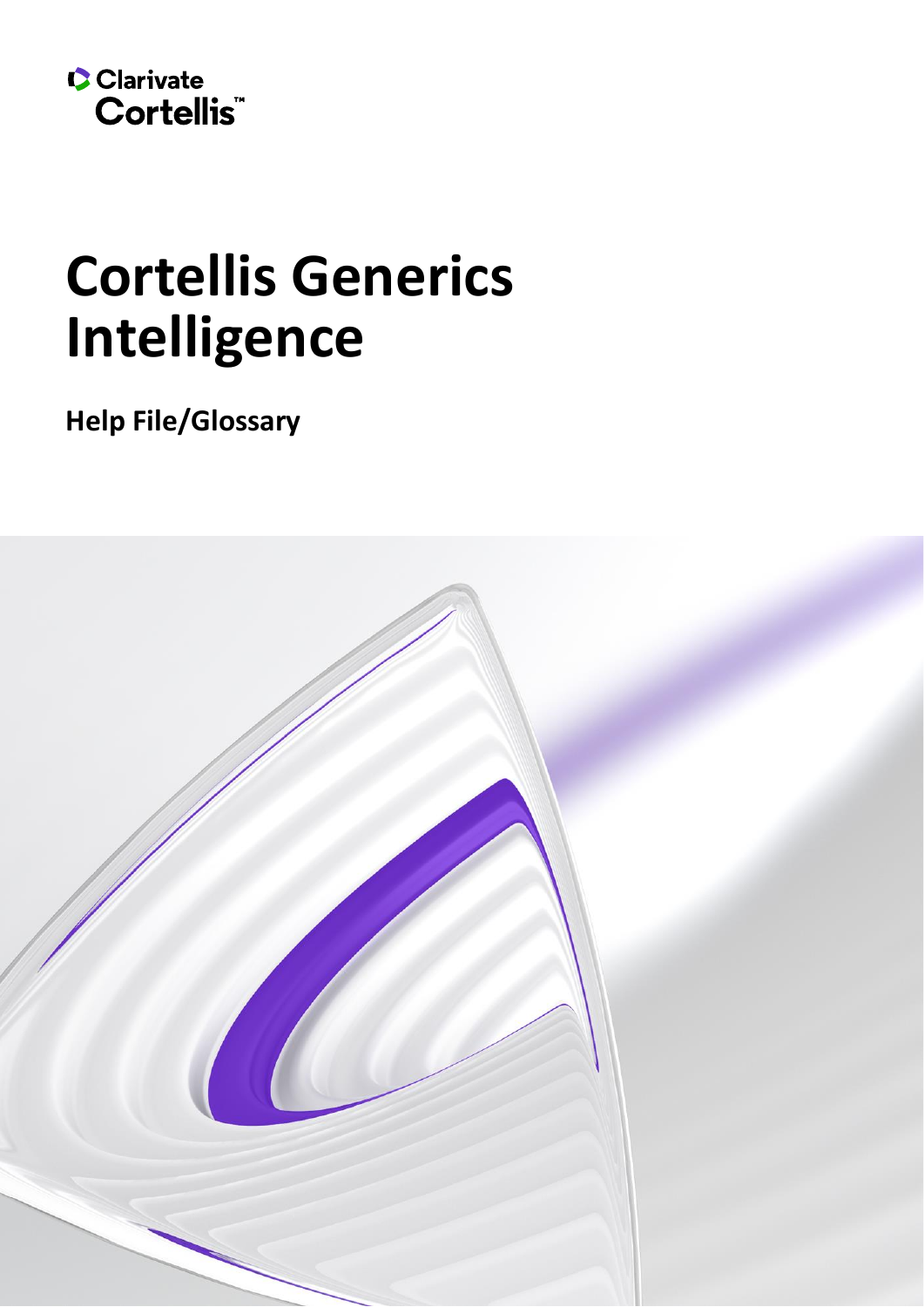## <span id="page-1-0"></span>**Contents**

| Contents                                                      | $\mathbf{1}$   |
|---------------------------------------------------------------|----------------|
| Homepage                                                      | 3              |
| Quick Search                                                  | $\overline{4}$ |
| <b>Product Key Insights</b>                                   | 6              |
| <b>Product - API Manufacturers</b>                            | 10             |
| <b>Product - Regulatory Filings</b>                           | 12             |
| Product - Approvals                                           | 14             |
| <b>Product - Constraint Date Forecast &amp; Exclusivities</b> | 16             |
| <b>Product - Patents &amp; SPCs</b>                           | 17             |
| Product - US Patent Challenges                                | 21             |
| Product- Global Litigation                                    | 23             |
| <b>Product - Deals</b>                                        | 25             |
| Product - Competitive Insights                                | 27             |
| Product - R&D                                                 | 28             |
| <b>Product - Scientific</b>                                   | 30             |
| <b>Product - Launches &amp; Pack Prices</b>                   | 32             |
| Subsidiary Key Insights                                       | 34             |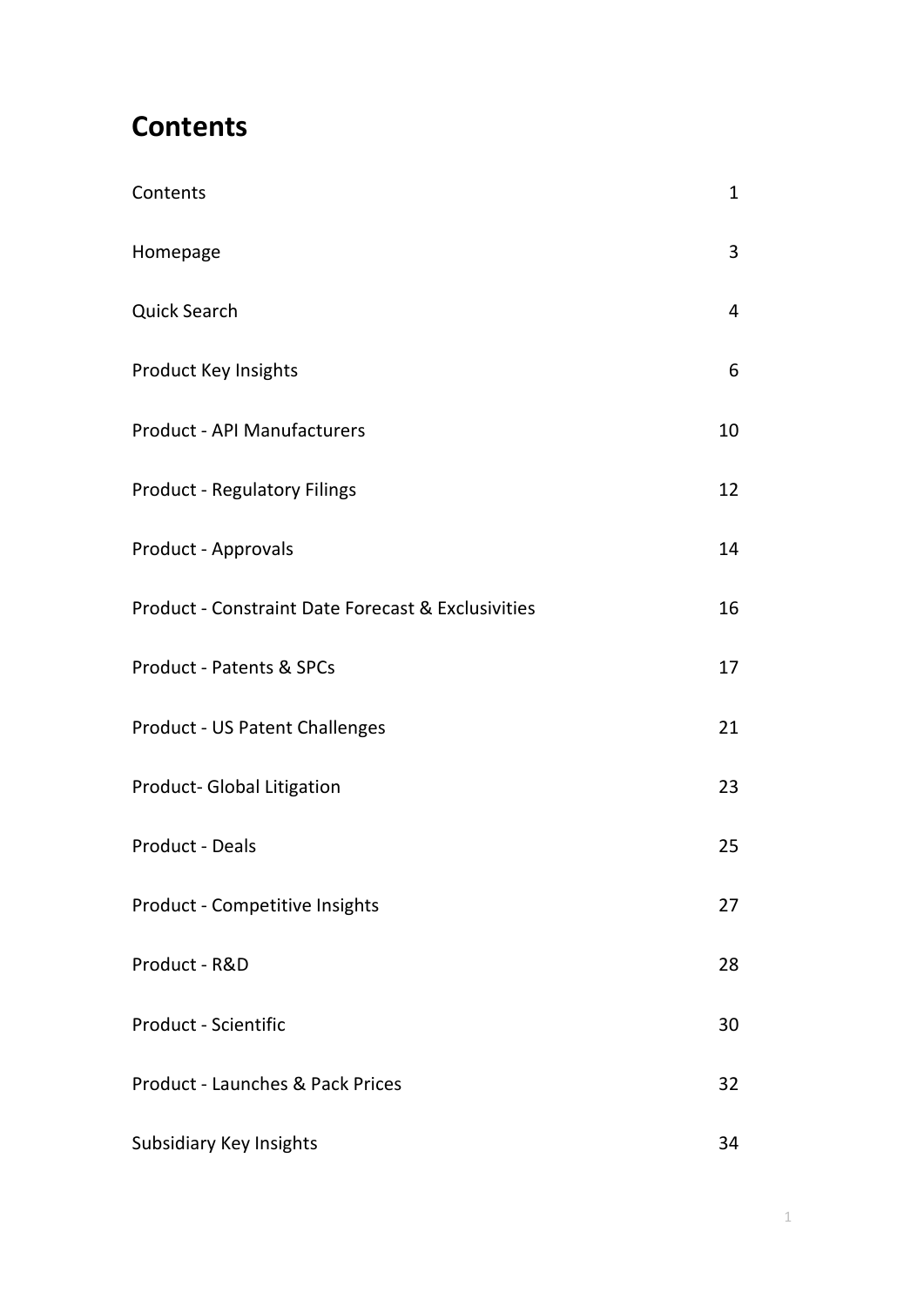| <b>Subsidiary Details</b>                  | 35 |
|--------------------------------------------|----|
| Corporate Group Key Insights               | 36 |
| <b>Corporate Details</b>                   | 38 |
| <b>Advanced Search</b>                     | 39 |
| <b>Product Selector</b>                    | 41 |
| <b>Company Selector</b>                    | 45 |
| Alerts                                     | 48 |
| Preferences                                | 49 |
| <b>US Market Share module</b>              | 50 |
| LATAM (Latin American) Market Share module | 52 |
| <b>Global Pricing Trends module</b>        | 54 |
| FAQs                                       | 56 |
| System requirements                        | 60 |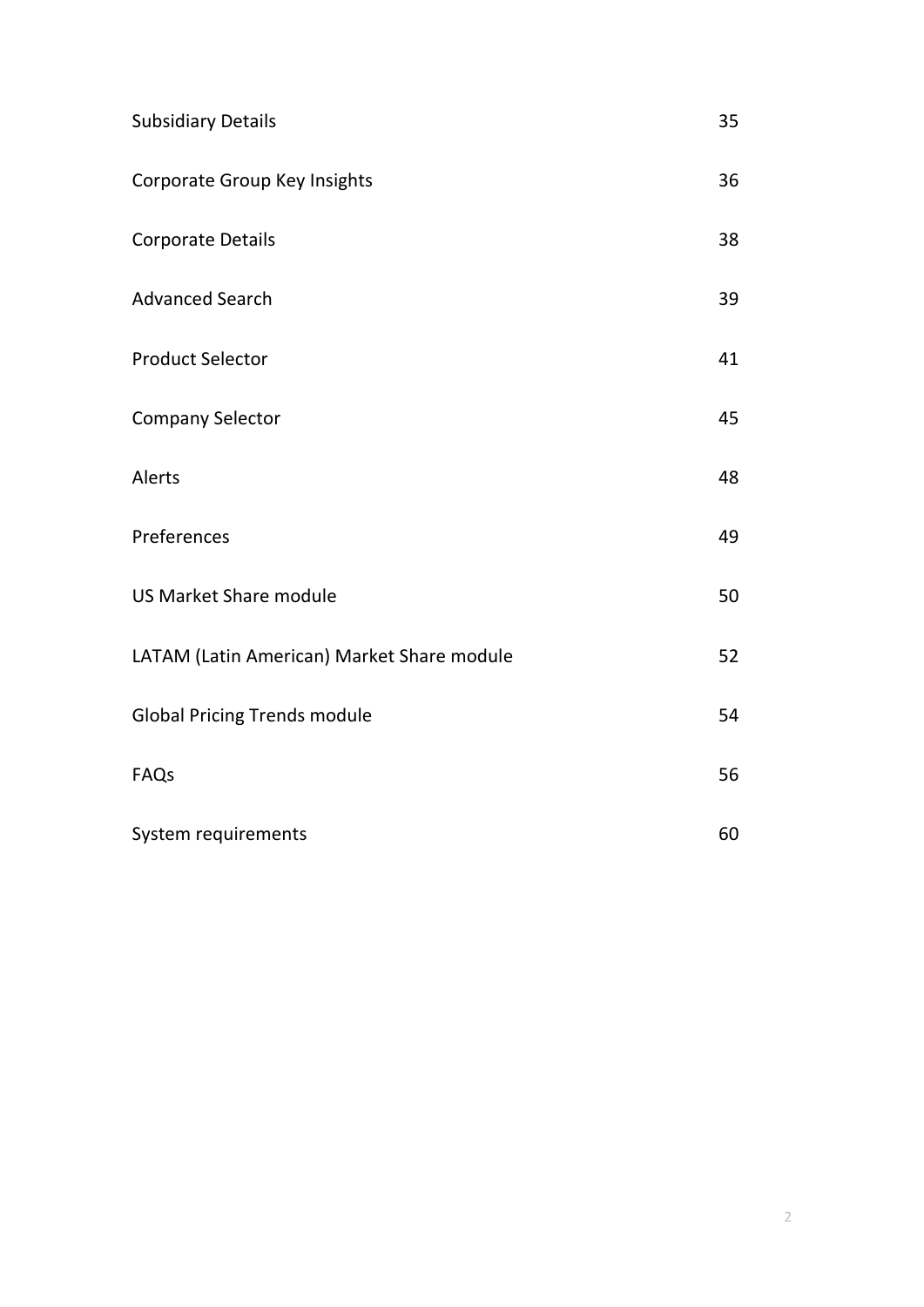## <span id="page-3-0"></span>**Homepage**

## **New Products**

List of new Product records added to Cortellis Generics Intelligence database in the last three months. Click over the Products to be directed to their page.

## **New Drug Approvals EMA – US FDA (NDAs only)**

Most recent approvals from either the European Medicines Agency (EMA) or US FDA (NDAs only). They are listed as brand, API and the company for whom the approval has been granted. Both the API and the company are readily accessible by clicking on their name.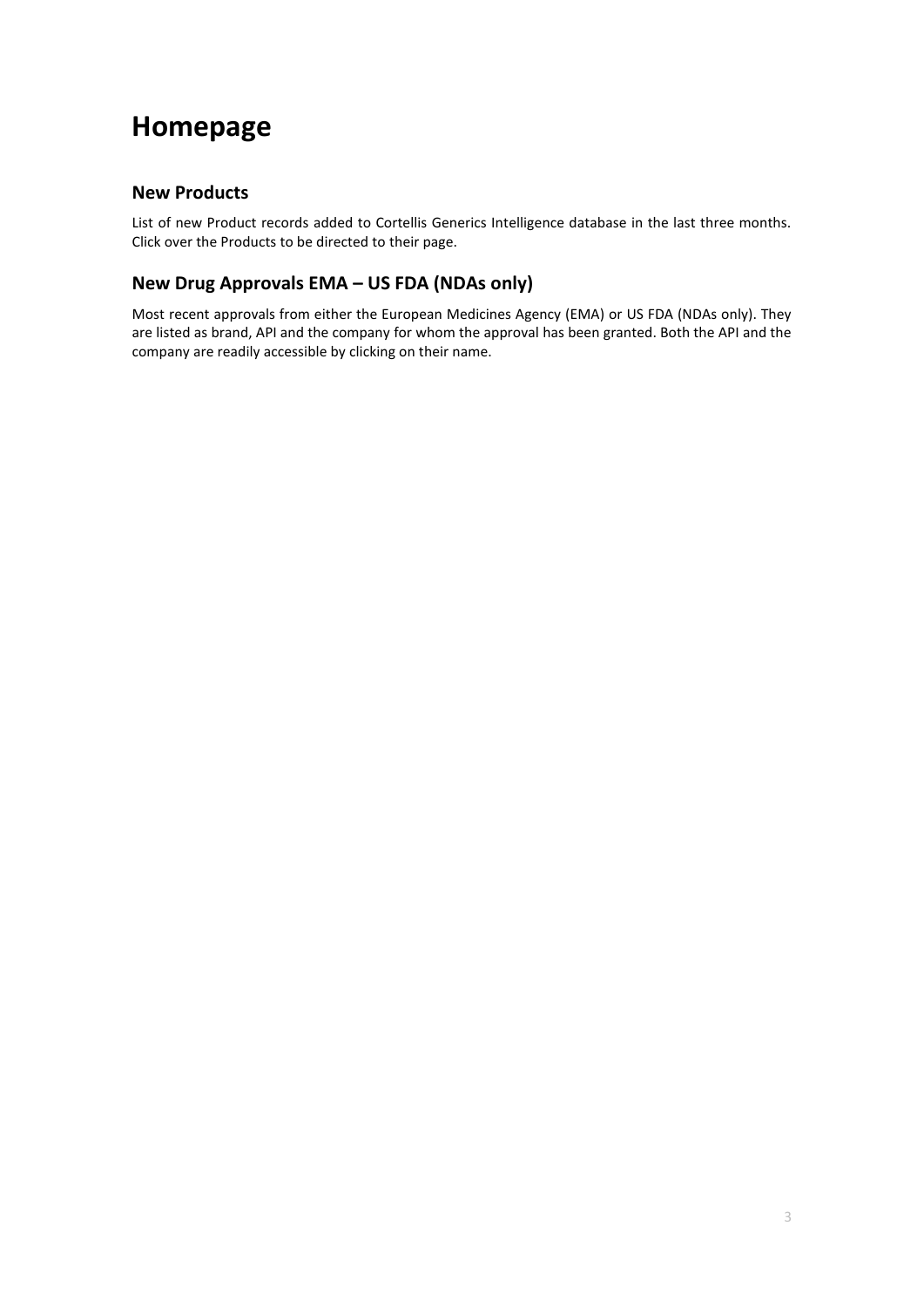## <span id="page-4-0"></span>**Quick Search**

The Quick Search bar allows fast and intuitive search of known Products or Companies. Autocomplete suggestions appear after the user has introduced three or more characters, for both Products (including US brand name, UNII and CAS number) and Companies. For Products, there is an identifier icon  $\blacksquare$  for Combination Products. For Companies, there is an identifier icon  $\mathbb{B}$  for Corporate Groups. The Quick Search feature is available on the homepage and in the header of all other pages.

## **Product View All**

List of all suggested results for Product names typed in the Quick Search bar.

#### **No. of Active API Manufacturers**

Count of all API Manufacturer subsidiaries with Manufacturer Status 'Commercially Available' or 'Under Development' (se[e Product Key Insights section\)](#page-6-0).

## **Company View All**

List of all suggested results for Company names typed in the Quick Search bar. The first column corresponds to the Corporate Group identifier icon.

#### <span id="page-4-2"></span>**Company Type**

There are two main categories:

- − Corporate Group: the parent company or ultimate company holding group of a subsidiary.
- Subsidiary: specific site that is managed by a Corporate Group. There are 4 Subsidiary Types.
	- o API Manufacturer: specific site to which Cortellis Generics Intelligence has linked API(s) manufacturing process.
	- o Finished Dose Manufacturer: specific site to which Cortellis Generics Intelligence has linked Dose Product manufacturing process, this is API(s) and the excipients in the specific dosage form.
	- o Marketer: a specific site that is connected to launched drug forms.
	- o CRO: specific site to which Cortellis Generics Intelligence has linked development of bioanalytical methods as a service.
	- o Other Subsidiary: all other Subsidiaries.

#### <span id="page-4-1"></span>**Corporate Group Type**

Corporate Groups (and their subsidiaries) are associated to one or more of the following terms:

- − API: Corporates that have API manufacturing capabilities.
- − US Generic: Corporates that have a generic presence in the United States.
- − US Specialty: Generic companies that have several branded products in the United States which are unique formulations.
- − Small Innovator: Corporates with in-house R&D, but with a small number of innovative products and a regional sales and marketing focus.
- − Biotech: Corporates associated with biologic products.
- − Big Pharma: Innovative Corporates with at least \$1.0B USD in annual R&D expenditures.
- Dose: This category will include OTC marketers, generics without US presence and parallel importers. It also gathers companies that do not fall in the Big Pharma, Small Innovator, US Generic or US Specialty categories.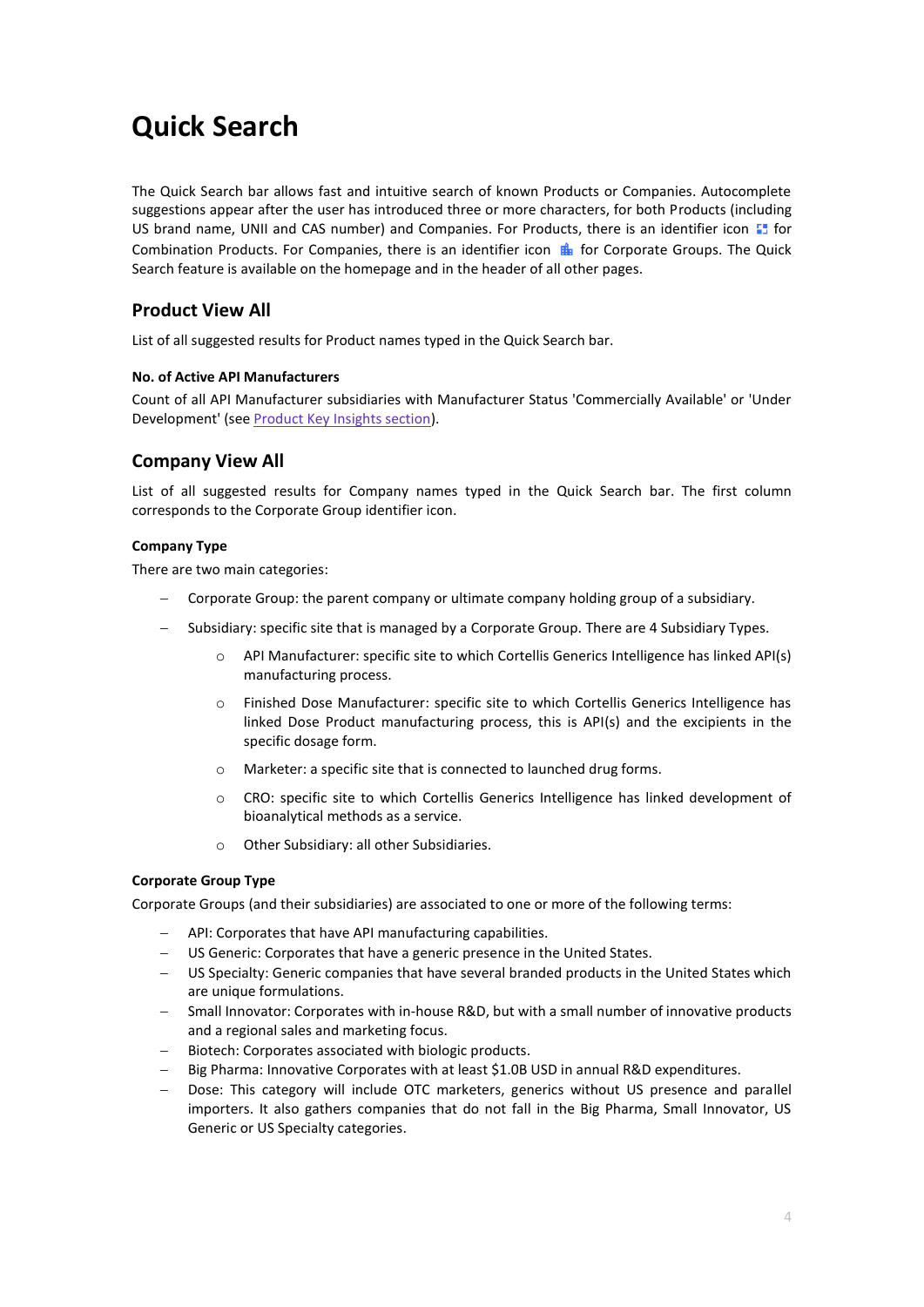#### <span id="page-5-0"></span>**No. of Confirmed APIs**

The number of APIs Cortellis Generics Intelligence has confirmed that this company is manufacturing with 'Commercially Available' or 'Under Development' API Manufacturing statuses (see API Manufacturers [Summary section\)](#page-7-0).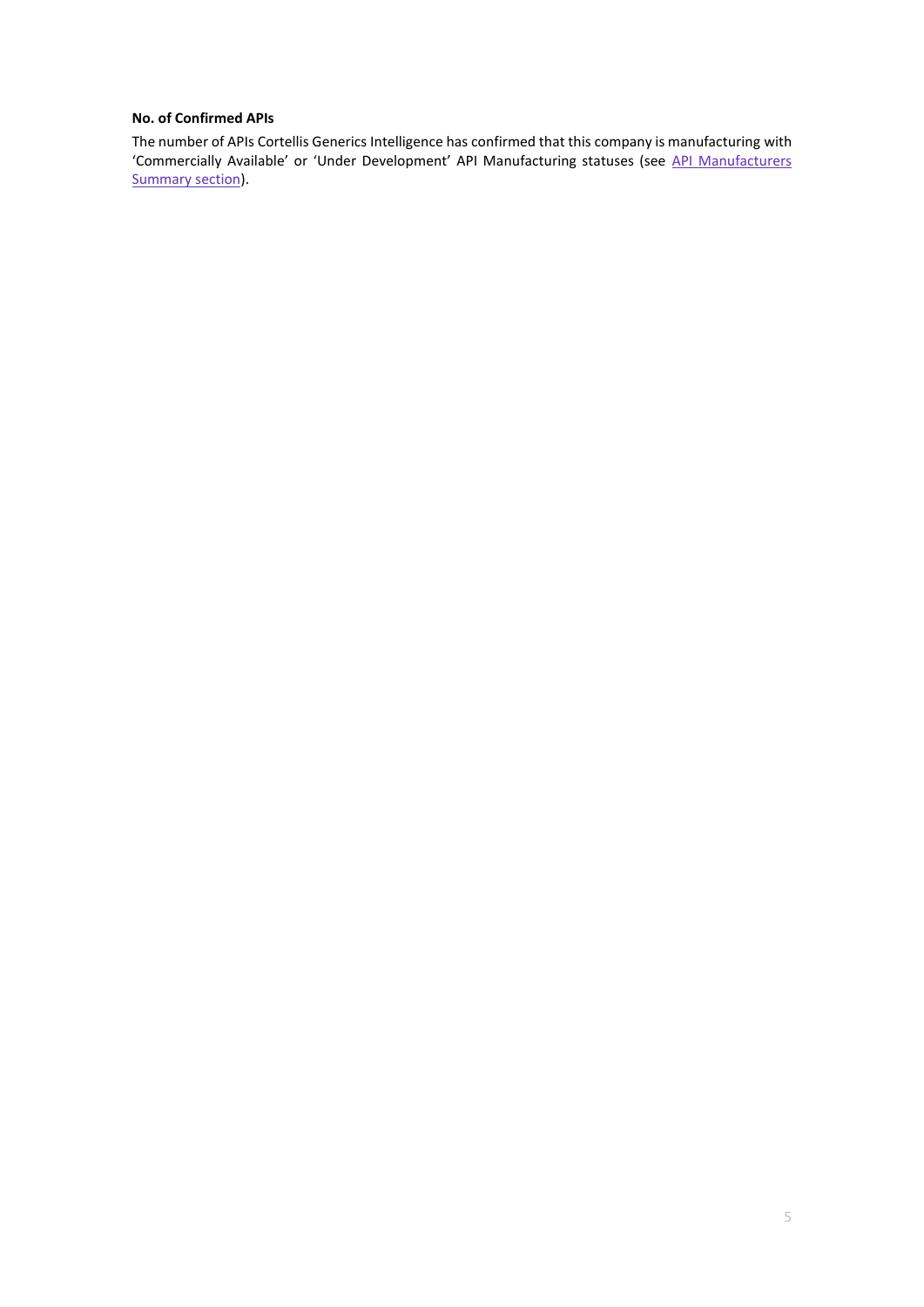## <span id="page-6-0"></span>**Product Key Insights**

The Key Insights view on Product Records provides a fast overview and summary of the key data available for a given product. Identifier information for the Product is displayed on top in the Product Summary and the cards below provide analytics and visualizations. Users can customize the view by dragging and dropping the sections.

## **Product Summary**

#### <span id="page-6-2"></span>**Therapeutic Area**

Products are associated to the hierarchical Anatomical Classification of Pharmaceutical Products developed by the European Pharmaceutical Market Research Association (EphMRA).

#### <span id="page-6-3"></span>**Technologies**

The pharmacological mechanisms of action and all the technology terms for which the Product has been associated with based on Cortellis indexation. These includes those technologies that are in development and may not yet be available in the market.

#### <span id="page-6-1"></span>**API Availability**

The API Availability Rating is a proprietary Cortellis Generics Intelligence analytic that indicates the current availability of the active ingredient for regulated markets like Europe and North America. This analytic is not displayed for Combination Products.

- No Confirmed Sources: no confirmed sources of the active ingredient exist in regulated or less regulated markets.
- − Limited Sources: limited sources of the active ingredient exist in regulated and/or less regulated markets.
- − Less Regulated Markets: the active ingredient is available for use in less regulated markets and may be available in limited quantities for regulated markets.
- − Regulated Markets: the active ingredient can readily be found for use in regulated markets.
- − Excessively Available: the active ingredient is readily available for regulated markets and supply exceeds demand.

#### **US Generic Forecast**

The US Generic Forecast is a proprietary Cortellis Generics Intelligence estimation of the likely competitiveness of a product in the US, at loss of exclusivity. This analytic is not displayed for Combination Products.

- Delayed Entry: likely delayed entry by generics because of very limited raw material availability.
- − Limited Competition: few generics anticipated at loss of exclusivity; minimal and likely slow price erosion because of limited availability of raw material from qualified sources.
- − Moderately Competitive: numerous generics anticipated at loss of exclusivity; moderate and likely slow price erosion because of availability of raw material from limited qualified sources.
- − Highly Competitive: numerous generics anticipated at loss of exclusivity; considerable and likely rapid price erosion due to availability of raw material from many qualified sources.

## **Sales and API Consumption**

Drug Product Sales information is licensed from IQVIA and generally reported at the base molecule level. The data refers only to retail pharmacy and hospital sales for human prescription drugs globally. IQVIA has gathered the information by auditing the distribution channels for manufacturers and wholesalers -IQVIA does not audit other channels such as sales to government institutions and other organizations. This content is only available to Cortellis Generics Intelligence Global and Premium users.

API Consumption information is also licensed from IQVIA and reported at the base molecule level. The data refers only to retail pharmacy and hospital sales for human prescription drugs globally. The data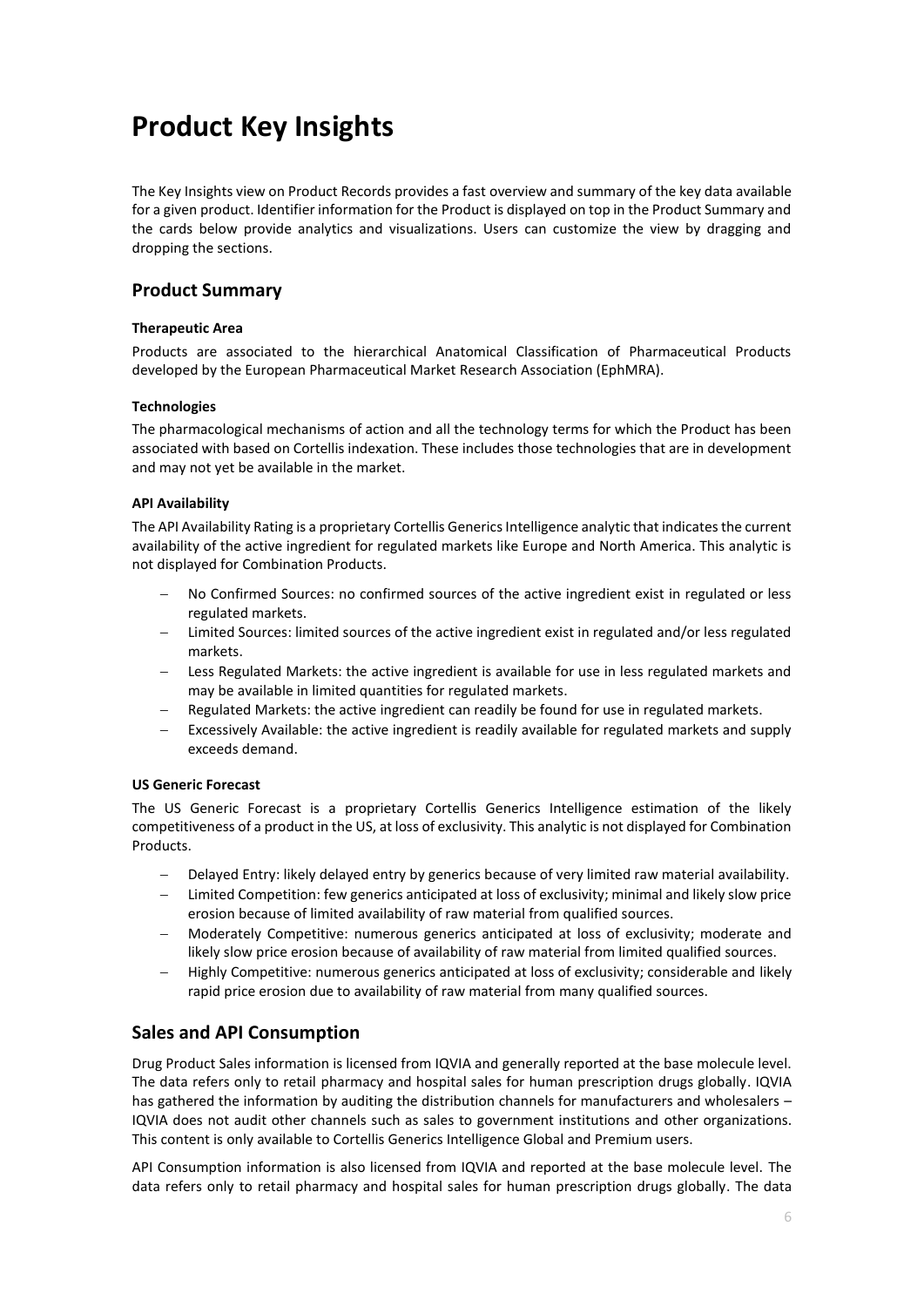informs of kilogram sales volume for molecule consumption. When the weight value is not useful, UI is used as a measure to indicate the biological activity of a substance. It is commonly used for vitamins, some drugs and other biologically active substances. This content is only available to Cortellis Generics Intelligence Premium users.

The Sales and API Consumption information displayed is split by Dose Form and Region, and it is exportable in Excel format.

There are 5 regions:

- − USA: United States, Puerto Rico.
- − EU Top 5: France, Germany, Italy, Spain, United Kingdom.
- − Rest of Europe: Austria, Belgium, Bulgaria, Croatia, Czech Republic, Denmark, Estonia, Finland, Greece, Hungary, Ireland, Latvia, Lithuania, Luxembourg, Netherlands, Norway, Poland, Portugal, Romania, Russian Federation, Slovakia, Slovenia, Sweden, Switzerland.
- − Latin America: Argentina, Brazil, Central America, Chile, Colombia, Dominican Republic, Ecuador, Mexico, Peru, Uruguay, Venezuela.
- − Rest of the world: Algeria, Australia, Bangladesh, Canada, China, Egypt, French West Africa, Hong Kong, India, Indonesia, Israel, Japan, Jordan, Korea, Kuwait, Lebanon, Malaysia, Morocco, New Zealand, Pakistan, Philippines, Saudi Arabia, Singapore, South Africa, Taiwan, Thailand, Tunisia, Turkey, United Arab Emirates, Vietnam.

Altogether are summed up in Worldwide.

If NA or Not Reported is displayed for a particular region, then IQVIA did not provide data for the product in that region.

#### **Equivalents**

All other active ingredients related to the base molecule. For example, for olanzapine it would also include olanzapine form I, olanzapine form II and olanzapine polymorph. Not only is there information about the launched form, but also related APIs, providing crucial intelligence about potential alternative forms and competition.

### <span id="page-7-0"></span>**API Manufacturers Summary**

Bar chart of API Manufacturer subsidiaries count for top 5 ranked countries/territories, split by Manufacturing Status. Sixth column bundles together the remaining API Manufacturing subsidiaries regardless of their country/territory. 'Unconfirmed' and 'Not Manufacturing' statuses are excluded.

This visualization is not displayed for Combination Products.

#### <span id="page-7-1"></span>**Manufacturing Status**

The current manufacturing status, or relationship, between the API and the manufacturing site, according to Cortellis Generics Intelligence. 

- − Commercially Available: Cortellis Generics Intelligence has confirmed with multiple sources that the site is producing or is able to produce commercial quantities of the API.
- − Under Development: Cortellis Generics Intelligence has confirmed with multiple sources that the site is developing a process, has the capacity to manufacture clinical trial quantities, or is scaling up production of the API.
- − Early API Activity:   Cortellis Generics Intelligence has learned within the last year that there may be a connection between the API and the manufacturing site but has not yet validated this information with multiple sources.
- − Innovator or Marketer: API is manufactured by the marketer and/or innovator of the branded product or by a third party for exclusive use by the innovator/marketer.
- Unconfirmed: Cortellis Generics Intelligence has not been able to confirm or has conflicting information from multiple sources concerning the status of development at this site.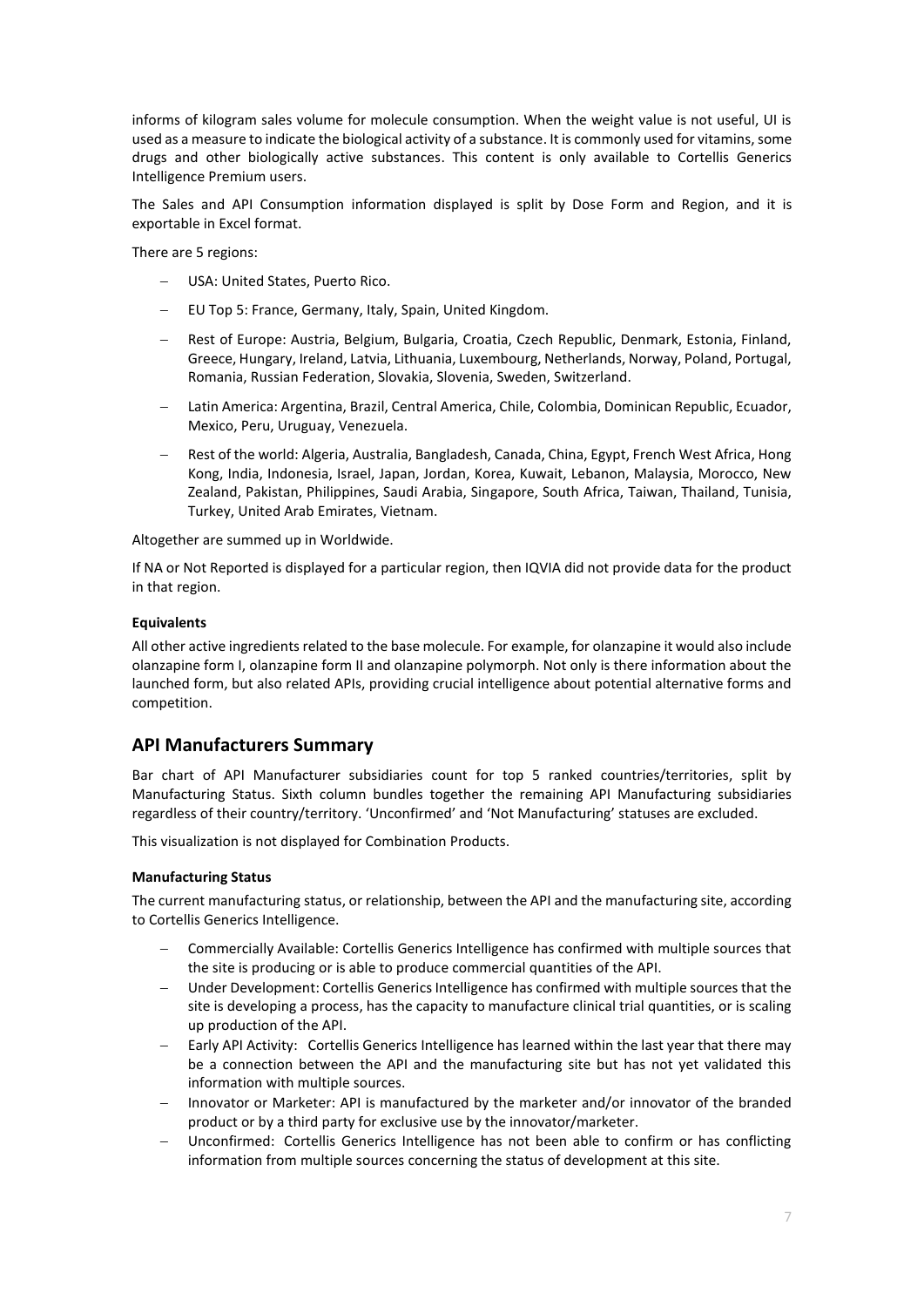− Not Manufacturing: multiple sources have confirmed that the company is not (or never was) manufacturing this API, has at some time in the past manufactured this API or is trading another company's API.

## <span id="page-8-1"></span>**Unexpired Constraint Date Forecast and Exclusivities Summary**

Table listing up to 37 countries/territories for which Constraint Date Forecast (CDF) is calculated and the rationale behind the displayed CDF. Table is sorted based on CDF, oldest to most recent.

This analysis is not available for Combination Products.

#### <span id="page-8-2"></span>**Constraint Date Forecast (CDF)**

This analytic is a proprietary Cortellis Generics Intelligence algorithm that considers patents, market exclusivities and data exclusivities for a specific product in a specific country/territory and estimates when the product loses patent or exclusivity protection. The CDF is useful to consolidate patent expiry information for targeting products and should not be taken as a definitive date.

List of 37 countries/territories by alphabetical order: Albania, Australia, Austria, Belgium, Bulgaria, Canada, Croatia, Cyprus, Czech Republic, Denmark, Estonia, Finland, France, Germany, Greece, Hungary, Iceland, Ireland, Italy, Japan, Latvia, Lithuania, Luxembourg, Malta, Netherlands, Norway, Poland, Portugal, Romania, Slovakia, Slovenia, South Korea, Spain, Sweden, Switzerland, UK, USA.

## <span id="page-8-0"></span>**Regulatory Filings Summary**

Counts of the Regulatory Filings including: US DMFs, EU COS/CEPs, KR DMFs and JP DMFs. The counts only reflect the Regulatory Filings in force for the API and its Equivalents per each Regulatory Agency, this is Active US DMFs, Valid EU COS/CEP, Registered KR DMF and Registered JP DMF. In the caption of the analysis there is the total count of in force Regulatory Filings for the Product and its Equivalents.

This analysis is not available for Combination Products.

#### **US DMF**

A DMF (Drug Master File) is a confidential document covering a specific manufacturing facility, process or article used in the manufacture, processing, packaging or storing of a bulk API which is covered in an ANDA or NDA. DMFs are never approved or disapproved by the FDA. Instead, they are kept on file and only reviewed when a manufacturer files an ANDA or an NDA referencing a certain raw material supplier's DMF.

#### **EU COS/CEP**

A Certificates of Suitability (EU COS/CEP) allows the manufacturer of a substance to provide proof that the purity of the substance is suitably controlled by the monograph of the European Pharmacopoeia. It is similar to a US DMF, but it is reviewed, and a paper approval is granted.

#### **JP DMF**

A Japanese Drug Master File (JP DMF) is a file registered with the Pharmaceutical and Medical Devices Agency PMDA (Japanese regulatory agency) which provides detailed information about facilities, processes, or articles used in the manufacturing, processing, packaging, and marketing of medicinal products and devices. A JP DMF also indicates that the registrant's manufacturing facilities and the management methods comply with GMP. There are the following 4 types:

- − Type 1 Active Pharmaceutical Ingredients
- − Type 2 Additives
- − Type 3 Medical Device Materials
- − Type 4 Others

#### **KR DMF**

A Korean Drug Master File (KR DMF) is a file registered with the Korea Food & Drug Administration which provides detailed information about facilities, processes, or articles used in the manufacturing, processing, packaging, and marketing of medicinal products and devices. A KR DMF also indicates that the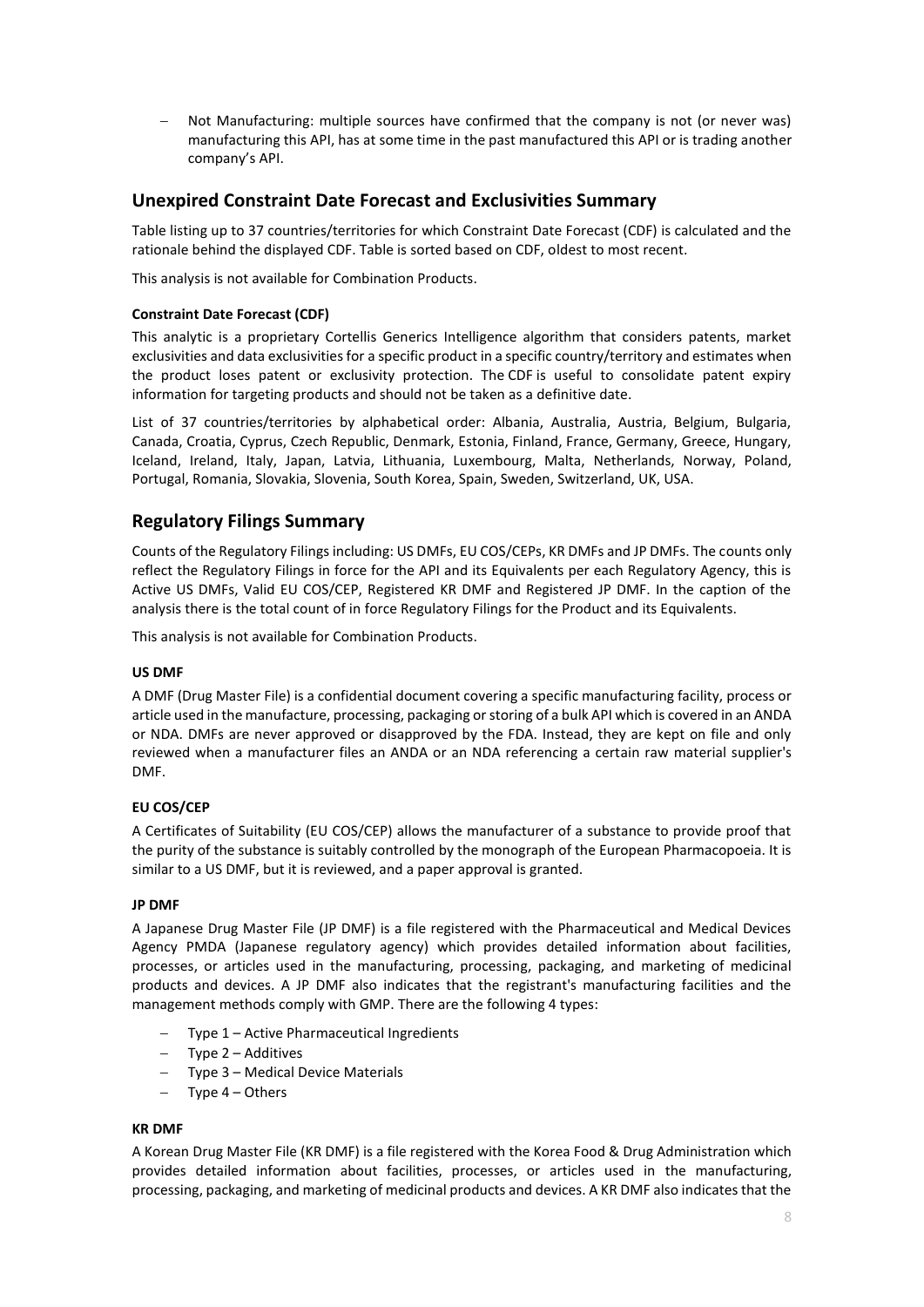registrant's manufacturing facilities and the management methods comply with Good Manufacturing Practices (GMP).

## <span id="page-9-0"></span>**Approvals Summary**

An analysis of US Approvals, divided by five possible Application Types for Chemical Entities (if reported); this is NDA, BLA, 505(b)(2), ANDA and aBLA Approvals. Additionally, each Application Type is split into categories based on the Approval Status.

The FDA Orange Book contains all approved NDAs and approved ANDAs along with their corresponding patent and exclusivity information. Cortellis Generics Intelligence integrates the FDA updates to the Orange Book with other FDA information such as ANDA tentative approvals and discontinuations as they become available, in addition to ANDA filings Cortellis Generics Intelligence learns about through litigation which do not appear in the online FDA Orange Book.

Listed Approvals: NDA, 505(b)(2), ANDA, BLA and aBLA.

Approval statuses: Tentative, Filed, Approved, Approved - RX, Approved - OTC, Discontinued.

The Approvals summary also provides two statuses:

- − USA First Approval Date (NDA/BLA): date of first NDA, 505(b)(2) or BLA Approval reported by FDA.
- − EU First Marketing Approval: country/territory/region and date of first reported First Marketing Authorization.

## **Unexpired Patents Summary**

Analysis of patents count for top 5 ranked countries/territories/authorities, split by whether the patents are constraining or not.

This information is not available for Combination Products.

#### **Constraining**

Constraining patent(s) are those which have been identified as most likely to prevent generic competition or which may not be easily circumvented.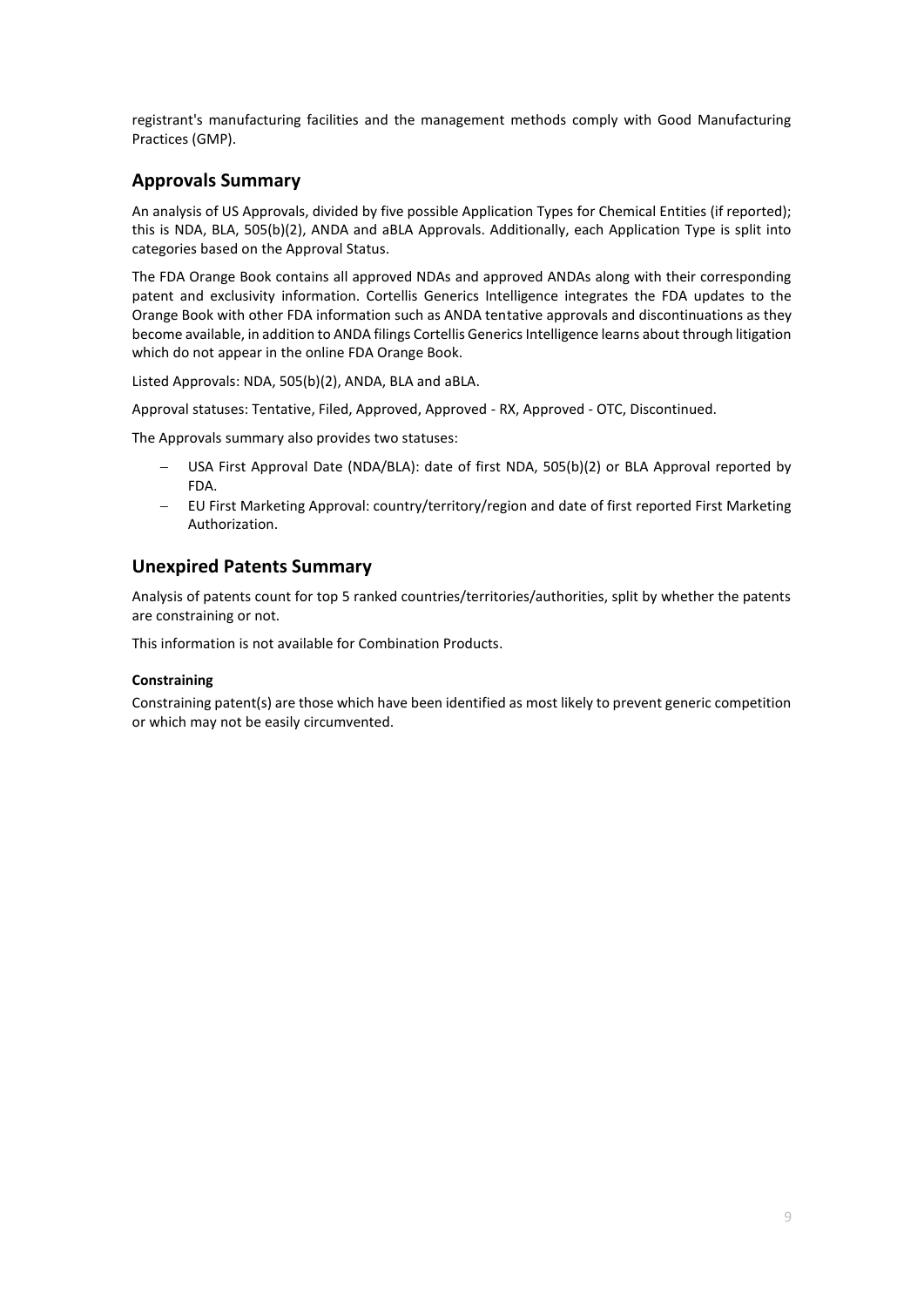## <span id="page-10-0"></span>**Product - API Manufacturers**

The core of Cortellis Generics Intelligence is the proprietary and unique API manufacturing data. Cortellis Generics Intelligence has been tracking global API manufacturing activities for more than 25 years. API information is obtained from a confidential network of industry sources, including API manufacturers and their competitors, generic drug manufacturers, agents and traders, and government sources. Cortellis Generics Intelligence has an extensive network of industry contacts who are contacted on a regular basis to validate data and provide insights into the markets. Information is updated on a weekly basis as and when it has been validated and verified.

API Manufacturers table includes all the APIs and all Equivalents of the API(s). Also available is US FDA supported information such as GDUFA Fee Payment Date (fiscal year), Facility Registration Date (fiscal year), and the most recent dates for FDA Warning Letter and FDA Inspection Date, if reported.

#### **API Manufacturer**

It is the specific site to which Cortellis Generics Intelligence has linked the active ingredient manufacturing process.

#### **Manufacturing Status**

As defined in [API Manufacturers Summary](#page-7-1) section.

#### <span id="page-10-1"></span>**Corporate Group Type**

As defined in [Quick Search section.](#page-4-1)

#### **Corporate API Rating**

It is a proprietary Cortellis Generics Intelligence analytic that indicates how capable the corporate group is of supplying bulk ingredients to regulated markets. The rating was developed by Cortellis Generics Intelligence's Research Department to provide users with an idea of how capable a corporate group is of supplying bulk ingredients to regulated markets like North America and Europe. The rating is neither product nor site specific and is not a comment on the quality of a supplier's material.

- − Established: companies with years of experience supplying active ingredients to a regulated market.
- − Less Established: less of a track record in supplying to regulated markets, either in terms of years of history or number of products supplied. Still considered as capable of supplying regulated markets.
- − Potential Future: interest in supplying regulated markets, but with limited or no known performance.
- − Local: supplying only to their local and other less-regulated markets; do not currently have the capability of passing inspections by regulatory bodies like the US FDA.
- − Unrated: companies for which Cortellis Generics Intelligence has not assigned a rating.
- − Big Pharma: innovative companies with at least \$1.0B in annual R&D expenditures.

Cortellis Generics Intelligence attempts to track inspections for several inspection Authorities. However, only information about the US FDA inspections is available on a consistent basis and therefore it is the only inspection data that is taken into account when determining the Corporate API Rating.

#### **Regulatory Filings**

Only active Regulatory Filings are displayed. Acces[s Regulatory Filings Summary](#page-8-0) section for a complete list that includes all Regulatory Filings regardless of their status, plus the US VMFs.

#### **Available for Ref US DMF**

Flag that identifies if an API Manufacturer has an "available for reference US DMF", which would be evidence of preparedness to enter the US market. A US DMF is available for reference when DMF GDUFA Fee is paid and the DMF passes a Completeness Assessment. Hovering on the flag provide[s 'Completed as](#page-13-0)  [of' date;](#page-13-0) if there are several US DMFs for reference, then the newest date is taken.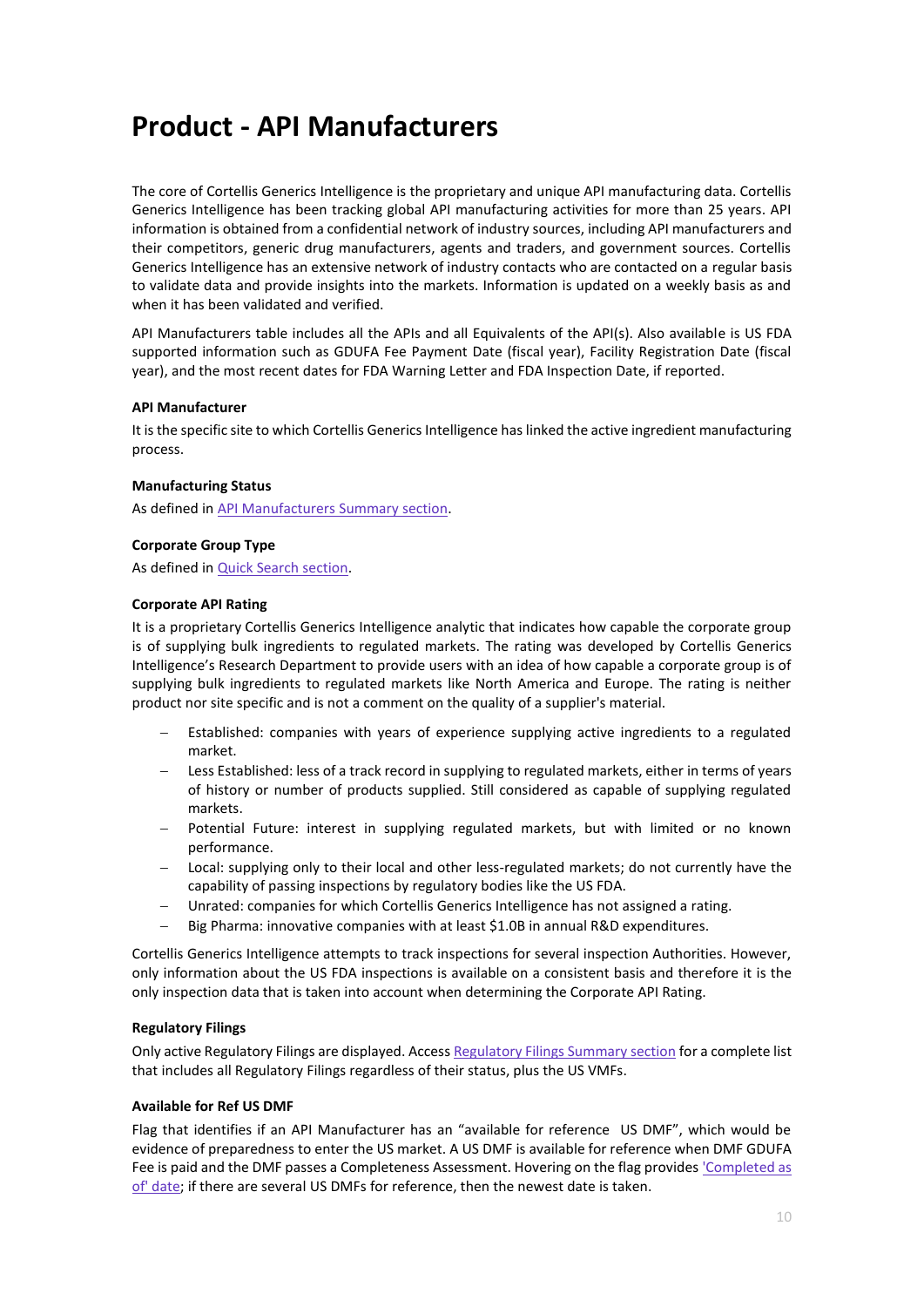#### **GMP Certificates**

Good Manufacturing Practices (GMP) certification is given to API manufacturing sites upon the successful inspection of the site and manufacturing process for a specified API. Dates for certification are listed and the Certification Authorities are displayed in the tooltip. When a GMP certificate is Non-Compliant, it is specified together with the date. Certifications are provided by country/territory regulatory agencies and updated weekly.

#### <span id="page-11-0"></span>**Facility Inspections**

Facility inspection certificates included in Cortellis Generics Intelligence are issued by the following agencies: Australia (TGA), Austria (AGES), Austria (BASG), Belgium (FAMHP), Brazil (ANVISA), Bulgarian Drug Agency, Canada (Health Canada), China (NMPA), Croatia (HALMED), Czech Republic (SIDC), Danish Health and Medicines Authority, Estonia Ravimiamet, EU (EDQM), Finland (Fimea), France (ANSM), Germany (BFARM), Germany Bayern (ZAB), Germany District Gov. of Cologne, Germany Lower Saxony, Germany Regional Gov. Office, Germany Regional Gov. Office, Germany Schleswig-Holstein (LAsD), Greece (EOF), Hungary (GYEMSZI), Hungary (NIPN), Hungary (OGYI), India (CDSCO), Ireland (HPRA), Italy (AIFA), Italy (DGSAFV), Japan (PMDA), Korea (MFDS), Latvia (SAM), Malta Medicine Authority, Mexico (COFEPRIS), Netherlands (IGZ), Norway (NoMA), Poland (Main Pharmaceutical Inspector), Portugal (INFARMED), Romania (NAMMD), Slovenia (JAZMP), Spain (AEMPS), Sweden (MPA, Medical Products Agency), Switzerland (Swissmedic), Taiwanese FDA, UK (MHRA), US FDA, WHO. Cortellis Generics Intelligence lists only the latest inspection dates. 

#### **Import and Manufacturing**

Information from the last 5 years about which country/territory and since what date API Manufacturers may export the API. Full name of the country/territory is provided in the tooltip.

Types of Import and Manufacturing:

- − Import Registration: Import Registrations are the registration of a foreign manufacturing unit and its manufactured drug for import into another country/territory. Information regarding these registrations is gathered from local regulatory agencies within the country/territory of registration.
- − Manufacturing Registration: Manufacturing Registrations are the registration of a local manufacturing unit and its manufacturing activities within the country/territory. Information regarding these registrations is gathered from local regulatory agencies within the country/territory of registration.
- − Import Refusal Bulk: products entering the US through Customs that have been found to appear in violation of the Food, Drug, and Cosmetic Act. When a package is refused entry into the United States, the FDA issues an Import Refusal Report.
- − DEA Import Application/DEA Import Registration: a Controlled Substance is a drug or chemical substance included in Schedule I, II, III, IV, or V of the Controlled Substances Act whose possession and use are regulated by the Drug Enforcement Administration (DEA).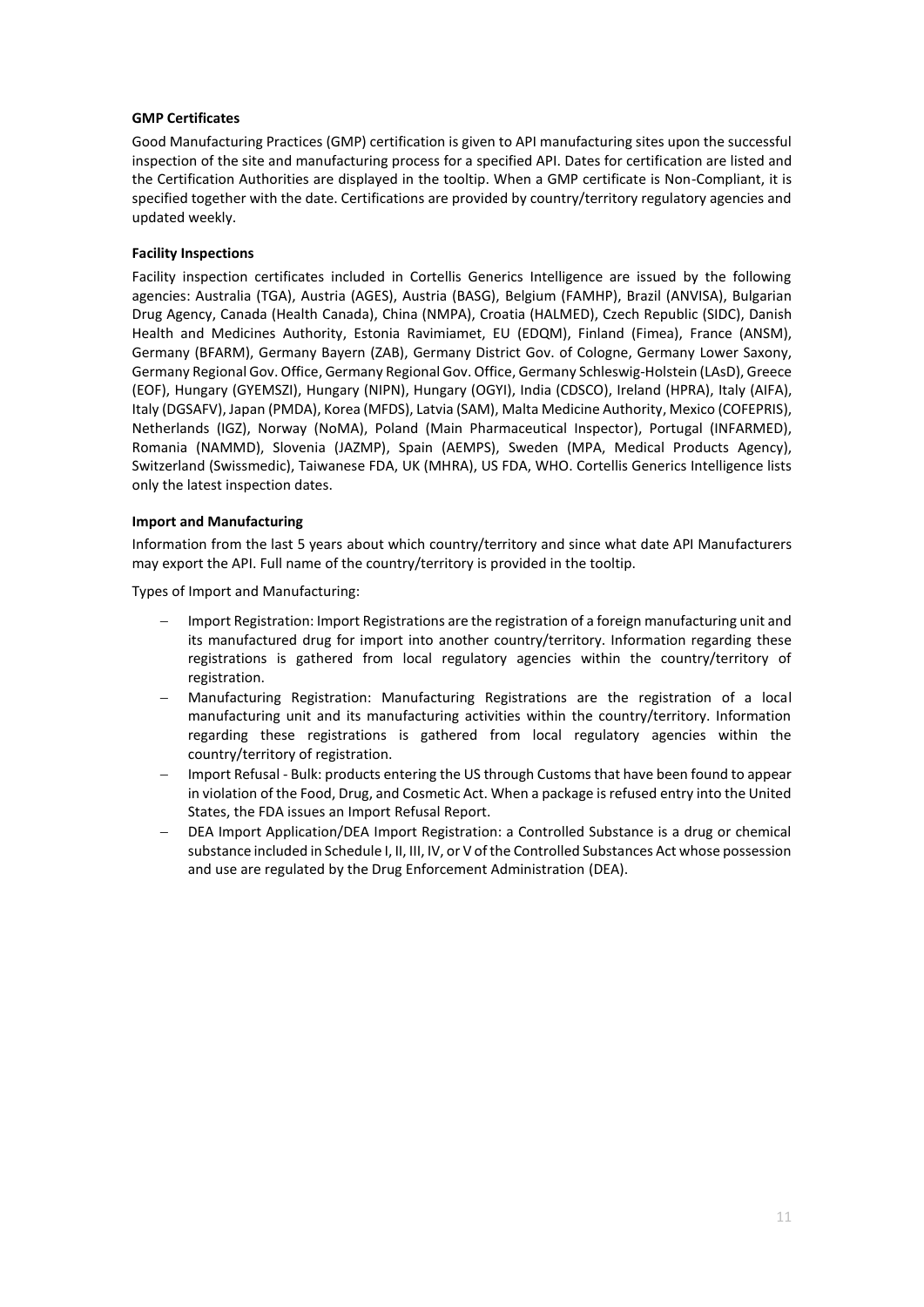## <span id="page-12-0"></span>**Product - Regulatory Filings**

The Regulatory Filings intelligence in Cortellis Generics Intelligence cover four markets: US DMFs, EU COS/CEPs, KR DMFs and JP DMFs. Their definition is in [Regulatory Filings](#page-8-0) summary section. The information is displayed for the Product and its Equivalents.

#### **Holder**

The company that has requested the Regulatory Filing.

#### **Manufacturer**

The manufacturing site where the Regulatory Filing is applicable.

#### **Date**

For EU COS/CEP it is the date when filing was granted. For JP DMF and KR DMF it is the date when the filing was registered. For US DMF it is the date he filing was received by the FDA.

#### **Number**

Identifier of the Filing. For US DMFs, the records starting with N- are not true DMFs but actually Abbreviated Antibiotic Drug Applications.

#### **Status**

Current status of the Filing. JP DMF and KR DMF are Registered, US DMF either Active or Inactive, and EU COS/CEP either Valid, Expired, Suspended, Withdrawn by Holder or Withdrawn by EDQM.

#### **Type**

There are multiple "types" according to the specific Filing.

There are 5 types of US DMF:

- − Type I: Manufacturing Site, Facilities, Operating Procedures, and Personnel
- − Type II: Drug Substance, Drug Substance Intermediate, and Material Used in Their Preparation, or Drug Product
- − Type III: Packaging Material
- − Type IV: Excipient, Colorant, Flavour, Essence, or Material Used in Their Preparation
- − Type V: FDA Accepted Reference Information

Type II DMFs can also be filed for intermediates and finished dose products, so not all Type II DMF holders will show up in API Manufacturers table.

There are 4 types of JP DMF: 

- − Type 1: Active pharmaceutical ingredients
- − Type 2: Additives
- − Type 3: Medical device materials
- − Type 4: Others

#### **Description**

Relevant information provided by the FDA about the drug product (dose), drug substance (API), manufacturing location and manufacturing process.

#### **AADA Type**

An AADA is similar to an ANDA but reserved for antibiotics that duplicate products that were previously approved by the FDA. However, AADAs are more in line with NDAs and ANDAs from the FDAs perspective. Cortellis Generics Intelligence lists them along with the DMFs because the information they provide is similar in that they indicate when the product is approved for bulk or dose.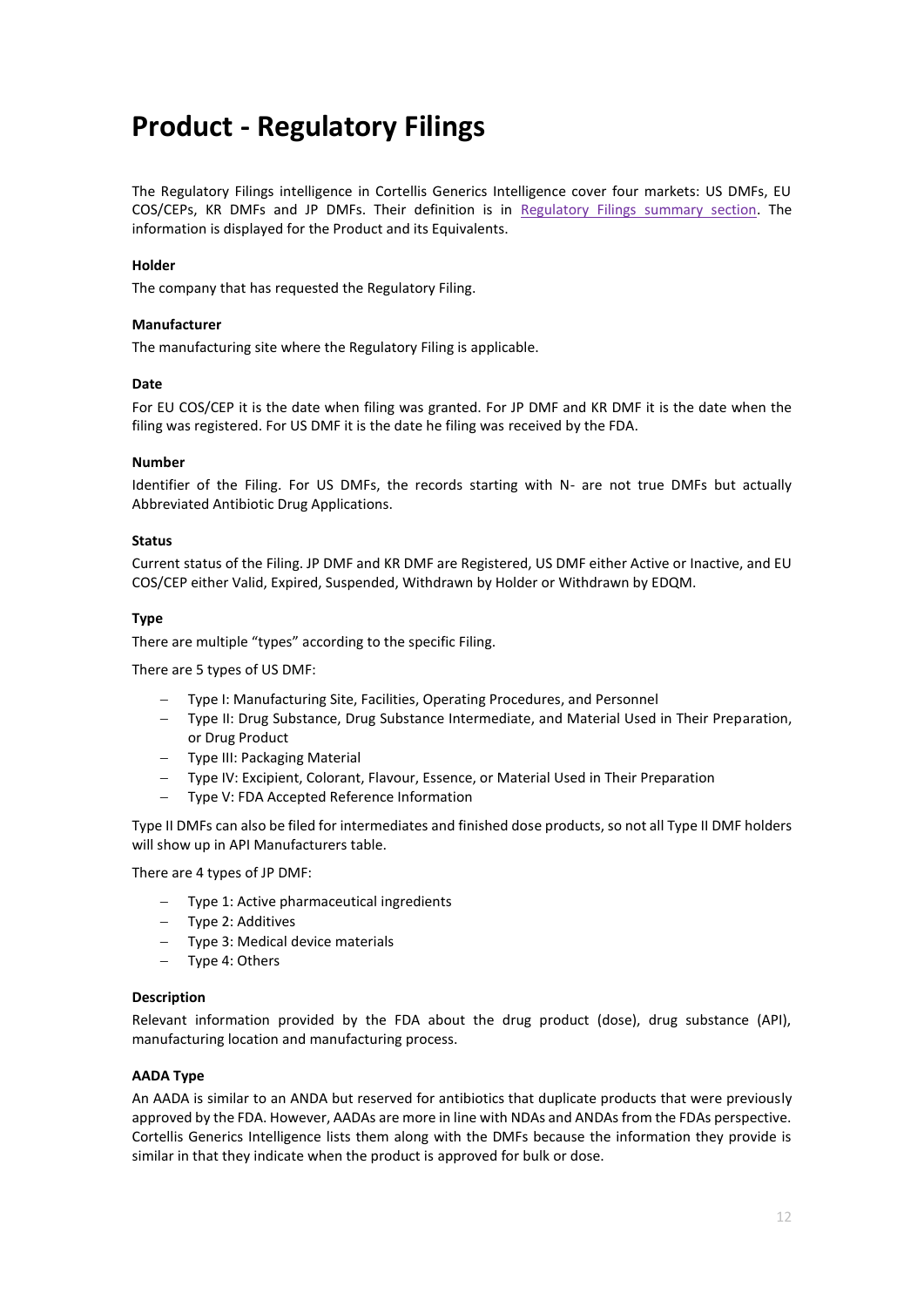#### <span id="page-13-0"></span>**Complete as of**

Date when US DMF GDUFA Fee was paid. According to the GDUFA legislation, a generic drug submission either referencing Type II DMF or filed after October 2012 shall be subject to a DMF fee.

#### **Inactive as of**

The quarterly posting date by the FDA when the US DMF was first listed as inactive. There are three reasons for a US DMF to be listed as Inactive:

- − DMF has been closed as a result of a holder requesting that the DMF be closed.
- − DMF has been closed by the FDA because the holder did not respond to an overdue notification letter within 90 days to update the DMF.
- − The DMF is overdue for an update. A DMF is considered to be overdue for an update when there have been no annual reports submitted since the cut-off date. As of June 30, 2010, the cut-off date was June 30, 2007.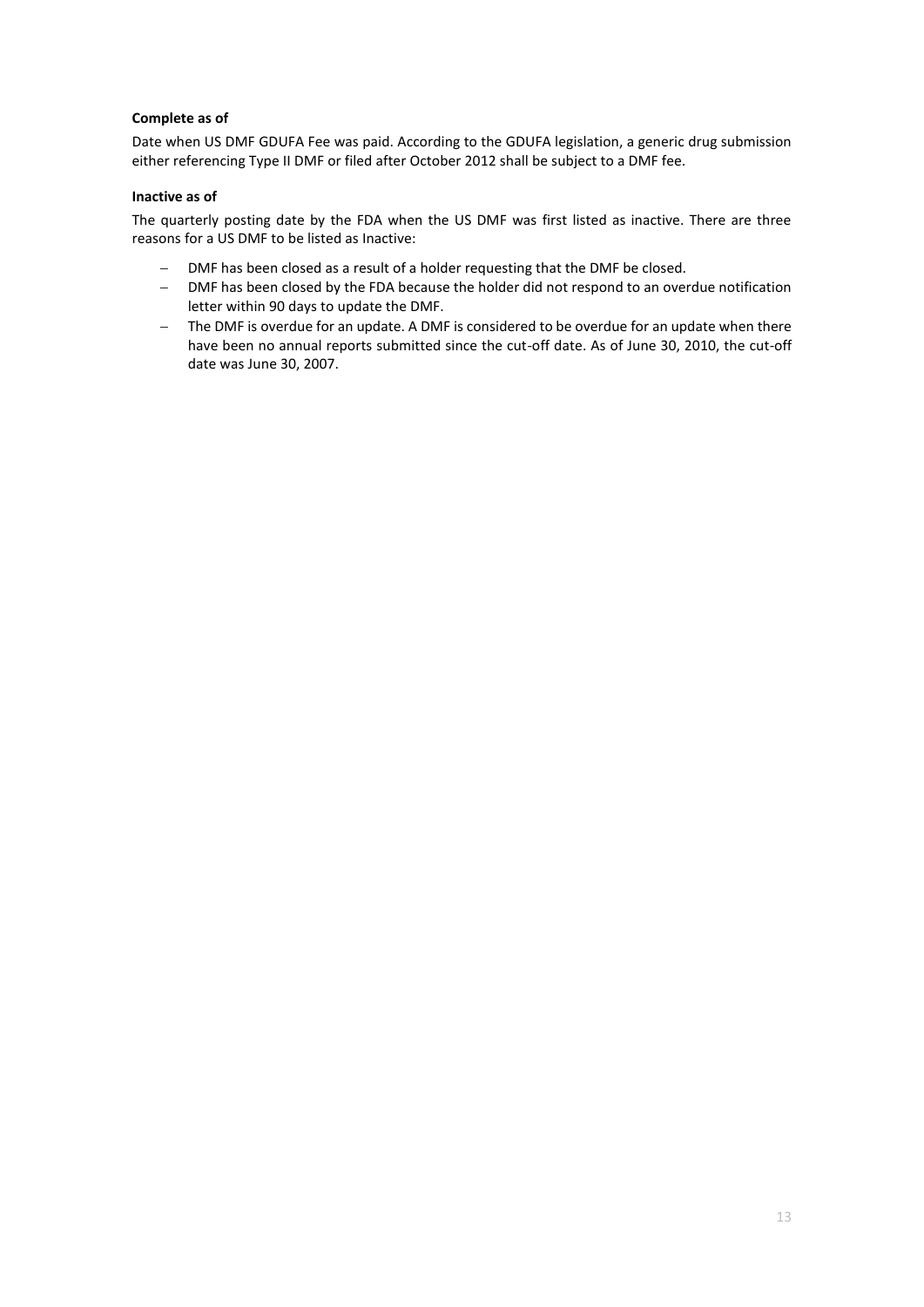## <span id="page-14-0"></span>**Product - Approvals**

Cortellis Generics Intelligence contains information about Worldwide Approvals, European First Marketing Authorization and US FDA Approvals.

## **Worldwide Approvals**

Drug Product approvals from following Regulatory Agencies:

- − Brazil ANVISA
- − China NMPA
- − Canada HC
- − Israel MOH
- − Italy AIFA
- − Japan PMDA
- − Mexico COFEPRIS
- − Saudi Arabia SFDA
- − South Korea MFDS
- − Turkey TITCK

There is detailed information of the Trade Name, Holder, Status, Approval Date, and Application Number. This content is only available to Cortellis Generics Intelligence Global and Premium users.

## **EU First Marketing Authorization Details**

The first date and country/territory/region on which the Drug Product was approved for launch. These dates are the reference date for all indexed SPCs (derived from SPCs and/or Centralized Procedure data which may not be comprehensive).

35 countries/territories/regions are indexed, listed by alphabetical order: Albania, Austria, Belgium, Bosnia and Herzegovina, Bulgaria, Croatia, Cyprus, Czech Republic, Denmark, Estonia, Finland, France, Germany, Germany (GDR), Greece, Hungary, Iceland, Italy, Latvia, Lithuania, Luxembourg, Malta, Netherlands, Norway, Poland, Romania, Serbia, Slovakia, Slovenia, Spain, Sweden, Switzerland, UK.

Additionally, there are:

- − EEC (European Economic Community), including Belgium, France, Germany, Italy, Luxembourg, Netherlands, Denmark, Ireland, UK\*, Greece, Portugal and Spain
- − EU (European Union), all the above and Austria, Bulgaria, Croatia, Cyprus, Czech Republic, Estonia, Finland, Hungary, Latvia, Lithuania, Malta, Poland, Romania, Slovakia, Slovenia, Sweden
- − EUR Date (EU Reference Date), appears when there is no country/territory specified in the authorization, but a date is referenced.
- HB Date (Harmonized Birth Date), appears when there is no country/territory specified in the authorization, but a date is referenced.

### **US Filings and Approvals**

The FDA Orange and Purple Books contain all approved NDAs, BLAs, ANDAs and aBLAs along with their corresponding patent and exclusivity information. Cortellis Generics Intelligence integrates the FDA updates to the Orange and Purple Books with other FDA information such as ANDA tentative approvals and discontinuations as they become available, in addition to ANDA and aBLA filings Cortellis Generics Intelligence learns about through litigation and do not appear in the online FDA Orange or Purple Books.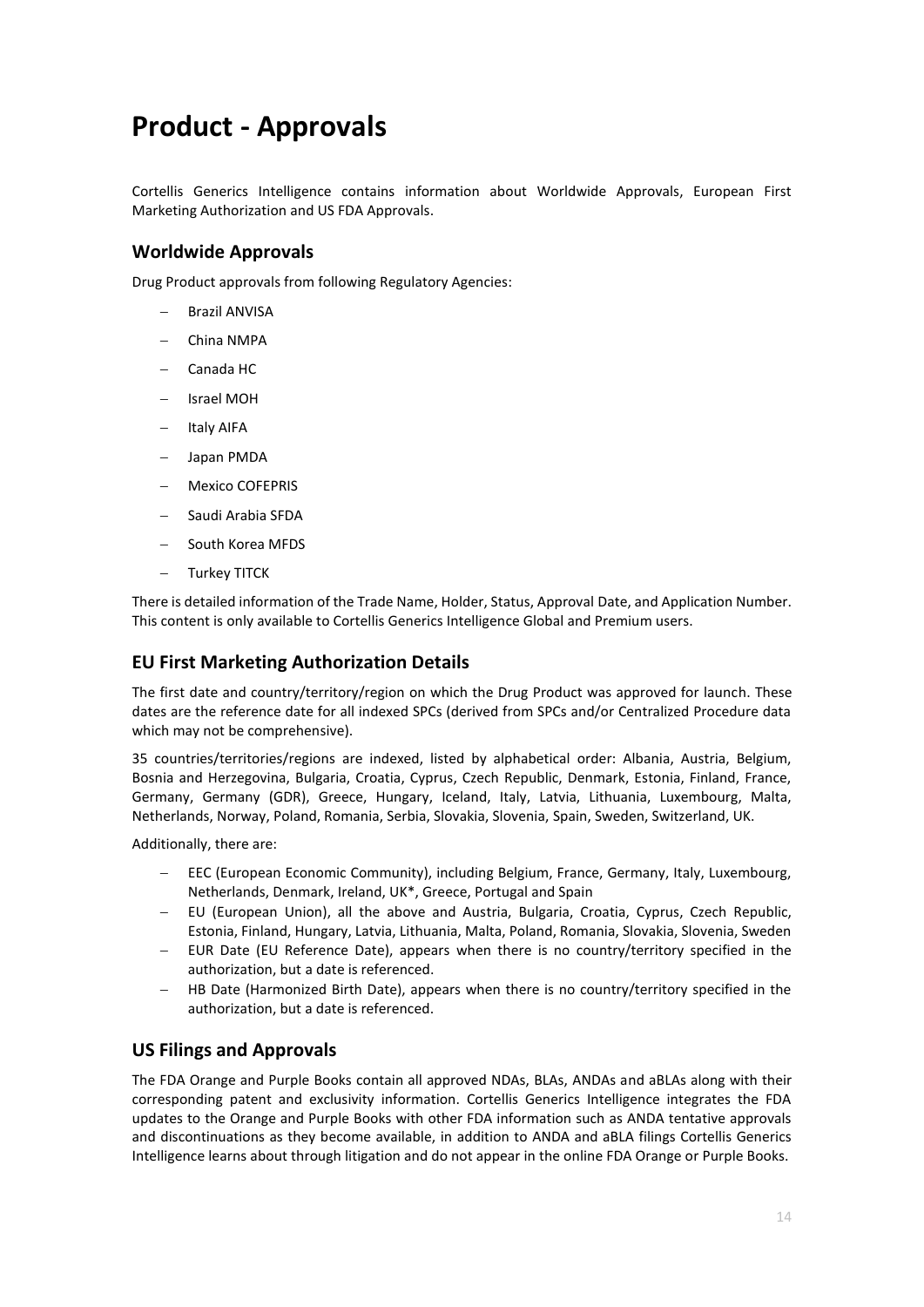#### **Approval Status**

As defined in Approvals [Summary section.](#page-9-0)

#### **Filing/Approval Type**

As listed in [Approvals Summary section:](#page-9-0) NDA, 505(b)(2), ANDA, BLA, and aBLA. Other indexed Filings/Approvals Types:

- − PMA: Premarket approval (PMA) is the FDA application for Class III Medical Devices.
- − HDE: Humanitarian device exemption (HDE) application, which is similar in both form and content to a PMA application, but is exempt from the effectiveness requirements.
- − 510(K): It is the FDA application for Class I and II Medical Devices, also Class III if PMA is not applicable.

#### **TE Code**

The code is based on the FDA evaluation of whether an approved Product is therapeutically equivalent to other pharmaceutically equivalent products (first letter) and provides additional information on the basis of FDA's evaluations (second letter).

All remaining fields are as listed in Orange or Purple Book, respectively.

### **FDA Bioequivalence Information**

Direct access to FDA document with the draft guidance on how to design bioequivalence studies for the listed Drug Products (active ingredient, dosage form, strength, route of administration) to support ANDAs. FDA bioequivalence recommendations can provide insights as to the likely cost of development for a Drug Product.

### **US Patents & Exclusivities Associated with Approvals**

This table summarizes all the information from the US FDA Orange Book, which includes Patents and Exclusivities.

#### **Trade Name**

Commercial name given to the product by the applicant.

#### **Publication Number**

The number of the US Patent as provided in the US FDA Orange Book. All Patent detailed information by clicking on the Publication Number.

#### **Patent Use Code**

Applicant designated use specified in the Patent. Information about the Use Code on hovering over.

#### **Exclusivity Type**

The type of exclusivity associated with the application. Information about the Exclusivity on hovering over.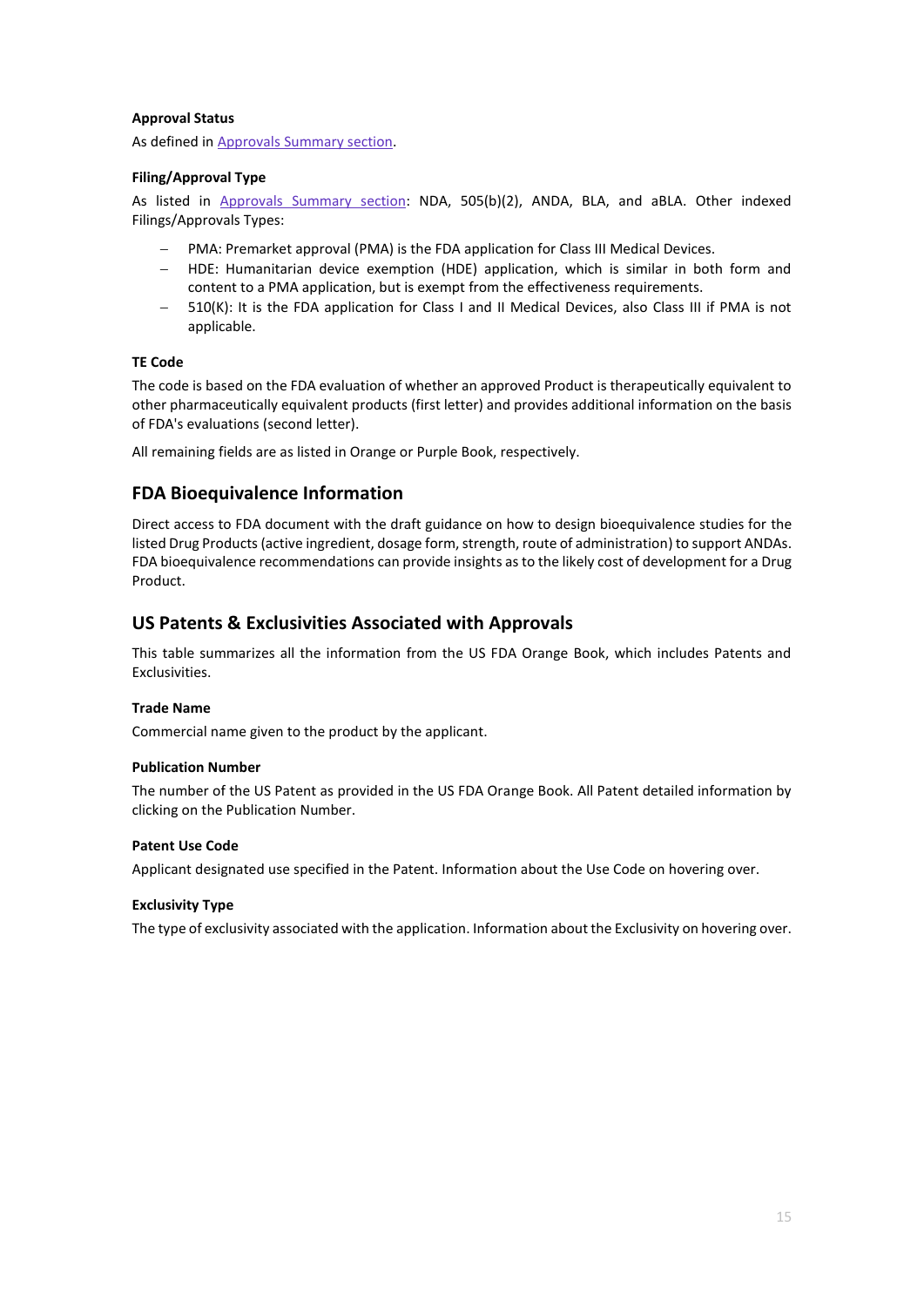## <span id="page-16-0"></span>**Product - Constraint Date Forecast & Exclusivities**

Table listing the countries/territories for which CDF is calculated, the rationale behind the displayed CDF and the exclusivities. This last column is depicted as a text file which summarizes the exclusivities in that given country/territory; for the US it also lists the exclusivity type associated with the application (e.g. New Chemical Entity, Orphan Drug Exclusivity) as a code. Table is sorted based on CDF, older to more recent.

This data is not available for combination products.

#### **Constraint Date Forecast (CDF)**

As defined in [Unexpired Constraint Date Forecast and Exclusivities Summary section.](#page-8-1)

## **Data and Marketing Exclusivities**

Data exclusivity protects the confidentiality of clinical trial data submitted to regulatory authorities. Data exclusivity periods may extend beyond the patent protection period of a pharmaceutical product, thus delaying the availability of lower-priced generic medicines to patients.

Data exclusivity in the US applies both to New Chemical Entities and to additional research done once the product is on the market.

- − New Chemical Entities are granted 5 years of Data Exclusivity.
- Biologics that have been approved through the BLA process have 4 years of Data Exclusivity and 12 years of Market Exclusivity beginning at the BLA approval date. Data exclusivity protects the BLA product against all follow-on products, whether submitted through BLA or aBLA route. Market exclusivity protects the BLA products against follow-on products approved through the abbreviated route. It does not keep out products submitted through BLAs.

In Europe, Data Exclusivity rules depend on the filing date for the reference listed drugs:

- Before November 2005, (1) if a product was registered through the centralized procedure, it received 10 years of Data Exclusivity regardless of the country, and (2) if a product was registered through national or mutual recognition procedures, then it was covered by either 6 or 10 years of Data Exclusivity, depending on the country/territory.
- − After November 2005, the new rule grants 8 years of Data Exclusivity plus an extra 2 or 3 years of Marketing Exclusivity.

The Japanese examination period is similar to the Data Exclusivity period in the US or Europe. No generic drug can be approved in Japan during this period. The length of the re-examination period is determined by Pharmaceuticals and Medical Devices Agency:

- 10 Years: Orphan Drugs and Drugs confirmed at the time of approval to require evaluation using pharmaco-epidemiological techniques.
- − 8 Years: Drugs containing new active ingredients (if approved after April 1, 2001).
- − 6 Years: Drugs containing new active ingredients (if approved before April 1, 2001), new combination drugs, and drugs with new administration routes.
- − 4 Years: Drugs with efficacy effects different from those of previously approved drugs and drugs with uses and dosages different from those of previously approved drugs.

In South Korea, post-marketing surveillance is a period of Data Exclusivity. Generics may not launch before the exclusivity period has expired even in the absence of a protecting patent. Post-marketing surveillance is regulated by article 32 of the Korean Pharmaceutical Affairs Law and operates as follows:

- − 6-year period for a New Chemical Entity drug including new API or new ratio of combination, different from the previously approved drug.
- 4-year period for a different indication from the previously approved drug in KFDA.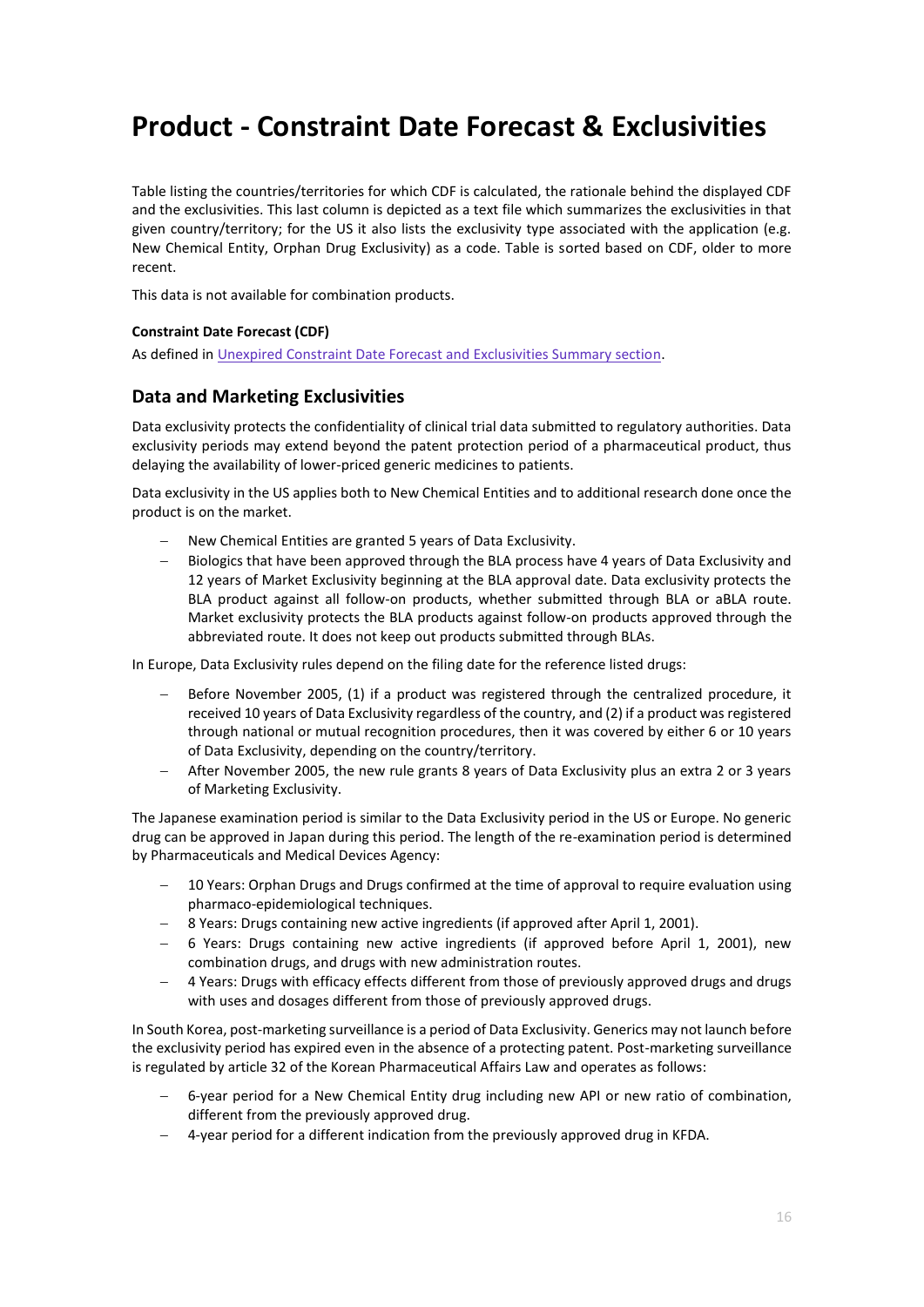## <span id="page-17-0"></span>**Product - Patents & SPCs**

Cortellis Generics Intelligence analyses patents published by National Patent Offices and Authorities on a weekly basis. A summary annotation is prepared and published by our in-house research team. Proprietary algorithms are used to define Patent Families (Primary Patents) and associate with specific Patent Types. 

## **Worldwide Patent Families**

Table containing all Primary Patents linked to the Product. For Combination Products, the table contains all the Primary Patents of the individual APIs the Combination is composed of, regardless if the Primary Patent refers to the Combination itself.

#### **Primary Patent**

The Primary Patent is a Patent Cooperation Treaty (PCT) Application; this is WO Patent. If there is no PCT Application, the Primary Patent is a European Application/Patent (EP), a US Application/Patent (US) or a British Application/Patent (GB), in that order. If there is more than one Patent from the above, the document with the earliest filing date is known as the Primary Patent.

#### **Patent Family**

All records with the same Primary Patent number are considered as a Patent Family.  

#### **Patent Type**

Summary of all indexed Patent Types:

- − Analyte: Patents disclosing an analytical method to determine the drug, including determining its concentration in the body or body fluid.
- − Component of Combination: includes all instances where the invention is primarily concerned with the use of a drug in any combination with another drug, whether synergistic or not. This term is only used if the Patent is primarily concerned with the drug combination.
- − Constraining: Constraining patent(s) are those which are most likely to prevent generic competition or may not be easily circumvented.
- − Delivery Device: this term is for non-consumable devices only. Delivery systems such as controlled-release tablets or suppositories would be defined as "Formulations".
- − Drug target: used for receptors, enzymes, etc. which are claimed in the patent and which were used to identify a drug.
- Formulation: all types of formulation of a drug, including those where the active compound is chemically modified (e.g., prodrugs or immunoconjugates). It is only used for patents that are predominantly concerned with a particular formulation. A prodrug is an inactive form of a known drug; it has no medicinal effect itself but is activated in the body metabolism and breaks down to produce the active drug.
- General Interest: drugs not directly covered by a patent, but that are certainly of interest to someone looking for patents about the drug. Examples are patents claiming ways of overcoming resistance to a drug or claims to the drug screening method. This term is also used for biotechnology applications, where it can be difficult to decipher the relationship between a patent and its commercial application.
- New Use: methods of using a drug, usually for a new indication.
- − Process: used for patents predominantly concerned with the preparation of a drug.
- − Process (intermediates): used where the patent discloses a method for producing an intermediate without claiming a process for producing the drug itself.
- Product: a product Patent is usually the first one to be associated with a drug. For drug combinations, the term "Product" is assigned to each Patent claiming one of the components as well as to the patent claiming the combination.
- Product (derivative): used for patents claiming novel salts, stereoisomers, crystal form and polymorphs. The term "derivative" is not used in a chemical sense, i.e., it does not cover the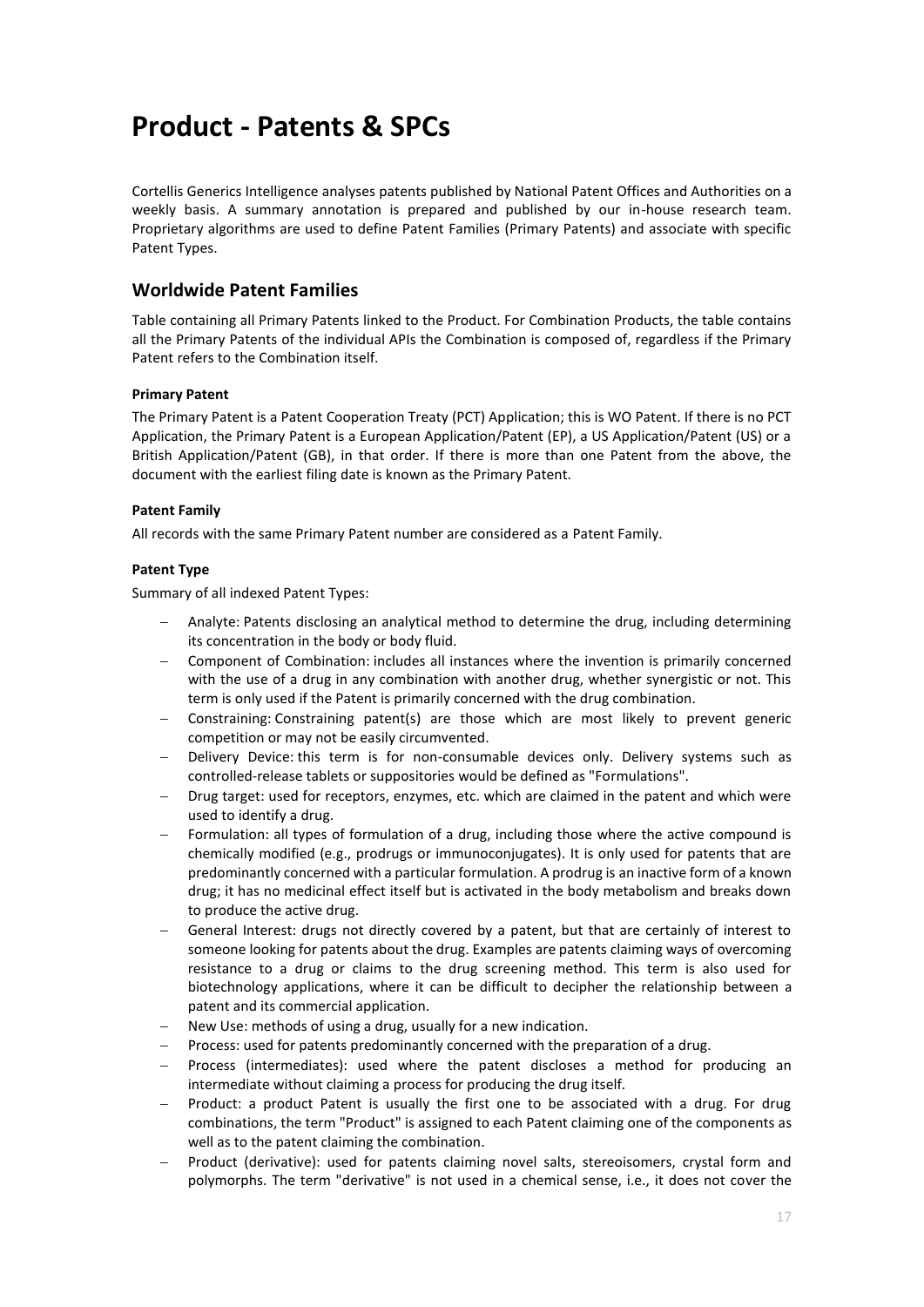analogues of a drug that are directly chemically modified. Note that patents claiming prodrugs of a drug are linked as "Formulation" to that drug.

− Tentative: used if there is a strong likelihood that a patent refers to a compound, but the information available about that compound is not clear enough to make a decision. This is usually only applied to drugs at early development stages when the structure of the drug is not publicly available.

#### **Priority Country and Date**

The country/territory/Authority and date the Primary Patent was filed.

#### **Opponents**

Flag that identifies whether any Patent within that Patent Family has been challenged by an Opponent/Infringer. An Opponent is a company that has filed an opposition to a given Patent to block the grant of a Patent or even after the Patent has been granted. Listed under Opponent are also companies that have filed Paragraph IV challenge(s) against a Patent regardless of the outcome. An Infringer is any company that has been cited as allegedly infringing on a Patent by the Patent assignee. Opponent/Infringer relationships are obtained from company press releases, court sites, and other public sources. To find out which country/territory Patent has been challenged, refer to the Annotations in the Primary Patent.

#### **Annotation**

Our research team curates a summary Annotation for Patent Families to provide context and historical data. This includes information when patents are challenged by third parties post grant, as well as if a patent is maintained after opposition or challenge.

### <span id="page-18-0"></span>**Worldwide Patent Families - Panel**

The panel is accessible by clicking the Publication Number of the Primary Patent in the table.

#### **Publication Number**

Publication Number is a hyperlink tag to the corresponding Derwent Innovation Patent page.

#### **Actions**

The therapeutic action of a product protected by the Primary Patent.

#### **Indication**

The therapeutic indication of the product protected by the Primary Patent.

#### **Technology**

The technology terms associated to the Primary Patent.

#### **Annotations for Patent Family**

As described above.

#### **Expiry Information for Patent Family**

List of all Patents within the Patent Family listed by their Expiry Dates. Individual Patents can be accessed directly by clicking on the corresponding Publication Number.

### **Patents by Authority**

Table containing all Patents linked to the Product. For Combination Products, the table contains all the Patents of the individual APIs the Combination is composed of, regardless if the Patent refers to the Combination itself.

#### **Publication number**

The publication number refers to either a patent number or an application number.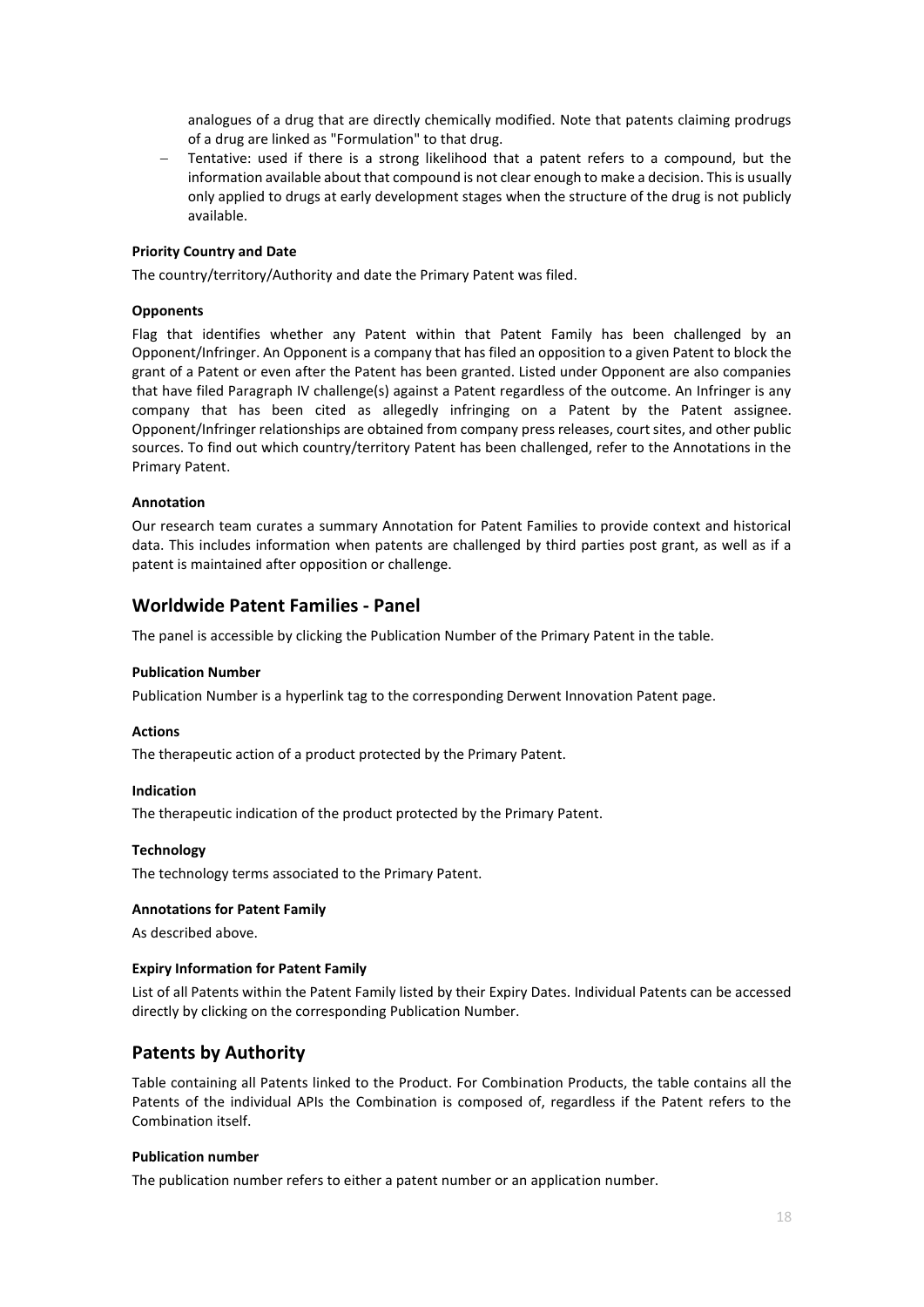#### **Orange Book Patent**

Flag that identifies those Patents listed in the Orange Book.

#### **Patent Authority**

It can either refer to National Patent Offices or Organizations. The indexed Organizations are:

- − EPO European Patent Office: provides a uniform application procedure for individual inventors and companies seeking patent protection in up to 37 European countries.
- − ARIPO The African Regional Industrial Property Organization: is a central filing system comprised of members of 16 African States. The member states are Botswana, Gambia, Ghana, Kenya, Lesotho, Malawi, Mozambique, Namibia, Sierra Leone, Somalia, Sudan, Swaziland, Uganda, United Republic of Tanzania, Zambia and Zimbabwe. Potential Member states who have observer status in the meetings of ARIPO are Angola, Algeria, Burundi, Egypt, Eritrea, Ethiopia, Liberia, Libya, Mauritius, Nigeria, Rwanda, Seychelles, South Africa and Tunisia (14). These countries rely on their patent system or PCT applications.
- − WIPO The World Intellectual Property Organization: is a specialized agency of the United Nations. It was established by the WIPO Convention in 1967 with a mandate from its Member States to promote the protection of IP throughout the world through cooperation among states and in collaboration with other international organizations. Its headquarters are in Geneva, Switzerland.
- − EAPO The Eurasian Patent Office: it was created as an interstate system for the protection of industrial property in the former Soviet block and became effective in August 1995. At present, there are 9 member States - Turkmenistan, the Republic of Belarus, the Republic of Tajikistan, the Russian Federation, the Azerbaijan Republic, the Republic of Kazakhstan, the Kirghiz Republic, the Republic of Armenia and the Republic of Moldova.
- − OAPI/AIPO The African Intellectual Property Organization: is a central registration system for the French-speaking African States. The 16 current member states for OAPI are Benin, Burkina Faso, Cameroon, Central African Republic, Chad, Republic of Congo, Cote d'Ivoire, Equatorial Guinea, Gabon, Guinea, Guinea Bissau, Mali, Mauritania, Niger, Senegal, Togo. The headquarters of OAPI is based in Yaoundé, Cameroon.

#### **Estimated Expiry Date**

The estimated date when the local patent expires. It is amended by extensions for Australia, Europe (SPCs), Japan and United States. If a date is not displayed:

- − NA (appl) means the Patent is in the application stage.
- − NA (other) means the Patent publication does not require an expiry date such as utility model, etc.
- NA means that our research team is unable to determine the estimated expiry date at this time.

#### **Annotations**

The Annotation(s) are curated at the Patent Family(ies) level.

### **Patents by Authority - Panel**

Both Publication Number and Primary Patent Number are hyperlink tags that link to the corresponding Derwent Innovation Patent page.

#### **Annotations for Patent Family**

As described above.

#### **Expiry Information**

Detail of Patent Expiry grouped at the level of Active Ingredients Covered in the Primary Patent. Within the Active Ingredients subsection, there is the Expiry Date for the Patent, the Status of that Expiry Date and the Countries/Territories for which it is applicable. The Status includes 'Revoked' when a patent has been successfully challenged and 'Lapsed' due to on-payment of fees. There are considered Patent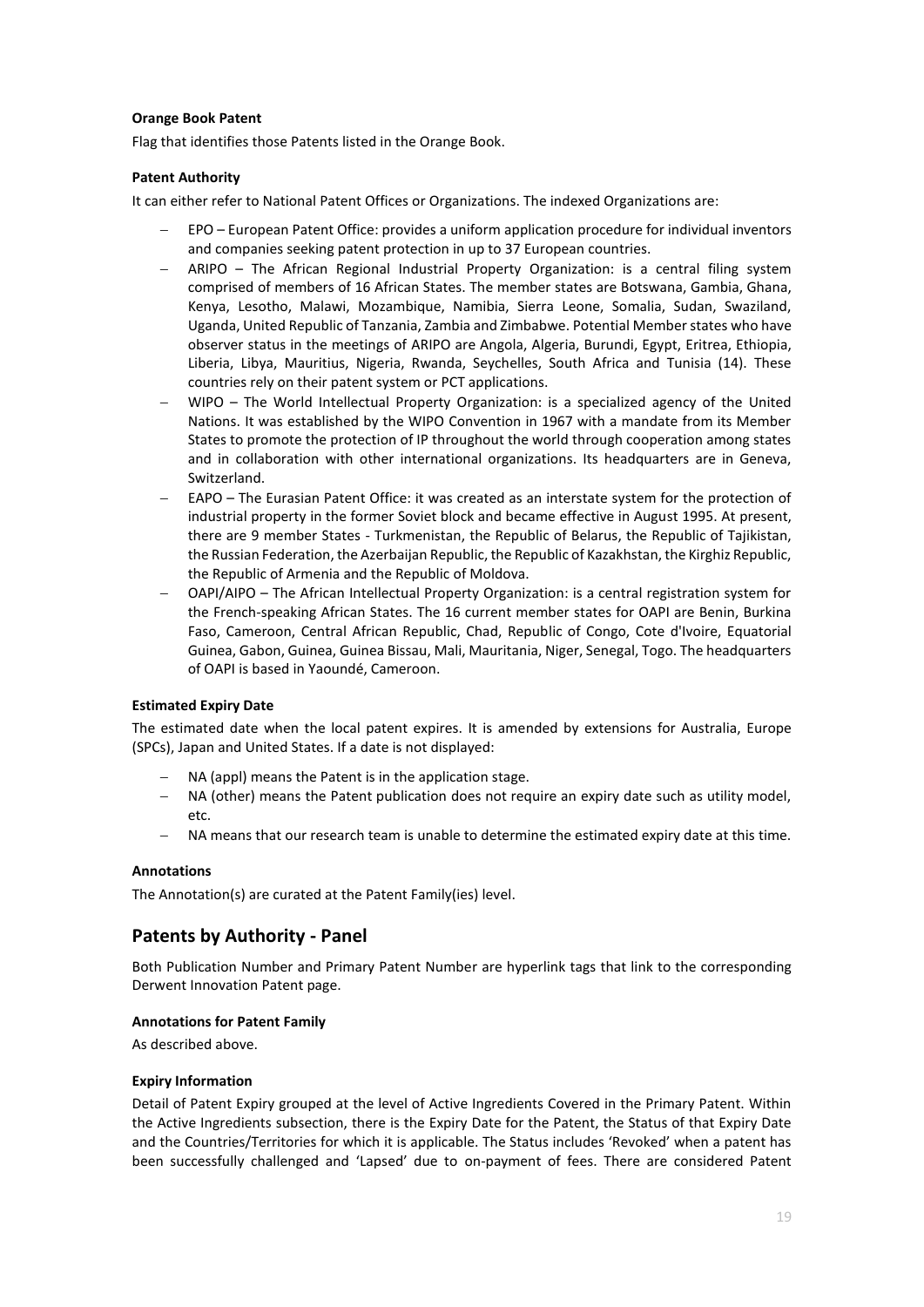Extensions for European Countries (SPCs - see below), Australia, Canada, Israel, Japan, Russia, South Korea, Ukraine and US.

#### **Publication History**

Summary of dates and statuses that reflect the publication history for the Patent. Patent number is a hyperlink tag that directs to the corresponding Derwent Innovation Patent page.

### **SPCs**

Table containing all SPCs linked to the Product.

SPC stands for Supplementary Protection Certificate. The EU/EEA and some associated countries developed the SPC for its members to harmonize patent extension procedures between countries and to restore the effective exclusive marketing period for drugs. An SPC comes into force only after the corresponding patent has expired. It has a maximum lifetime of 5 years and provides for a maximum of 15 years protection from first marketing approval in any member state. From the beginning of 2012 onwards, the SPC data included in Cortellis Generics Intelligence is created and managed by our research team. Data prior to 2012 was licensed from the Cabinet Alice de Pastors in Paris, France.

#### **Patent Number**

The number of the Patent upon which the SPC was applied for, granted or rejected.

#### **SPC Status**

There are 4 different statuses: Granted, Application, Rejected and Withdrawn.

#### **Additional SPC Status**

Additional details provided by our research team about the status of the SPC in a given country/territory.

#### **Pediatric Extension Status**

Status of the SPC Pediatric Extension: Granted, Application and Rejected.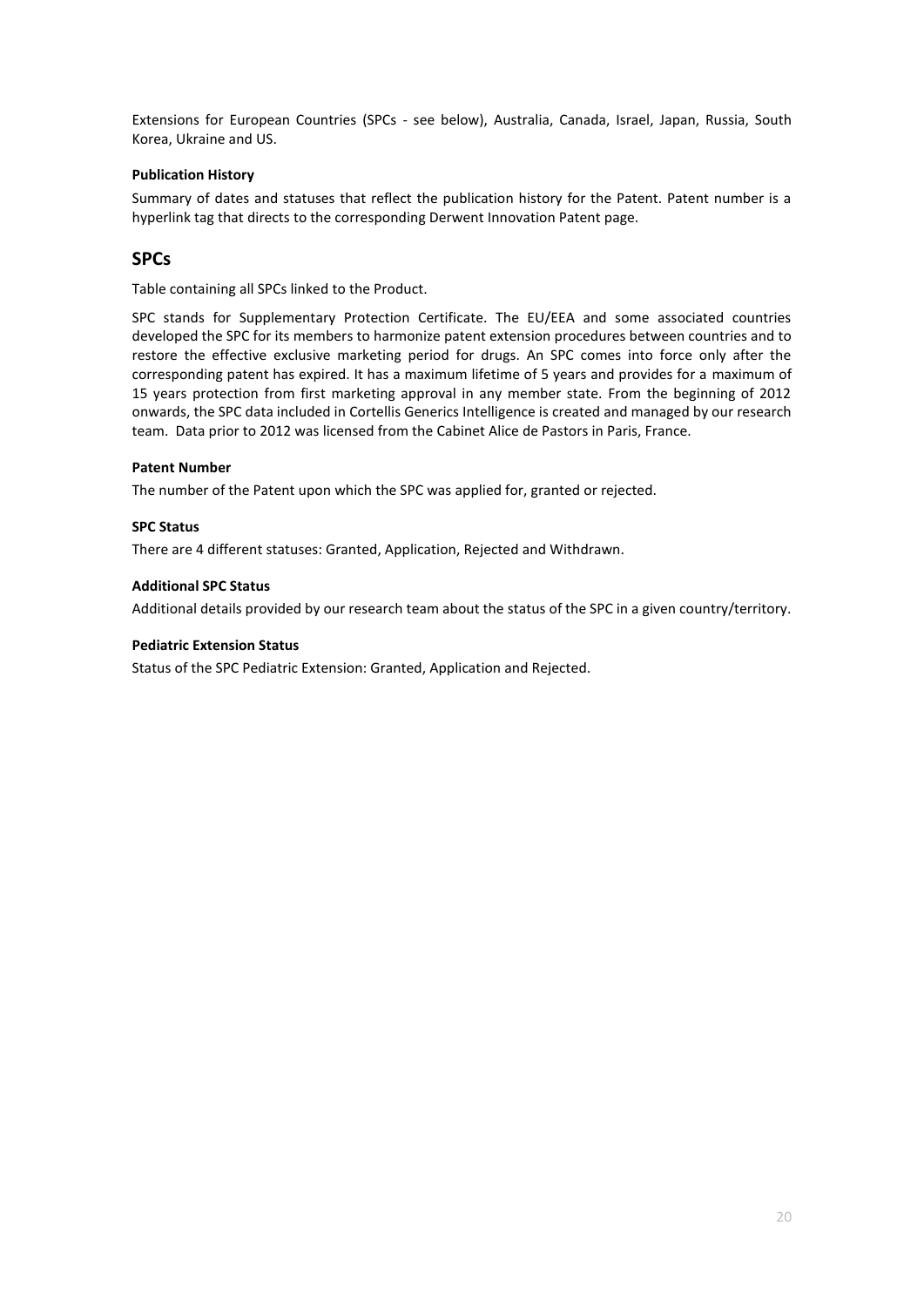## <span id="page-21-0"></span>**Product - US Patent Challenges**

US patent challenge litigation information is collected and curated by Cortellis Generics Intelligence inhouse research team. There is a section for each innovator approval (either NDA, 505(b)(2) or BLA approval) with three main areas:

- Innovator approval information: brand name, approval type, approval number, dose form, route of administration, strength and Reference Listed Drug commentary
- − US Patent Challenges: table detailing all challenges against the innovator approval
- − View commentaries: panel with all commentaries associated to each patent challenge

Paragraph IV coverage is based on ANDA filings with Paragraph IV certification, as the source of information is the FDA's list of Paragraph IV certifications. Detailed coverage of patent challenges began in 2005, although there is some coverage of earlier challenges. Challenges to products that have been removed from the Orange Book are not covered. 505(b)(2) litigation cases are considered only if there has already been a Paragraph IV ANDA for the product.

aBLA applications are tracked by 351(k) filings and the collected information includes the dates of or announcements of those submissions, the Patents that are being challenged as part of the BPCIA or IPR, synopsis of lawsuit milestones, launch announcement or agreements, and API sources for applications.

The Small Molecule content is available to Cortellis Generics Intelligence Global and Premium users. The Biologic Product content is only available to Cortellis Generics Intelligence Premium users.

## **US Patent Challenges**

Summary lists current Orange Book patents for Products filed under NDA, and litigated Patents for Products filed under BLA. From the Orange Book patents, those with 'Lit' green marker next to the Publication Number are those certified for Paragraph IV challenge. Those patents with IPR green marker have been subject to a petition for inter partes review.

Table containing all known challenges against the reference listed drug. The table can be shown/hidden by clicking the arrow next to the caption 'US Patent Challenges'.

#### **Filer**

Filer of the application.

#### **Patents Litigated/Patents Associated with Disputes**

Patent detailed information available by clicking over the Publication number.

#### **Notification Date**

Information displayed for Small Molecules only. The date the Paragraph IV notification letter was sent to or received by the patent owner and reference listed drug sponsor. This date is used to calculate the 30 month stay of FDA approval.

#### **Submission Date**

Information displayed for Biologic Products only. The date the submission of a biosimilar application to the FDA was announced by the filer or the date specified in the FDA approval letter.

#### **30-Month Stay**

Information displayed for Small Molecules only. If the Reference Listed Drug sponsor or patent holder files an infringement suit against the generic applicant within 45 days of receipt of Paragraph IV notification, FDA approval to market the generic drug is stayed for 30 months unless the patent expires or is judged to be invalid or not infringing before that time. The stay runs from the date of receipt of the notification by the last required recipient. If the reference listed drug is subject to a New Chemical Entity exclusivity, the stay of approval runs for 30 months beginning from the date the New Chemical Entity exclusivity expires. Because the date of receipt may be uncertain, we typically list the date to the nearest month in this field.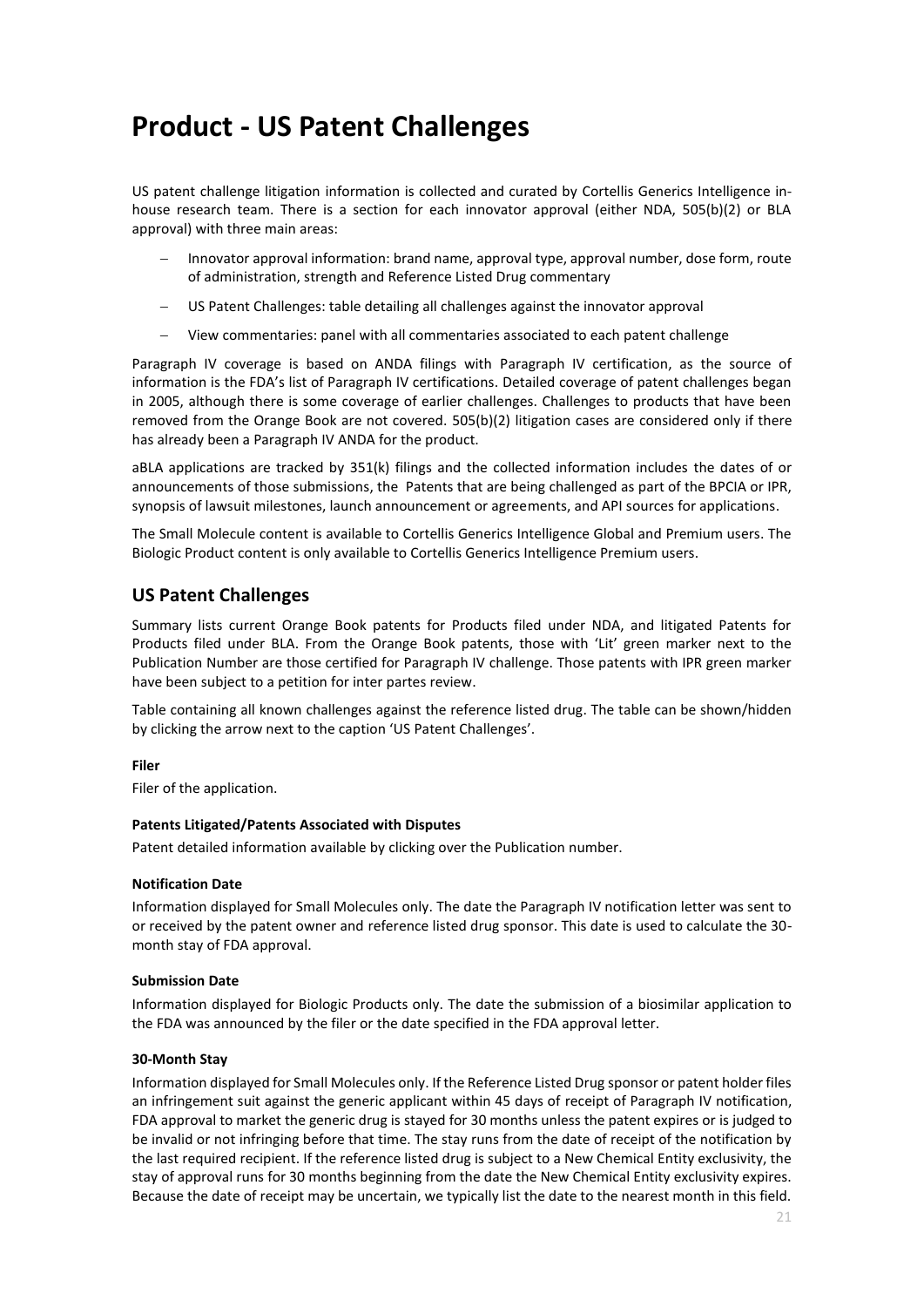#### **Approval Date**

Date of the application approval.

#### **Launch Date**

Future date when the product may be launched under the terms of any settlement agreement or the date the product was launched, or launch was publicly announced.

#### **FTF tag**

First-to-file identifier tag.

For small molecules, ANDA was the first filed with Paragraph IV certification for at least one strength of the Reference Listed Drug. The first filer may be eligible for 180-days of generic drug exclusivity upon launch. If more than one ANDA is filed on the same day, eligibility for the 180-day exclusivity may be shared. For entries identified with "First to File: Assumed" in this field, first-to-file status is assumed but has not been confirmed.

For Biologic products, the first filer of a biosimilar product that receives interchangeable status. An interchangeable product may be substituted for the reference product without the involvement of the prescriber.

## **View Commentaries**

The first text in the panel corresponds to the Reference Listed Drug commentary for the brand, approval type and approval number. Right below, there are the commentaries for each patent challenge. There is an export to PDF button and a free text search bar that allows search by keyword.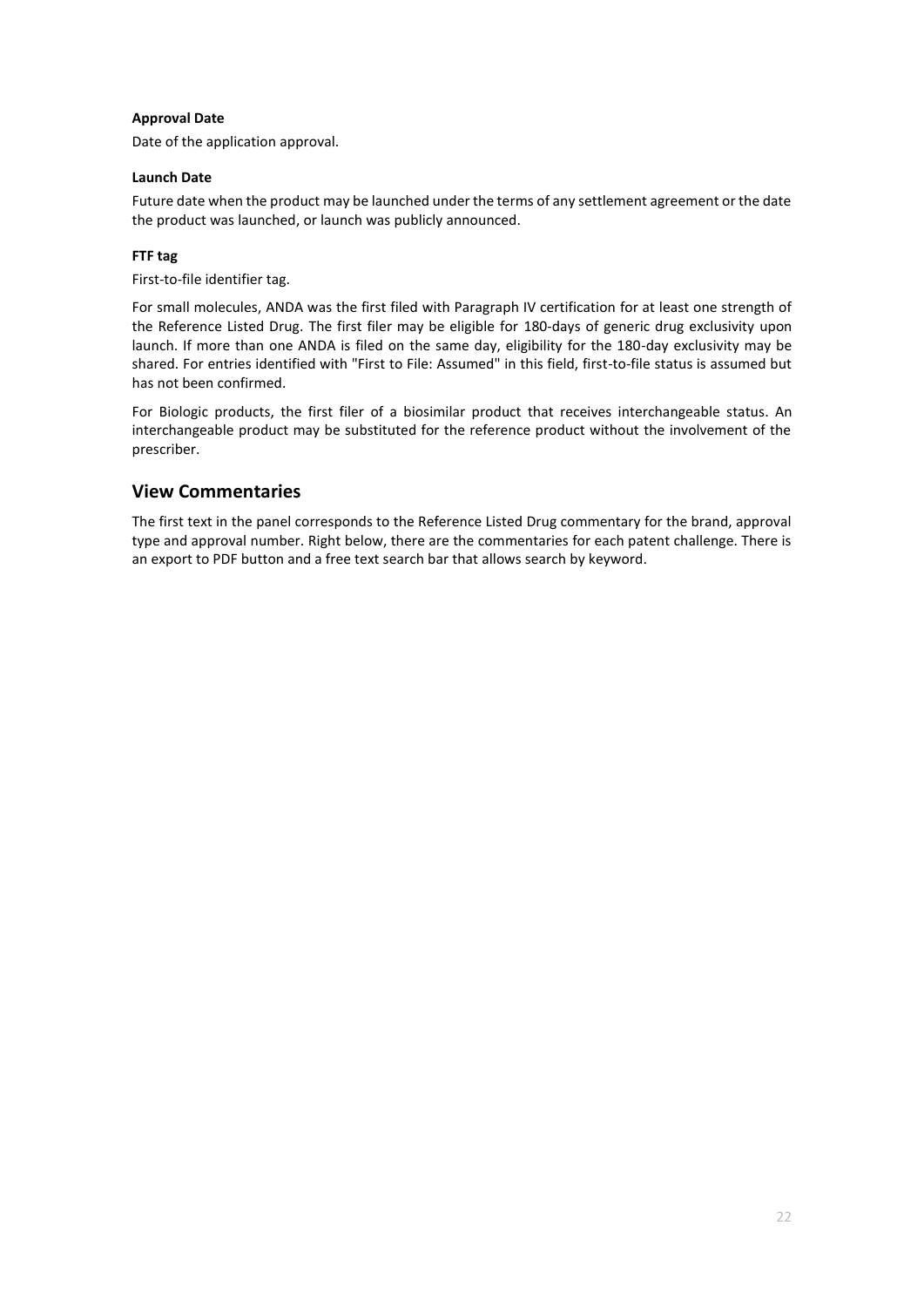## <span id="page-23-0"></span>**Product- Global Litigation**

Global Litigation is one of the first horizontal data integration across Clarivate, providing Global and Premium CGI users access to Darts-ip global patent litigation content. Darts-ip delivers unparalleled access to worldwide patent litigation data covering:

- 8.5+ million IP cases available in 6 IP domains
- 3.800+ courts worldwide
- 140+ countries

Darts-ip as a unique tool for global litigation and prosecution research offering different methods of access for customers, including services and API/data feeds, allows flexible and creative ways to leverage Darts-ip.

CGI subscribers (Global or Premium) can now leverage Darts-ip and access patent litigation on 2,800+ APIs from the new tab called Global Litigation.

Patent litigation data sourced directly from Darts-ip are available through the Global Litigation tab enabling more confident, data-backed decisions via graphical representation and tabular view of the content.

#### **Top-10 Companies by Number of Cases**

The Top-10 Companies by Number of Cases chart displays the ten highest-ranked companies by number (count) of cases and shows the number of cases for each one of these companies. Companies can be involved in the counted cases as Plaintiffs or Defendants; therefore, a colour-based distinction exists and legend displays that breakdown. In addition, tooltips are available by hovering your cursor over the chart bars and the legend providing more in-depth details on the breakdown mentioned above. Users can also filter the chart based on the "Type of Cases" via a drop-down menu available in the chart and results will accordingly display the user's selection.

#### **Evolution of Cases**

The Evolution of Cases chart aggregates all the different "Type of Cases" by "Last Recorded Event" and displays the case count per year. "Type of Cases" are colour-coded and shown in the chart and legend accordingly. In addition, tooltips are available by hovering your cursor over the chart bars and the legend providing more in-depth details on the breakdown mentioned above.

Note: When more than ten types of cases, only the top 9 items for each "Type of Cases" are displayed on the chart, with the rest grouped under "Other".

#### **Global Litigation (table)**

The Global Litigation table provides a tabular view of the Darts-ip data feeds. The table covers the following fields:

- Plaintiff
- Defendant
- Country/Territory
- Court
- Active Ingredient
	- o Information in this column is clickable and redirects users to Product Key Insights
- Litigated Patents
	- o Information in this column when clickable shows the Patent Details modal with additional information regarding the patent clicked
- Type of Cases
- Last Recorded Event
- Darts-ip Case Link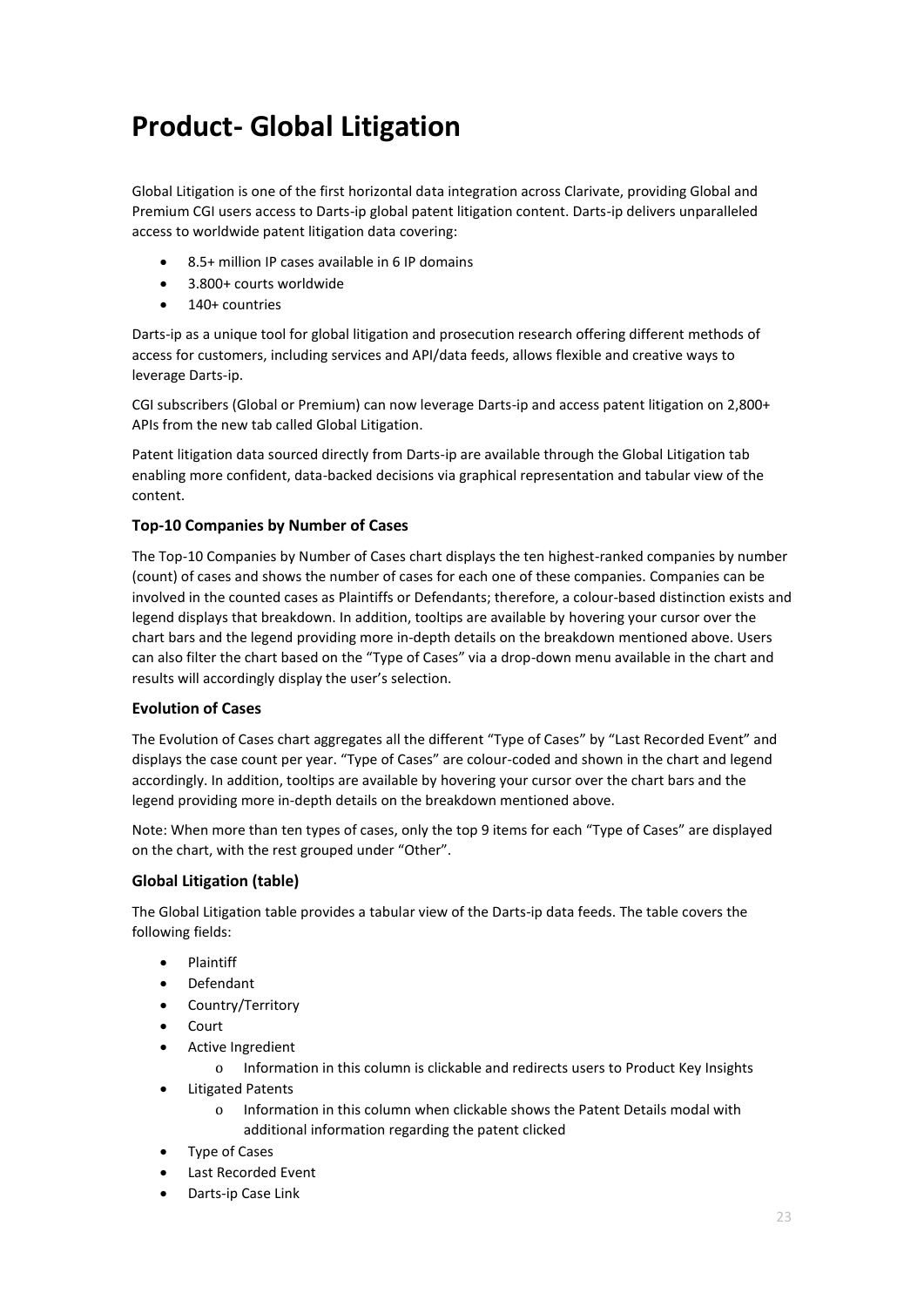o View Case Details hyperlink redirects users with Darts-ip subscription to Darts-ip environments which contains further details on the clicked case

The table provides export functionality and customization of the displayed columns, as well as filtering options via drop-down menus including the selection of the:

- Plaintiff
- Defendant
- Country/Territory
- Type of Case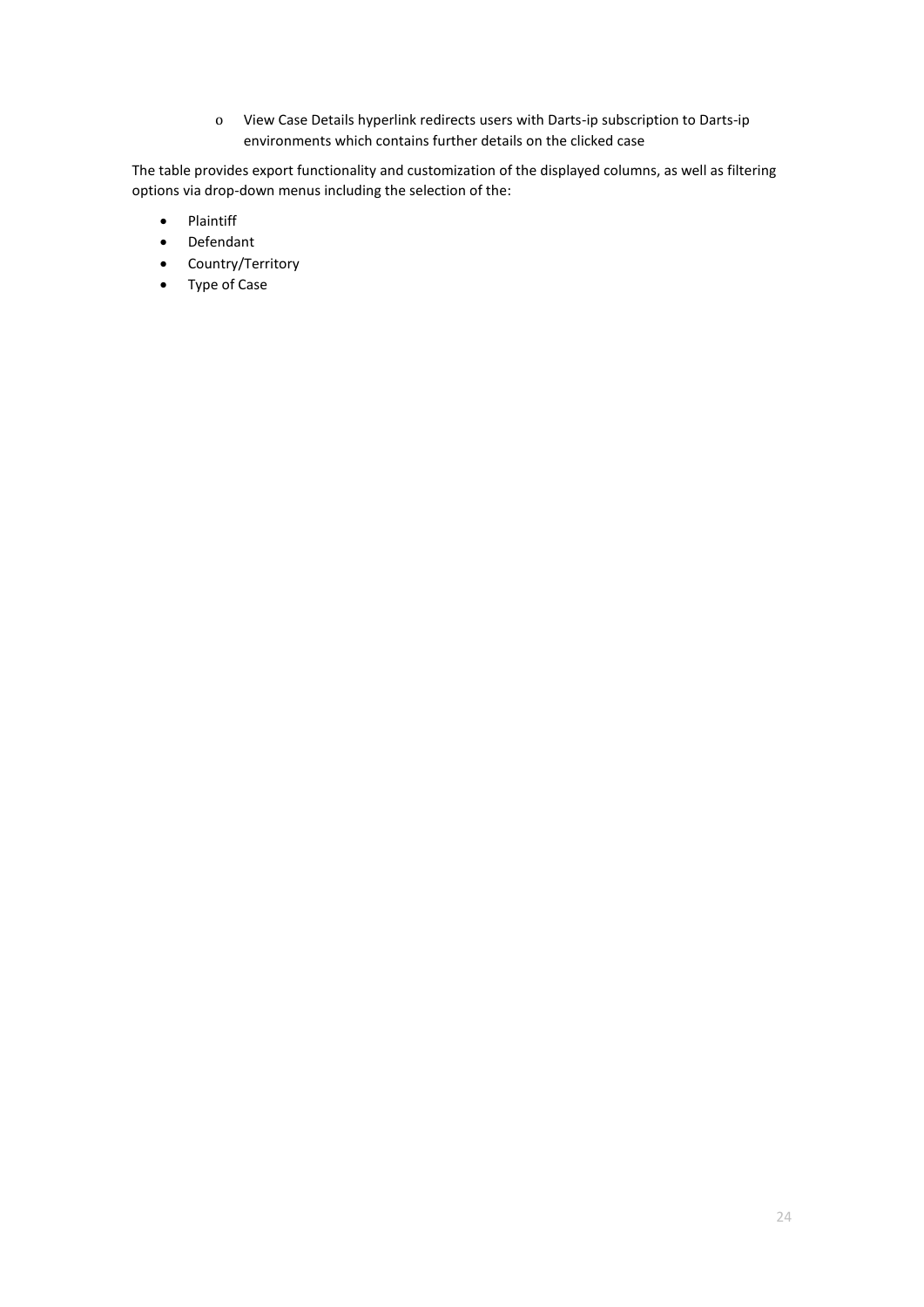## <span id="page-25-0"></span>**Product - Deals**

Cortellis Generics Intelligence gathers all Deals related to the Product. This content is only available to Cortellis Generics Intelligence Global and Premium users.

#### **Deal Title**

Summary of the Deal. Deals detailed information provided upon clicking.

#### **Principal Company**

Primary company in the Deal, either as the licensor or the seller of the asset, or the service provider. This company receives funds or assets from the Partner Company in return. Clicking over the name will direct to the Company detail page. Next column is the country/territory of the Principal Company.

#### **Partner Company**

Partnering company in the Deal, either as the licensee or purchaser of the asset, or the service receiver. Clicking on the name will direct to the Company detail page. Next column is the country/territory of the Partner Company.

#### **Agreement Type**

The Deal Types and their definition are listed below:

- − Drug CRADA: Principal and Partner (US federal agency) establish a Cooperative Research and Development Agreement (CRADA).
- − Drug Funding: Principal receives (or receives commitment) from Partner for funding to direct towards development of drug(s). This type of agreement usually occurs between a pharma or biotech company and a charity, a non-profit organization, or a government agency. The Principal company is the one receiving the funds.
- − Drug Asset Divestment: Principal sells to Partner assets associated with drug(s).
- − Drug Discovery/Design: Principal and Partner agree to jointly or individually discover and design a drug candidate(s), with a business strategy to develop the drug(s) further.
- − Drug Screening/Evaluation: Principal agrees to screen or evaluate a drug candidate(s) against potential targets or in a particular model for Partner.
- − Drug Early Research/Development: Principal and Partner form an alliance to jointly use expertise/resources to develop drug candidates.
- − Drug Development/Commercialization License: Partner acquires a license from Principal to develop and commercialize (sell) drug(s).
- − Drug Commercialization License: Partner acquires a license from Principal to market drug(s) OR Principal agrees to promote drug(s) in collaboration with Partner.
- − Drug Manufacturing/Supply: Principal agrees to manufacture or supply drug(s) for Partner.
- − Drug Development Services: Principal agrees to perform drug development services for Partner.
- − Drug Authorized Generic: Partner acquires a license from Principal to sell a repackaged version of brand drug as authorized generic.
- Technology Asset Divestment: Principal sells to Partner assets associated with technology (or technologies).
- − Technology Delivery/Formulation: Partner acquires a license to use Principal's delivery/formulation technology with drug(s) OR Principal agrees to work with Partner to formulate drug(s).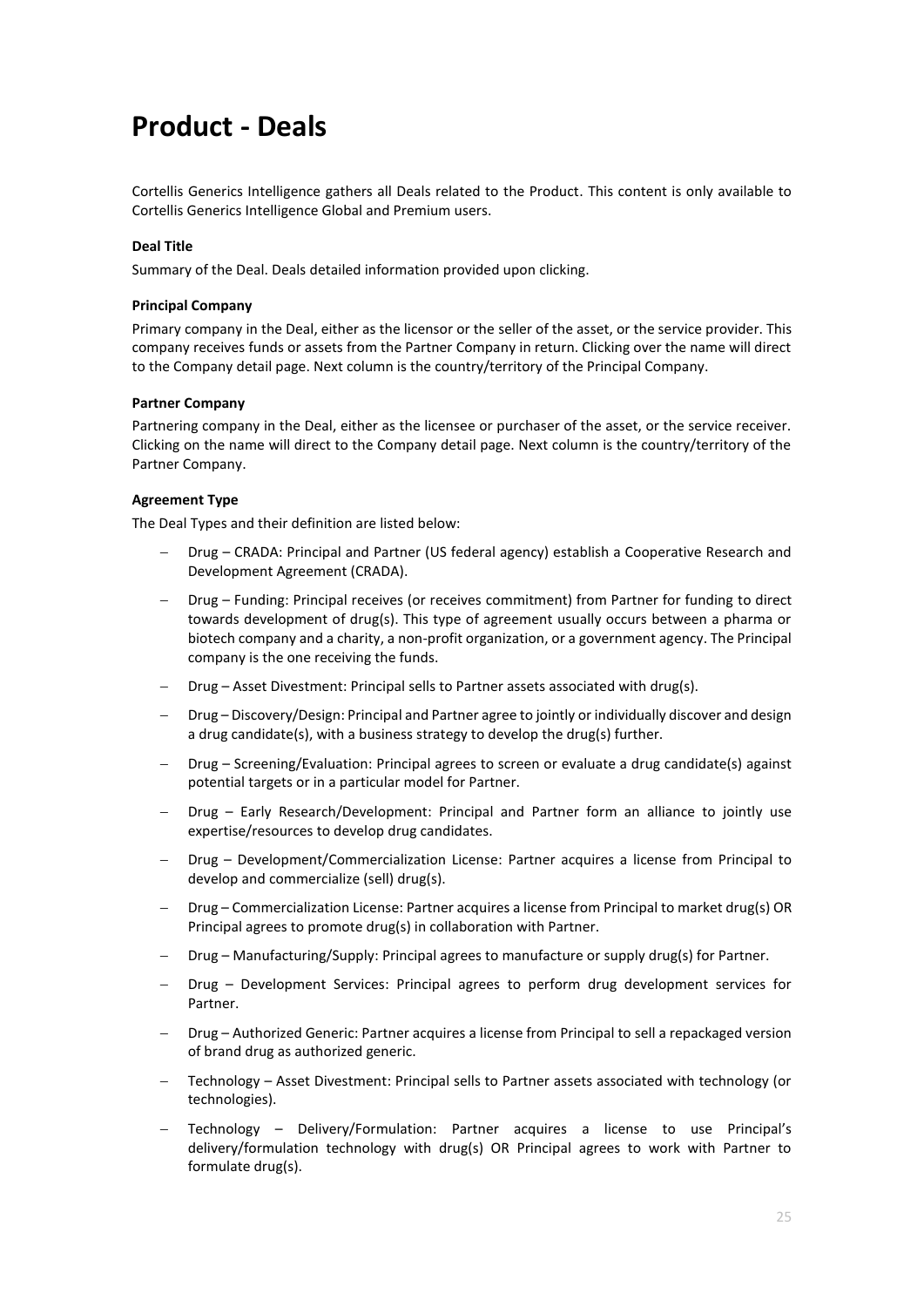- − Technology Target Validation: Partner acquires a license to use Principal's technology to validate or verify a target, which a developed drug would be directed against.
- − Technology Other Proprietary: Partner acquires a license to use Principal's technology with drug(s) OR Principal agrees to use its technology with Partner's drug.
- − Patent Asset Divestment: Principal sells to Partner patent rights.
- Patent Exclusive Rights: Partner acquires an exclusive license to use patent(s) belonging to Principal. Exclusive means that no other company has (or will have) the same rights to the patent(s).
- − Patent Non-Exclusive Rights: Partner acquires a non-exclusive license to use patent(s) belonging to Principal. Non-exclusive means that the Principal retains rights to license the same rights to other companies.
- Patent Litigation Settlement: Principal resolves patent litigation with Partner. Principal may grant Partner a license to begin marketing its own generic version of brand drug on a specified date.
- − Company Joint Venture: Principal and Partner establish a joint venture company/branch.
- − Company M&A (in whole or part): Principal and Partner enter Merger or Acquisition activity, including equity stakes in companies and the acquisitions of business units and facilities.

#### **Status**

The current status of the deal:

- − Active: Deal is in progress.
- − Completed: Deal reached its proposed end-date and was not renewed. Also used for when M&As and Asset Purchases complete.
- − Terminated: Deal did not reach its proposed end-date and was terminated.
- − Pending: "Letter of Intent Only" Deals. It changes to "Active" when Deal is officially signed.

#### **Deal Value (\$M)**

The total value of the deal in million USD.

#### **Deal Start Date**

The start date for the deal.

#### **Deal End Date**

The end date for the deal. Only deals that are completed or terminated have an end date.

#### **Involved Products**

Products involved in the Deal. Clicking on the name will direct to the Product page.

#### **Synopsis**

Click to View button to open the Deal detail panel.

#### **Deal – Panel**

Details and Information summarizes main relevant information of the Deal. There is direct link to Cortellis Competitive Intelligence Deal Report.

The Events section includes a timeline of events associated with the Deal. Each deal event listed in the timeline includes the date and the description. Entries appear listed in chronological order, from oldest to newest.

The Sources section lists the sources of information to build the Events section.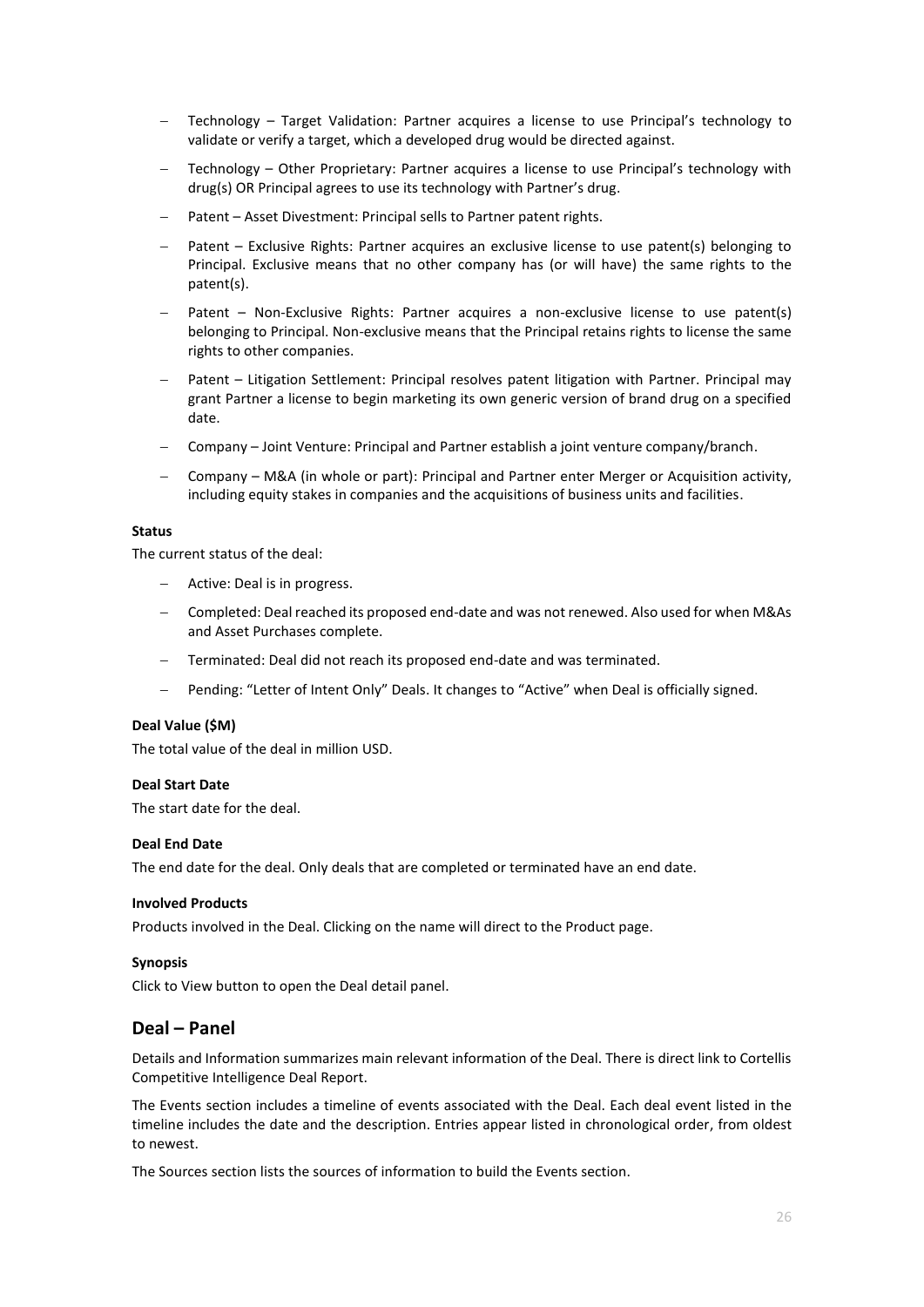## <span id="page-27-0"></span>**Product - Competitive Insights**

Competitive Insights provides insights on those Products or Companies competing against or related to the Product of interest. This content is only available to Cortellis Generics Intelligence Global and Premium users.

## **Related Companies**

Related Companies table summarizes all those companies that are associated to the Product and their equivalents either as Patent holders, Regulatory Filings holders or as API Manufacturers. This content is not available for Combination Products.

#### **First Associated Date**

The date when Cortellis Generics Intelligence first associated the company and the API.

## **Related Products**

Related Products table lists all those Products that are classified under the same Therapeutic Area terms as the Product of Interest. The content is displayed for both single APIs and Combination Products, but not for single APIs equivalents.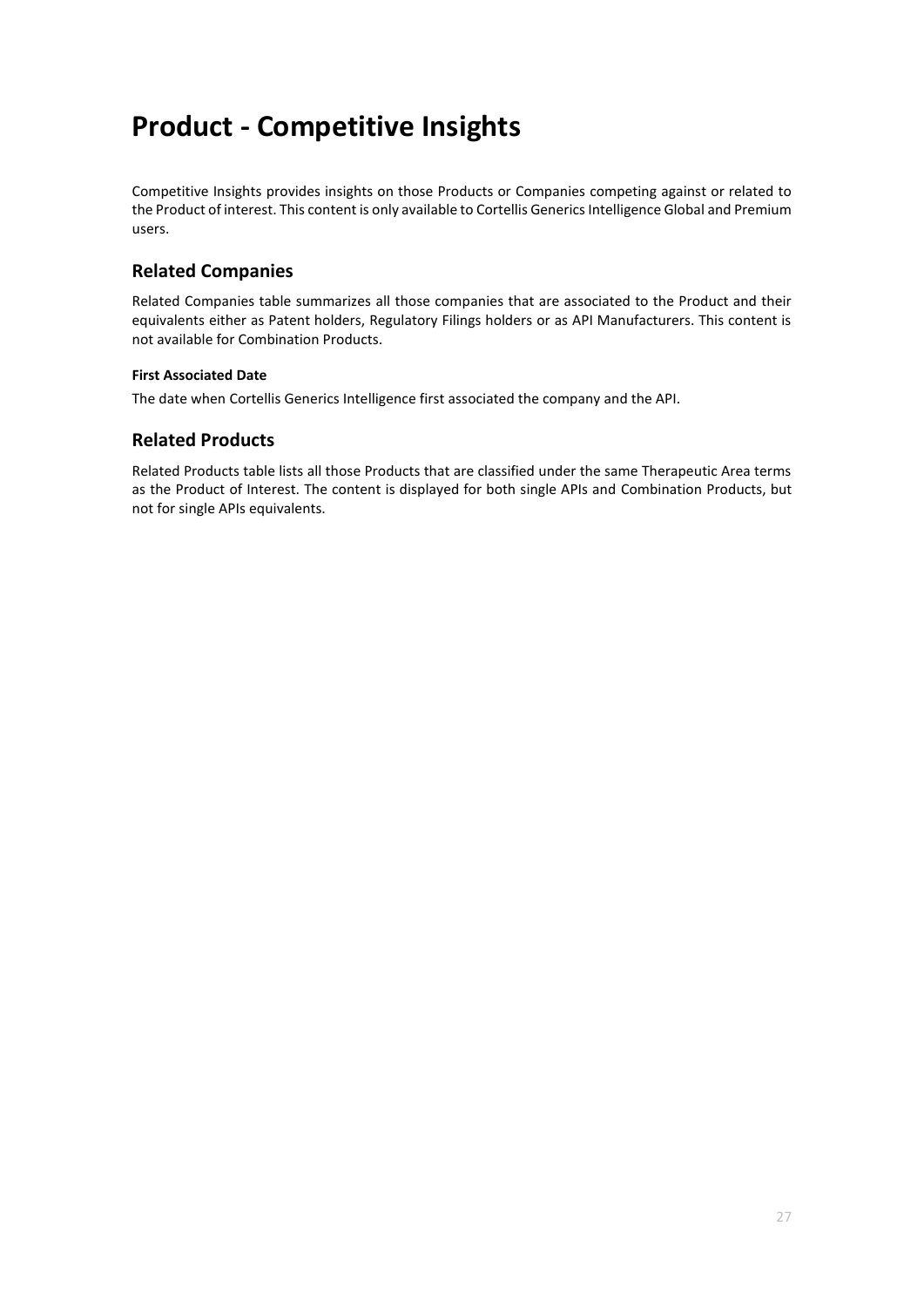## <span id="page-28-0"></span>**Product - R&D**

Cortellis Generics Intelligence provides clinical trials intelligence related to the Product of interest. Products with this information have reached phase III or higher and have an actual drug name, not just a development code. The table is sorted by the highest Development Status. This content is only available to Cortellis Generics Intelligence Global and Premium users.

#### **Involved Products**

All the Products identified to be related to the Clinical Trial - Development Program.

#### **Development Program Name**

Name of the Development Program as provided by Cortellis Clinical Trials Intelligence. Click to access Drug Report page for Cortellis Clinical Trials Intelligence.

#### **Indication**

Medical condition that leads to the recommendation of a treatment, test, or procedure.

#### **Development Status**

The Clinical Trials are classified under the following Development Statuses:

- Launched: the drug is being marketed.
- Registered: the relevant regulatory authority has approved the drug for marketing, but the drug is not yet available on the market.
- − Pre-registration: awaiting approval; an application to market the drug (e.g. New Drug Application or Marketing Authorisation Application) has been filed.
- − Phase 3 Clinical: expanded controlled and uncontrolled trials have started after preliminary evidence suggesting effectiveness of the drug has been obtained. These are intended to gather additional information to evaluate the overall relationship of the drug and provide an adequate basis for physician labelling benefit-risk.
- Phase 2 Clinical: controlled clinical studies conducted to evaluate the effectiveness of the drug for a particular indication or indications in patients with the disease or condition under study and to determine the common short-term side effects and risks have started.
- Phase 1 Clinical: initial studies to determine the metabolism and pharmacologic actions of drugs in humans, the side effects associated with increasing doses, and to gain early evidence of effectiveness have started; usually conducted in healthy volunteers.
- − Clinical: for drugs which are in clinical status but the phase (i.e. Phase 1 or Phase 2) is unknown, 'Clinical' is assigned as the development status.
- − Discovery: includes Discovery/Preclinical. Preclinical = in vivo testing; testing in animals has started.
- − Suspended: development of the drug is temporarily halted by the company, but not discontinued (e.g., due to the emergence of side effects in a trial, issues with cash flow, or pending strategic review).
- − Withdrawn: the drug license is sold, and prescription withdrawn from the market after launch.
- Discontinued: development of the drug is discontinued for the particular indication before a registration dossier has been filed (or after filing with the registration board and not gaining approval).
- − No Development Reported: no change in reported development for an 18-month period
- Out licensed: the rights to develop a drug program have been transferred to a licensee, where the licensor is known, or presumed, to have no further commercial interest.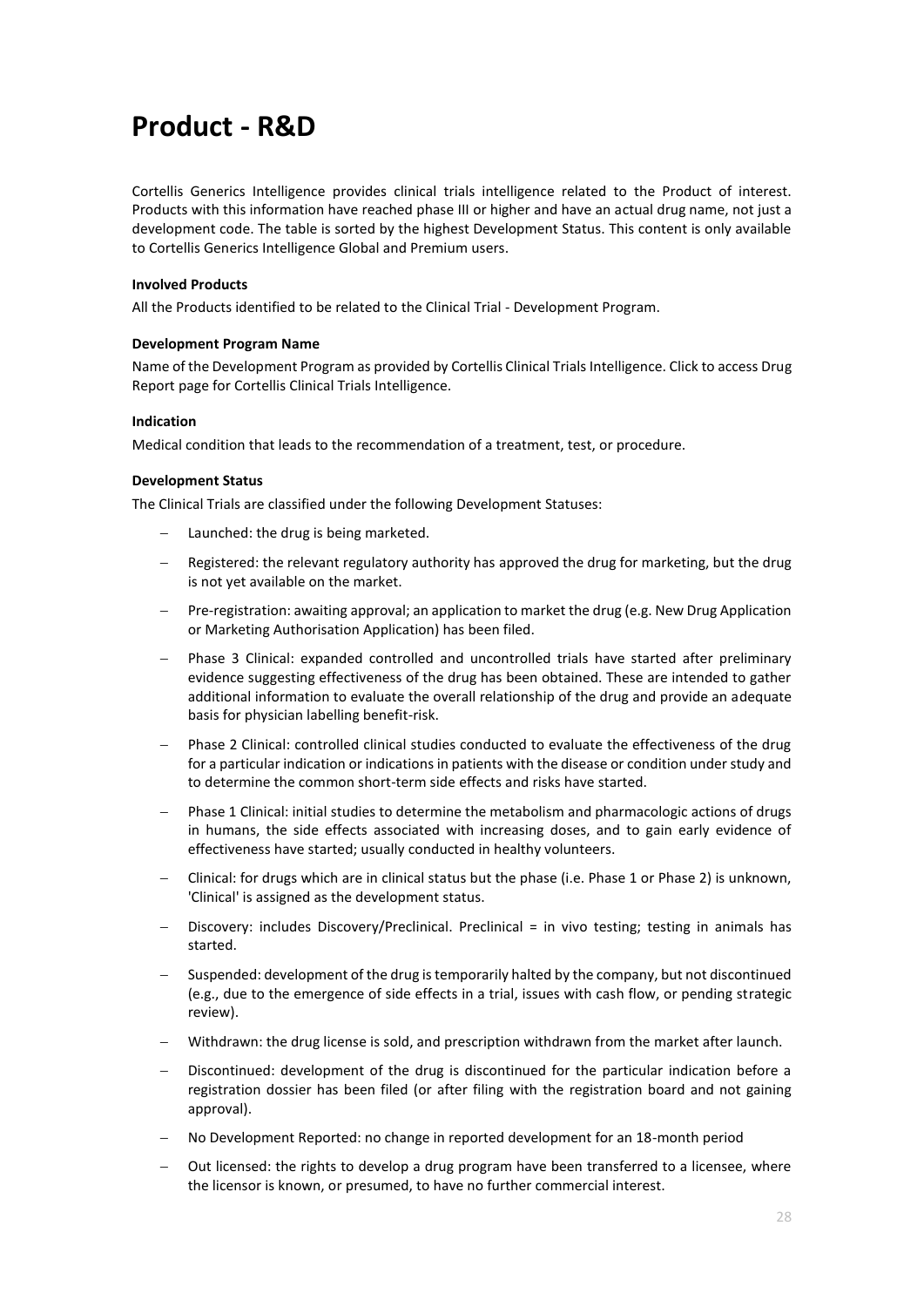### **Country/Territory**

The country/territory where the Development Program is taking place.

#### **Involved Company and Corporate Group**

Company and corresponding Corporate Group sponsoring the Development Program.

### **Last Update Date**

The date the Development Program was last changed.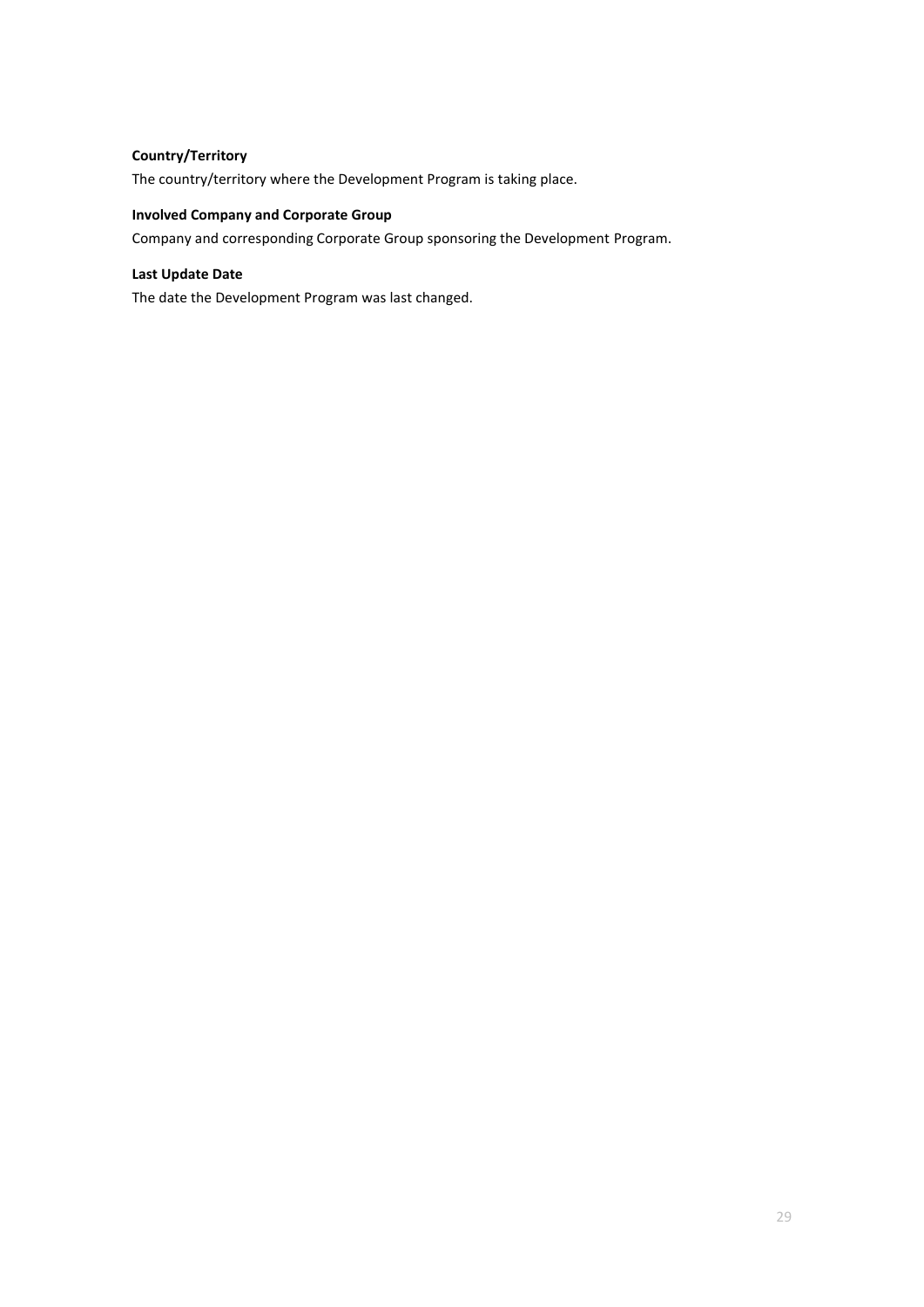## <span id="page-30-0"></span>**Product - Scientific**

All scientific information associated with the Product and its Equivalents, updated on a monthly basis. This information is not available for Combination Products, please refer to individual ingredients.

## **Routes of Synthesis and Biological Manufacturing Processes**

Cortellis Generics Intelligence illustrates Routes of Synthesis for Small Molecules, and Biologic Manufacturing Processes for Biologic Products. There can be several pathways or processes depending on the complexity and the size of the final Product. Some pathways or processes can be illustrated in one scheme (image) while other pathways or processes may require several schemes. In cases were multiple schemes are needed to depict one pathway, the same number represents each pathway while each scheme is represented by a letter (1a, 1b, etc.). Each pathway has its associated Summary.

Only one Route of Synthesis is displayed for Cortellis Generics Intelligence Sourcing and Global users. No information for Biologic Products.

All Routes of Synthesis and Biologic Manufacturing Processes and their Related Information are displayed and exportable for Cortellis Generics Intelligence Premium users. User can navigate from schema to schema using lateral arrows or the drop down available below.

#### **Related Information for Small Molecules**

The Related Information section lists Intermediates, Reagents, Patents, and Literature citations associated with the schema above.

Both the Intermediates and Reagents are listed by name and CAS number (if available). The CAS number for the Intermediates or Reagents are linked to the appropriate Product profile.

The Patents are listed by Publication Number, title and Holder. The patents numbers associated with each schema are linked (when possible) to their respective patent details panel.

#### **Related Information for Biologic Products**

The Related Information section lists Chemical Name, Sequence, Intermediates, Materials and Methods, Patents, and Literature citations associated with the schema above.

Intermediates as well as Materials and Methods are listed by name.

The Patents are listed by Publication Number, title and Holder. The patents numbers associated with each schema are linked (when possible) to their respective patent details panel.

### **Bioanalytical Methods**

Table containing all Contract Research Organizations (CRO) subsidiaries that offer development of bioanalytical methods as a service. Bioanalytical methods are used to analyse samples to determine bioequivalence.

#### **Technique**

The precise method/technique used to analyse samples. The list of indexed techniques is as follows:

- − AES = Atomic Emission Spectrometry
- − AxSym® = Automated Immunoassay Instrument System
- − EC = Electrochemical
- − ECD = Electron Capture Detector
- − ECNCI = Electron Capture Negative Chemical Ionization
- − ELISA = Enzyme-linked Immunosorbent Assay
- − FID = Flame Ionization Detector
- − FL = Fluorescence or Fluorometric
- − FPIA = Florescence Polarization Immunoassay
- − GC = Gas Chromatography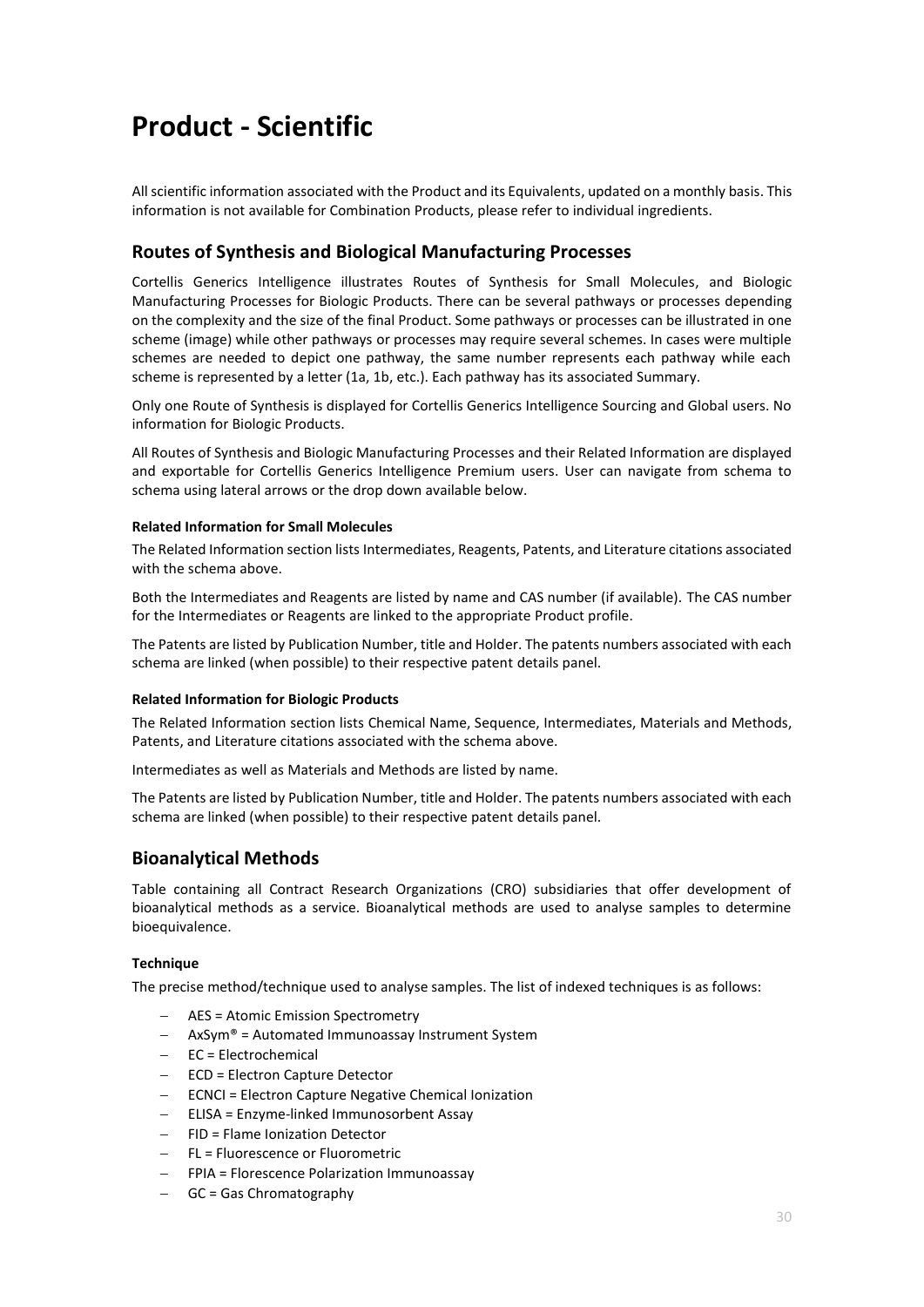- − GFAA = Graphite Furnace Atomic Absorption
- − HPLC = High Performance Liquid Chromatography
- − HPLC UV = High Performance Liquid Chromatography Ultraviolet Detection
- − IA = Immunoaffinity Chromatography
- − ICP = Inductively Coupled Plasma
- − IMMU = Immunoenzymetric Assay
- − Immulite = Immulite® Automated Immunoassay Instrument System
- − IRMA = Immunoradiometric Assay
- − LC = Liquid Chromatography
- − MS = Mass Spectrometry
- − NICI = Negative Ion Chemical Ionization
- − NPD = Nitrogen Phosphorous Detection
- − PCR = Polymerase Chain Reaction
- − Pyrosequencing = Pyrosequencing
- − LC MS MS = Liquid Chromatography Mass Spectrometry Mass Spectrometry
- − RIA = Radioimmunoassay
- − SIM = Selected Ion Monitoring
- − SPEC = Spectrometric
- − TaqMan = TaqMan® PCR
- − UV = Ultraviolet

#### **Status**

There are 3 different statuses: Under Development, Under Consideration and Validated.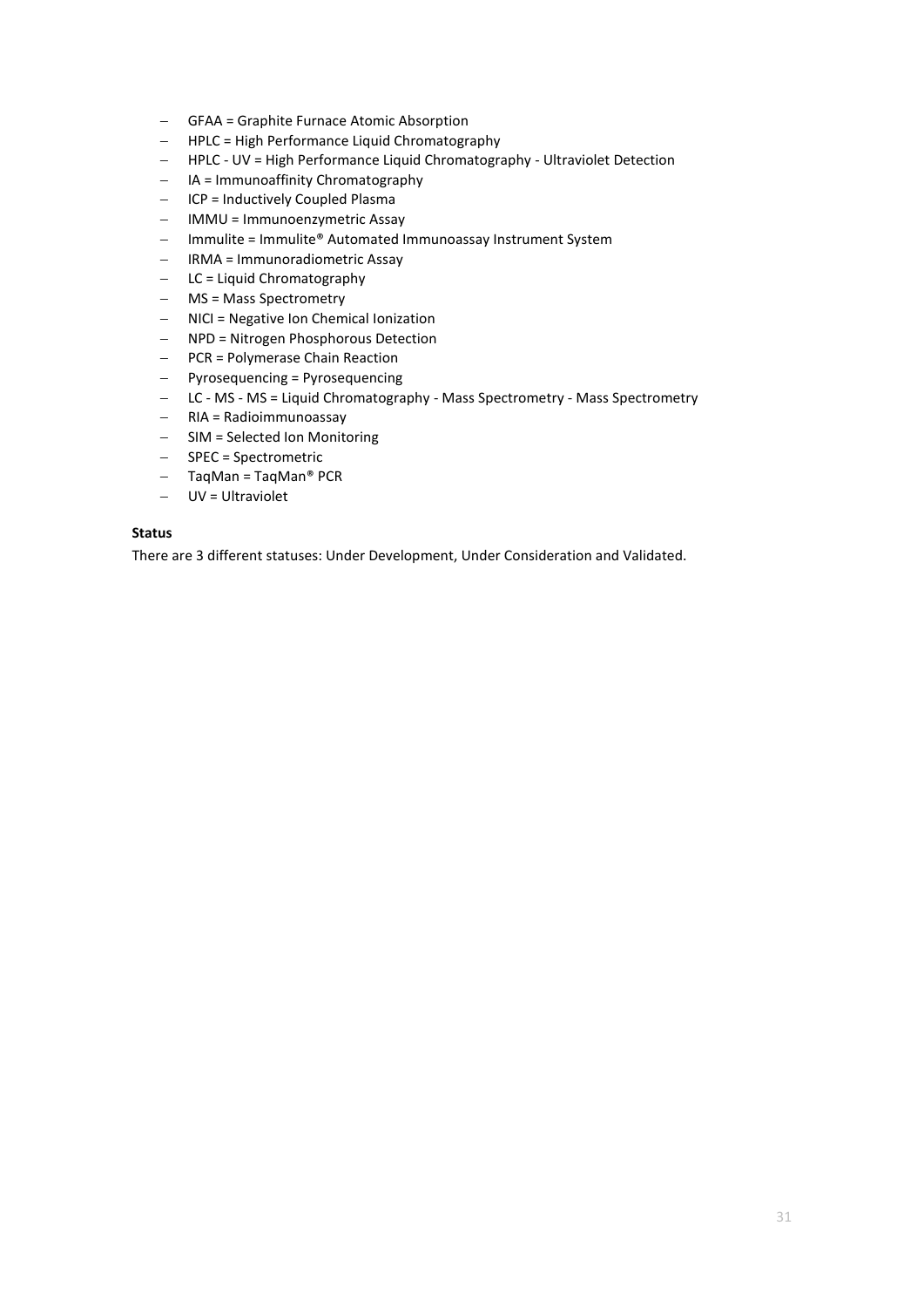## <span id="page-32-0"></span>**Product - Launches & Pack Prices**

Cortellis Generics Intelligence contains information about worldwide Drug Product launches and their pack prices, and the labels information for the Drug Products that have been launched in the US. This content is only available to Cortellis Generics Intelligence Global and Premium users.

## **Launched Drug Forms**

Drug Product launches and pack prices information is licensed from IQVIA. The data refers to retail pharmacy and hospital sales and ex-manufacturer pricing for human prescription drugs globally. Launch data for Israel and Ukraine was discontinued by IQVIA in 2009.

IQVIA performs audits for both retail and hospital channels, and uses several sources to generate prices, including manufacturer lists, wholesaler lists, government price lists, and industry publications. Prices might be gathered directly from the sources of information or might be calculated using proprietary IQVIA methodology. They are always displayed for all countries/territories as average ex-manufacturer price (i.e. the manufacturer's selling price), and whether the VAT (Value Added Tax) is considered or not varies by country/territory. Prices for the retail sector will reflect price per pack, while those for the hospital sector will reflect price per dispensing unit.

For Marketers in the UK market, IQVIA has an agreement with the British Generic Manufacturers Association (BGMA) to not disclose the identity of individual companies. Generic products manufactured by BGMA members are therefore linked to the manufacturer 'UNBRANDED'. 'UNLICENSED MED' is the company that gathers all medicines that are used outside the terms of their UK license or which have no license for use in the UK. Unlicensed medicines are commonly used in some areas of medicine such as in pediatrics, psychiatry and palliative care.

For the US and Canada, there is 'PRIVATE LABEL' linked to 'LAB UNKNOWN'. The US defines this as "The term commonly used by retailers, vendors and distributors to give a product distinct identification as opposed to a nationally advertised brand name". Canada defines this as "A line of products specially manufactured and labelled for a drugstore chain". Such private label products are manufactured by more than one manufacturer.

For Latin America, unidentified Marketers will lay under the 'LAB NO INDICADO' manufacturer.

#### **Pack Launch Date**

The date on which a specific dose form and strength combination was launched by a given marketer in a specific country/territory. IQVIA does not update withdrawn or discontinued products, but an old date may not necessarily mean that the product is no longer marketed.

There might be some launch dates of '01/01/1900' as a result of how IQVIA processes the launches data. It is a dummy date for those pack prices that have not yet started accruing sales. There might also be blank launch dates for those Drug Products whose launch date is unknown, which does not imply it is not being sold or available in the market.

#### **Launch Regions**

Asia Pacific – Australia, Bangladesh, China, Hong Kong, India, Indonesia, Japan, Malaysia, New Zealand, Pakistan, Philippines, Singapore, South Korea, Taiwan, Thailand and Vietnam.

Eastern Europe – Bulgaria, Croatia, Czech Republic, Estonia, Hungary, Latvia, Lithuania, Poland, Romania, Russia, Slovakia, Slovenia, Turkey and Ukraine.

Latin America – Argentina, Brazil, Central America, Chile, Colombia, Dominican Republic, Ecuador, Mexico, Peru, Uruguay and Venezuela.

Middle East & Africa – Algeria, Egypt, French West Africa, Israel, Jordan, Kuwait, Lebanon, Morocco, South Africa, Tunisia, UAE and Saudi Arabia.

North America – Canada and USA.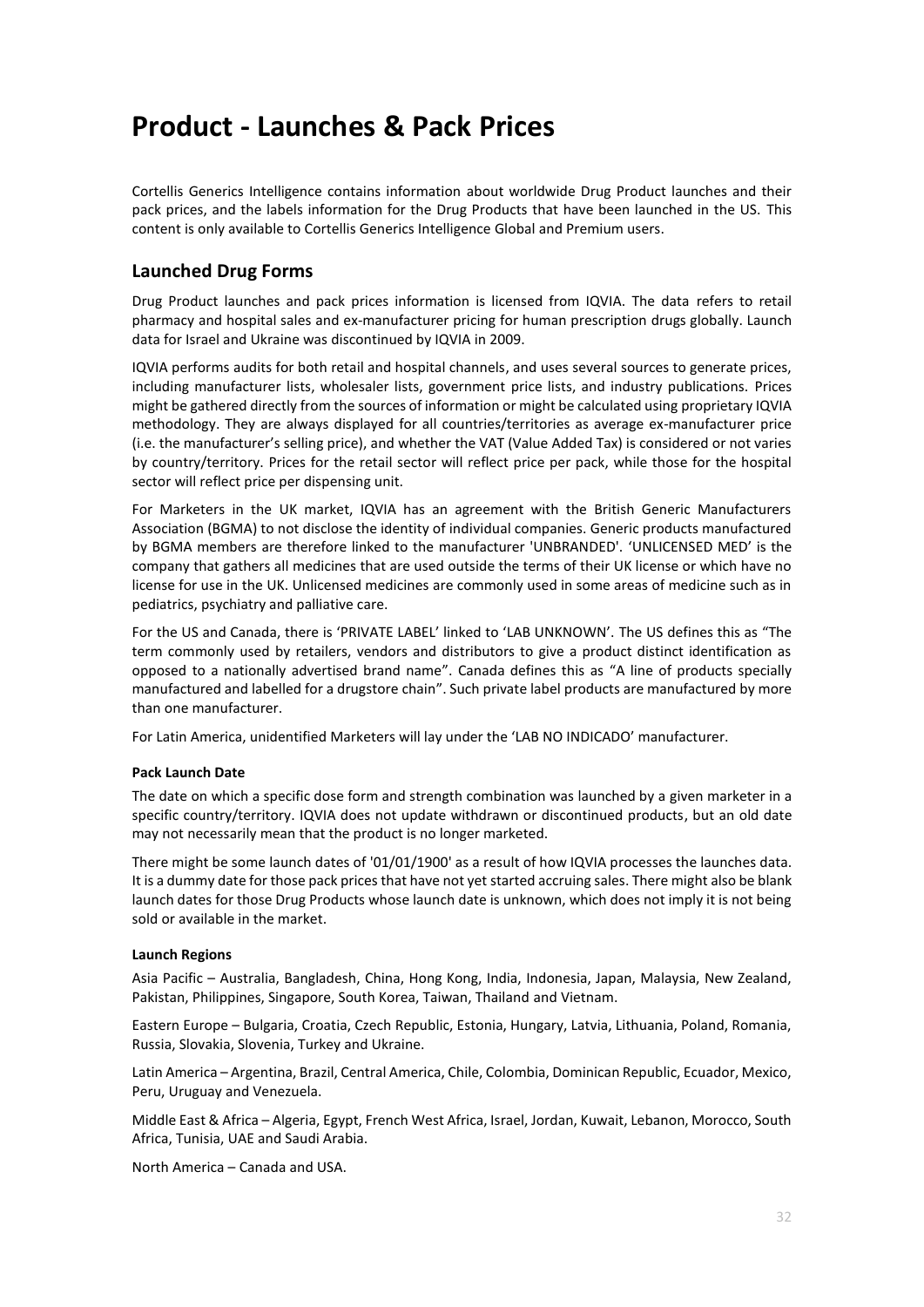Western Europe - Austria, Belgium, Denmark, Finland, France, Germany, Greece, Ireland, Italy, Netherlands, Norway, Portugal, Spain, Sweden, Switzerland and UK.

## **Launches: Additional Insights**

The table contains information licensed from Global Pricing Innovations and the data is complementary to that of the Launched Drug Froms table above. Each pack has detailed information regarding:

- Brand Indicator: each pack is either Generic or Branded.
- − Reimbursement Status: each pack can be either Reimbursed, Non-Reimbursed or Unknown. Further details including reimbursement percentage and reimbursed price is available via the Global Pricing Trends module.
- Discontinued Status: the value is either yes or no, where "yes" indicates the pack has been discontinued in the country noted on the same table row. Note: Discontinued products are not monitored for all countries.
- − Hospital Status: is either yes or no whether the pack is available in the hospital setting for the country noted on the same table row. Note: Hospital Status in not monitored for all countries.
- − Parallel Import: Parallel Import status (yes/no) is available for some countries where parallel import regulations apply. A "Yes" indicates that the pack is available as via parallel import in the country noted on the same table row. Note: Parallel Import is only monitored for the following countries: Argentina, Australia, Austria, Belgium, Brazil, Bulgaria, Cyprus, Czech Republic, Denmark Estonia, Finland, France, Germany, Greece, Hungary, Iceland, Ireland, Italy, Latvia, Lebanon, Norway, Poland, Portugal, Russia, Slovakia, Slovenia, South Africa, Spain, Sweden, Switzerland, Turkey, United Kingdom, USA.
- − Orphan Drug Status: each pack has either yes or no value.

## **US Labels Information**

The labels of Drug Products that have been launched in the US. The supply chain of the Drug Product manufacture can be rebuilt based on the API Source, the Manufacturer, the Analysis, the Repackager and the Labeler. There is also information about the Drug Product Approval (type, number and holder) and the corresponding NCD Code, with direct access to the DailyMed webpage. Discontinued labels records are shadowed and can be hidden from the table view with the 'Discontinued Labels' toggle.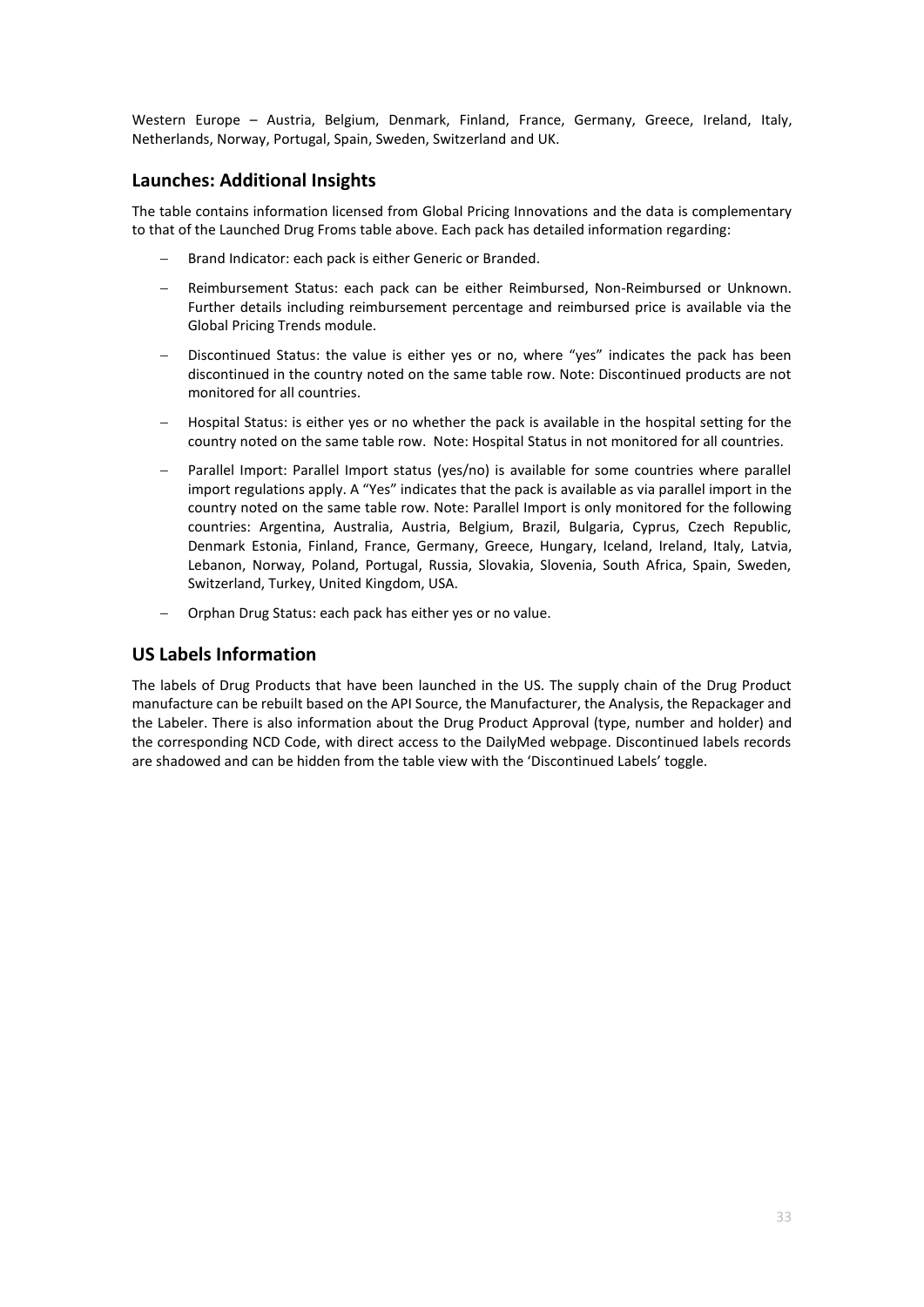## <span id="page-34-0"></span>**Subsidiary Key Insights**

A summary of the key data available for a Subsidiary is displayed in this single area within Cortellis Generics Intelligence. Identifier information for the Subsidiary is displayed on top in the Key Insights view and below it is analytics and visualizations for some of the key data.

## **Subsidiary Summary**

#### **Subsidiary Type**

As defined in [Quick Search section.](#page-4-2) 

**Confirmed APIs** As defined in [Quick Search section.](#page-5-0) 

#### **Corporate API Rating**

As defined in Product - [API Manufacturers section.](#page-10-1) 

## **Manufacturing Capabilities Summary**

List of Manufacturing Capabilities associated to the Subsidiary.

#### <span id="page-34-1"></span>**Capabilities**

There are 4 main Capabilities categories: Small Molecule, Biologic, Finished Dose and Other.

## **Regulatory Inspections Summary**

Information is split in US FDA and all other indexed Regulatory Inspections as listed in Facility Inspections field in Product - [API Manufacturers section.](#page-11-0)

#### **Self Identified Registration**

The US requires facilities who intend on supply the US market to register and self-identify their activities (API, Finished Dose, Analysis) annually with the US FDA.

## **Regulatory Filings Summary**

As defined i[n Regulatory Filings Summary](#page-8-0) in Product Key Insights section. Information is displayed based on the Subsidiary as the Holder and/or Manufacturer of the Regulatory Filings.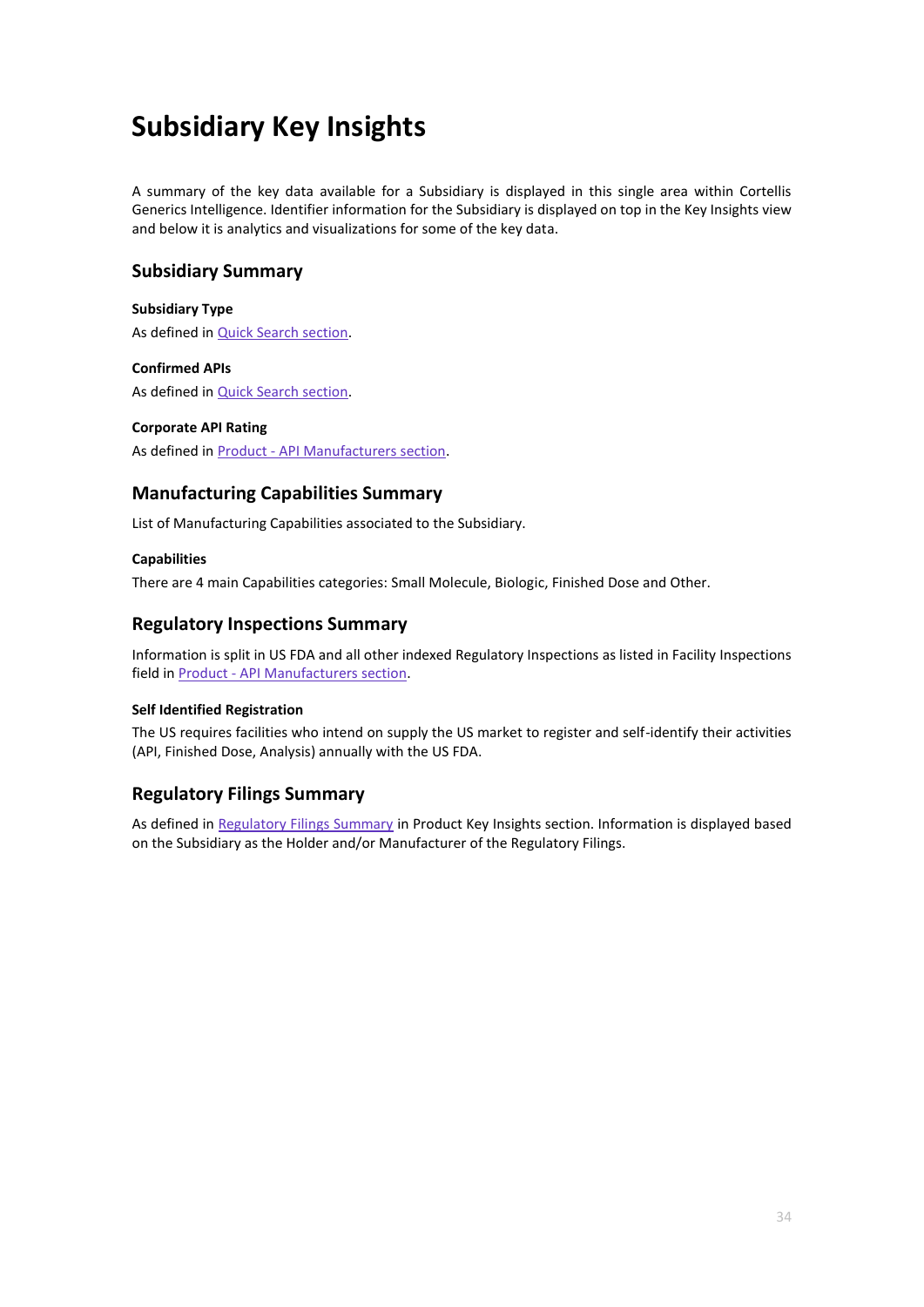## <span id="page-35-0"></span>**Subsidiary Details**

## **APIs**

A detailed view of the APIs associated with the subsidiary.

#### **First Associated Date**

The date when Cortellis Generics Intelligence first associated the manufacturer of the API with the company.

## **Regulatory Filings**

[Information](#page-12-0) is displayed based on the Subsidiary as the Regulatory Filings Holder and/or Manufacturer.

## **Approvals**

[Information](#page-14-0) is displayed based on the Subsidiary as the Holder.

## **Launches & Pack Prices**

[Information](#page-16-0) is displayed based on the Subsidiary as the Marketer.

## **Patents & SPCs**

[Information](#page-17-0) is displayed based on the Subsidiary as the Patent Holder.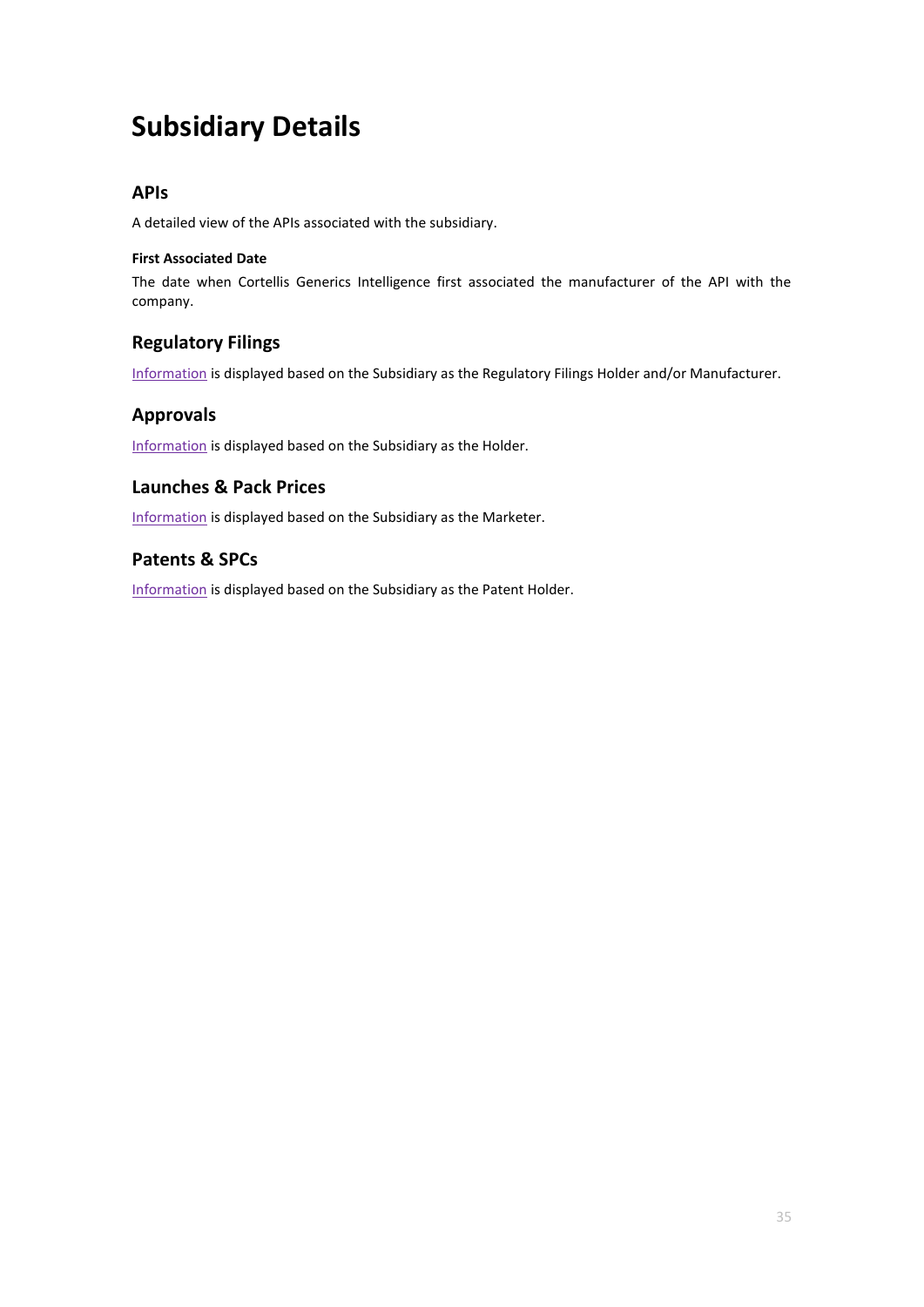## <span id="page-36-0"></span>**Corporate Group Key Insights**

A summary of the key data available for a Corporate Group company is displayed in this single area within Cortellis Generics Intelligence. Identifier information for the Corporate Group is displayed on top in the Corporate Group Summary.

## **Corporate Group Summary**

#### **Group Type**

As defined in [Quick Search section.](#page-4-1) 

#### **Corporate API Rating**

As defined in Product - [API Manufacturers section.](#page-10-1) 

#### **Financial History and Sales Forecast Summary**

The information is provided by Cortellis Competitive Intelligence and displayed in a chart in million USD. This content is only available to Cortellis Generics Intelligence Global and Premium users.

#### **Sales**

Net sales or revenues represent gross sales and other operating revenue less discounts, returns and allowances. The dotted line corresponds to the Sales Forecast.

#### **Operating Income**

Operating EBITDA represents the difference between sales and total operating expenses.

#### **Net Income**

Represents income before extraordinary items and preferred and common dividends, but after operating and non-operating income and expense, reserves, income taxes, minority interest and equity in earnings.

#### **Products Summary**

#### **Confirmed APIs**

As defined in [Quick Search section.](#page-5-0) 

#### **Launched Dose Products**

Count of the different APIs, with corresponding dose forms and strengths, launched by the Corporate Group.

#### **Dose Forms Launched Summary**

Key analytics of all Drug Products launched by the Corporate Group. This content is only available to Cortellis Generics Intelligence Global and Premium users.

Launched Dose Forms corresponds to the count of the different dose forms launched by the Corporate Group. Next, the graphical representation of the top 5 dose forms launched, based on the count of launched Drug Products per dose form.

Total count of Markets Served as the number of countries/territories where the Corporate Group has launched at least one Drug Product. Top 3 countries with their count of launched Drug Products.

#### **API Subsidiaries Summary**

Key analytics of all API Manufacturer Subsidiaries associated with the Corporate Group.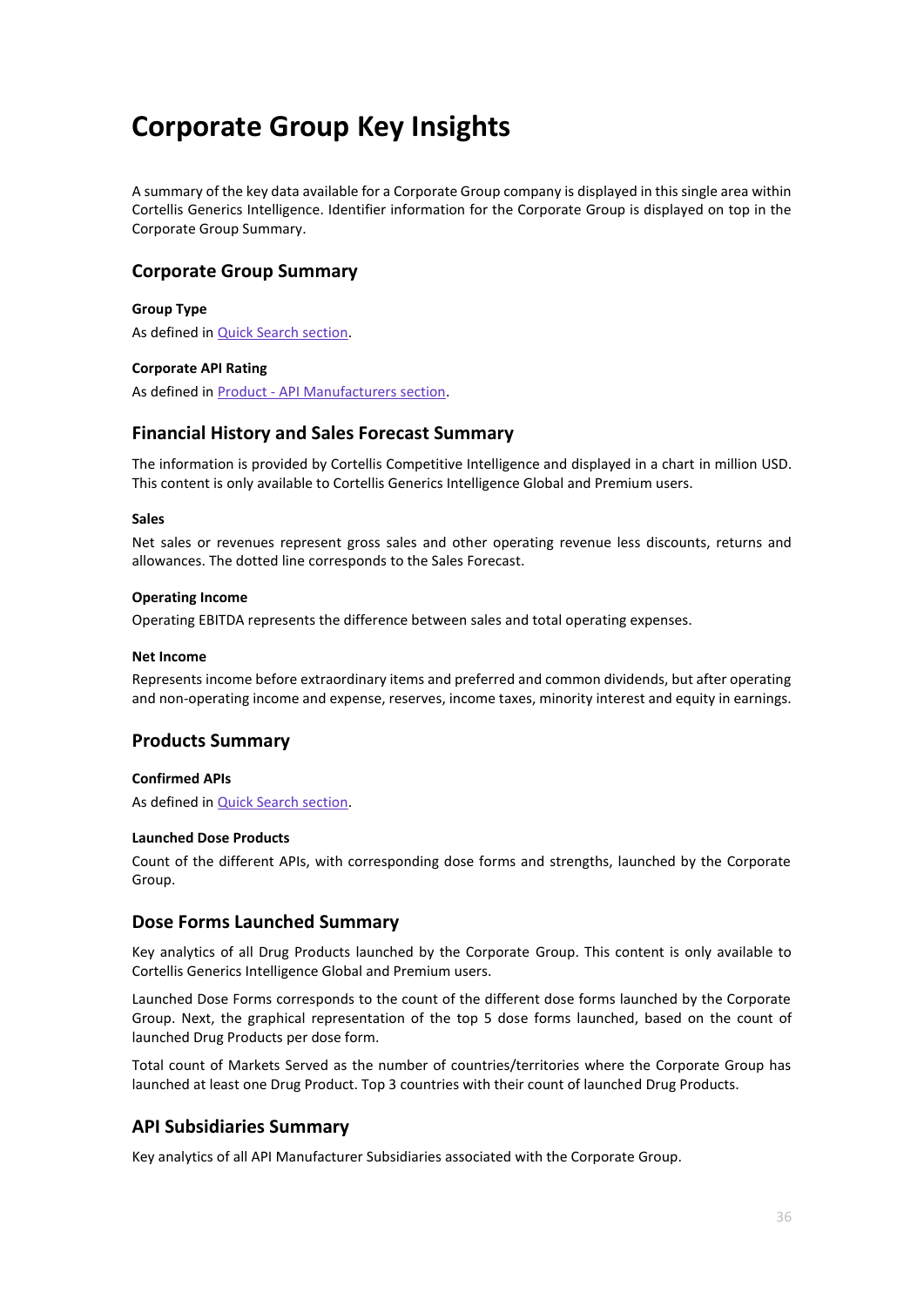Count below API Subsidiaries is the number of all API Manufacturer Subsidiaries associated with the Corporate Group. Total counts are the sum up of metrics for individual API Manufacturer Subsidiaries.

#### **Confirmed APIs**

As defined in [Quick Search section.](#page-5-0) 

#### **Active US DMF and Valid EU COS/CEP**

As defined in [Product Key Insights section.](#page-8-0)

#### **Key Locations**

Up to 3 main locations for the API Manufacturer Subsidiaries.

## **Other Subsidiaries Summary**

Key analytics (see above) of all Other Subsidiaries associated to the Corporate Group.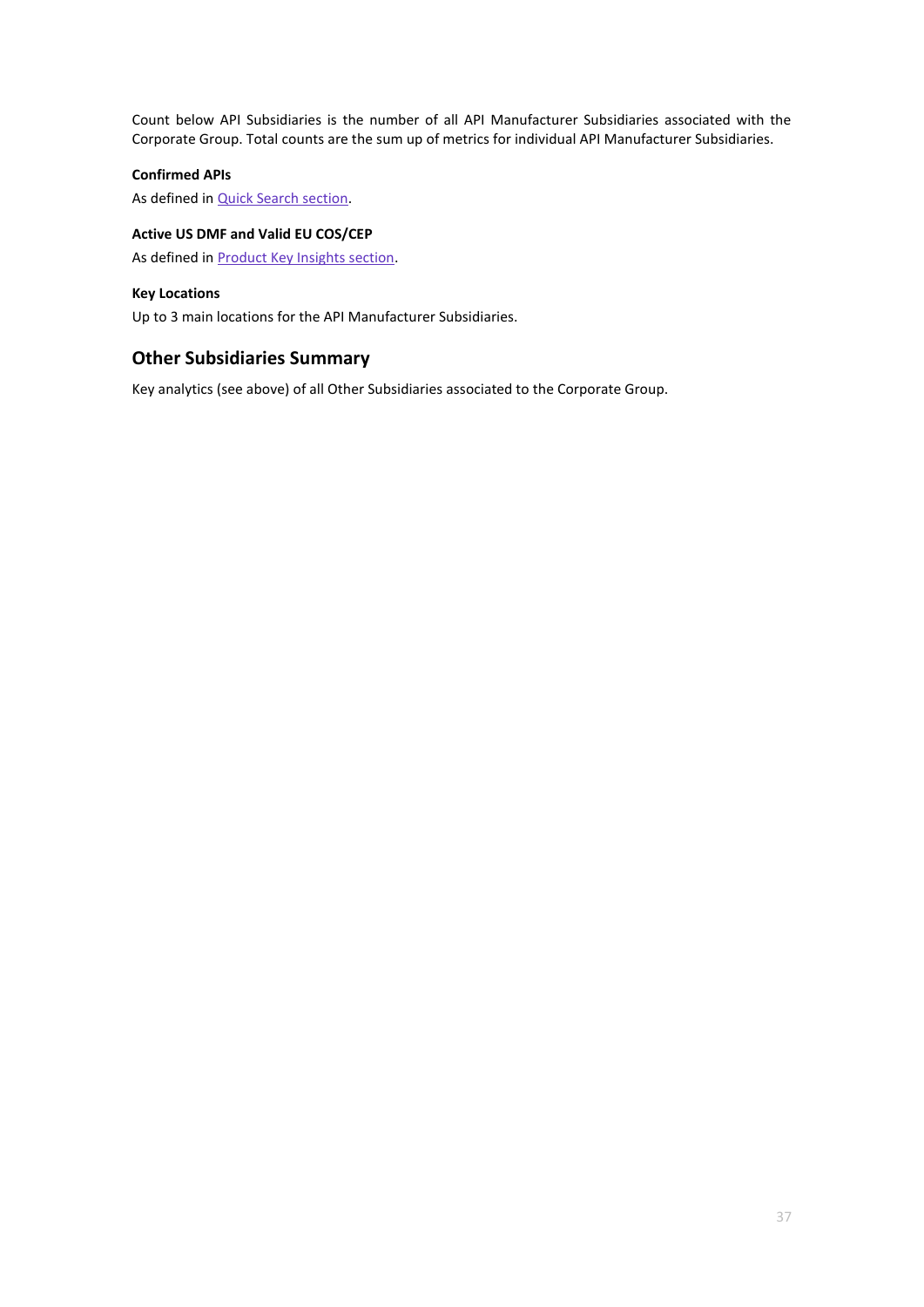## <span id="page-38-0"></span>**Corporate Details**

## **Subsidiaries**

Detailed view of the API Subsidiaries and Other Subsidiaries associated with the Corporate Group.

## **Finished Dose Subsidiaries**

Detailed view of the Finished Dose Subsidiaries associated with the Corporate Group. This content is only available to Cortellis Generics Intelligence Global and Premium users.

## **Marketers**

Detailed view of those Subsidiaries that have [launched Products](#page-16-0) and are associated with the Corporate Group. This content is only available to Cortellis Generics Intelligence Global and Premium users.

## **APIs**

[Information](#page-10-0) is displayed based on the API Manufacturer being associated to the Corporate Group.

## **Approvals**

[Information](#page-14-0) is displayed based on the Approval holder being associated to the Corporate Group.

## **Patents & SPCs**

[Information](#page-17-0) is displayed based on the Patent holder being associated to the Corporate Group.

## **Deals**

[Information](#page-25-0) is displayed based on the Corporate Group as Principal Company or Partner Company. This content is only available to Cortellis Generics Intelligence Global and Premium users.

### **R&D**

[Information](#page-28-0) is displayed based on the Corporate Group as sponsoring the Development Program. This content is only available to Cortellis Generics Intelligence Global and Premium users.

## **Launches & Pack Prices**

[Information](#page-32-0) is displayed based on the Corporate Group as Marketer of Launched Drug Forms. This content is only available to Cortellis Generics Intelligence Global and Premium users.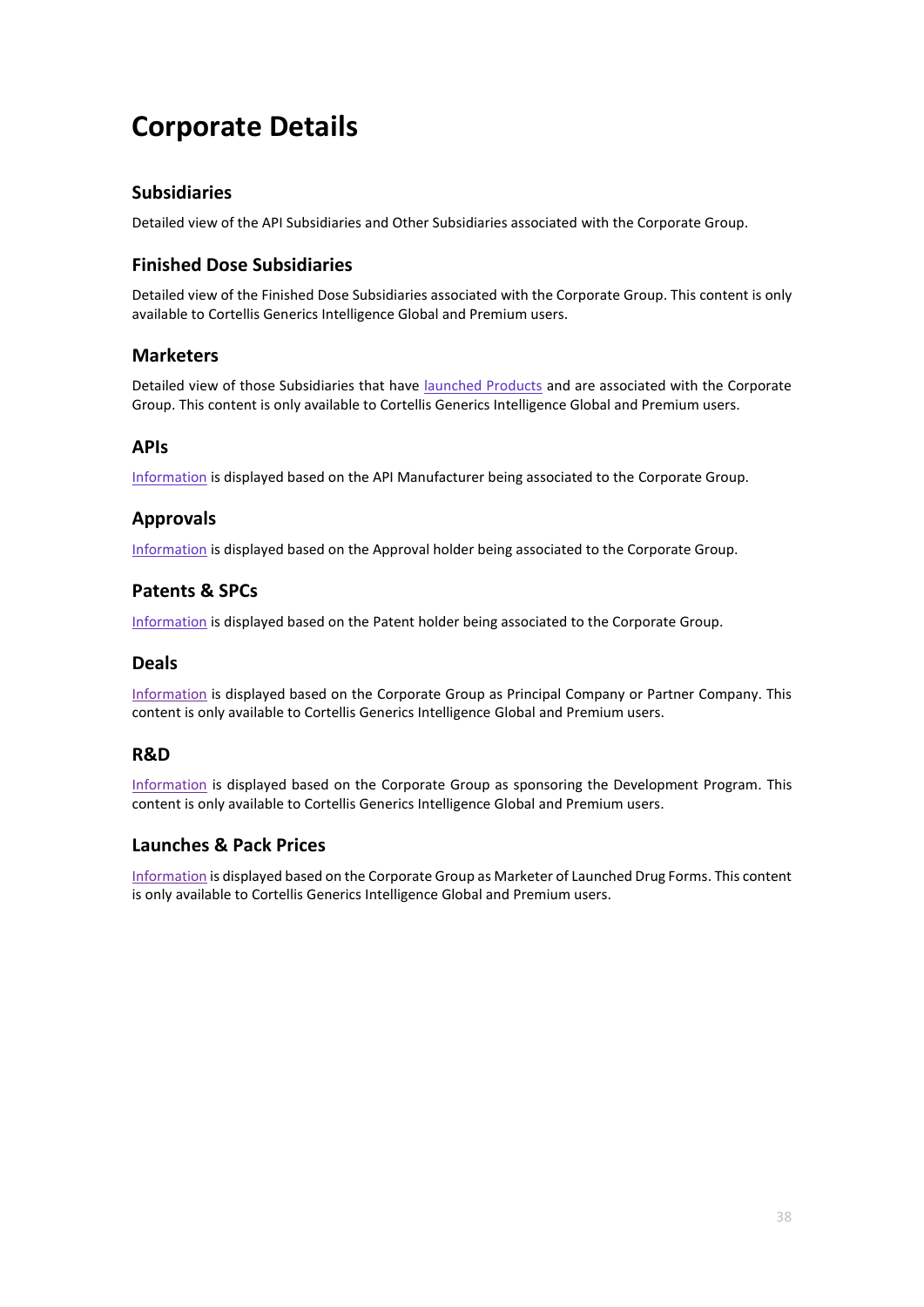## <span id="page-39-0"></span>**Advanced Search**

Advanced Search helps users find:

- − Patents
- − Routes of Synthesis (only available to Cortellis Generics Intelligence Premium users)
- − Paragraph IV Patent Challenges (only available to Cortellis Generics Intelligence Global and Premium users)
- − SPCs

The search fields can be combined with Boolean operators (AND, OR, NOT). All results tables are exportable.

### **Patents**

The available search fields are:

- − Active Ingredient: with options of 'Begins with' or 'Contains'
- − Publication Number: user can introduce full publication number with Cortellis nomenclature (i.e. XX-xxxxxxxx) or with digits only
- − Primary Patent Number
- − Patent Type
- − Easliest Estimated Expiry Date
- − Estimated Expiry Date: user can select date range, Patent Authority or both
- − Opponents

[Patents](#page-17-0) are listed at the active ingredient level by Publication Number. They include Primary Patent Number, Patent Type, Patent Holder, Estimated Expiry Date, Opponents flag and associated Annotation. Both the Publication Number and the Primary Patent Number are clickable and open a panel with detailed [information.](#page-18-0) Both active ingredient and Patent Holder are clickable and user is directed to corresponding profile.

### **Routes of Synthesis**

The available search fields are:

- − Intermediate or Reagent
- − Patent Authority
- − Publication Number
- − Number of Routes of Sythesis

Routes of Synthesis are detailed with:

- − End Product and link to the Product Key Insights page
- − Total count of possible Routes of Synthesis for that given End Product with direct link to Scientific page
- − Which schema range contains the detailed Intermediate, Reagent or Publication Number
- − Count of Intermediates, Reagents, Patents and Literature connected to that Route of Synthesis

### **Paragraph IV Patent Challenges**

The available search fields are: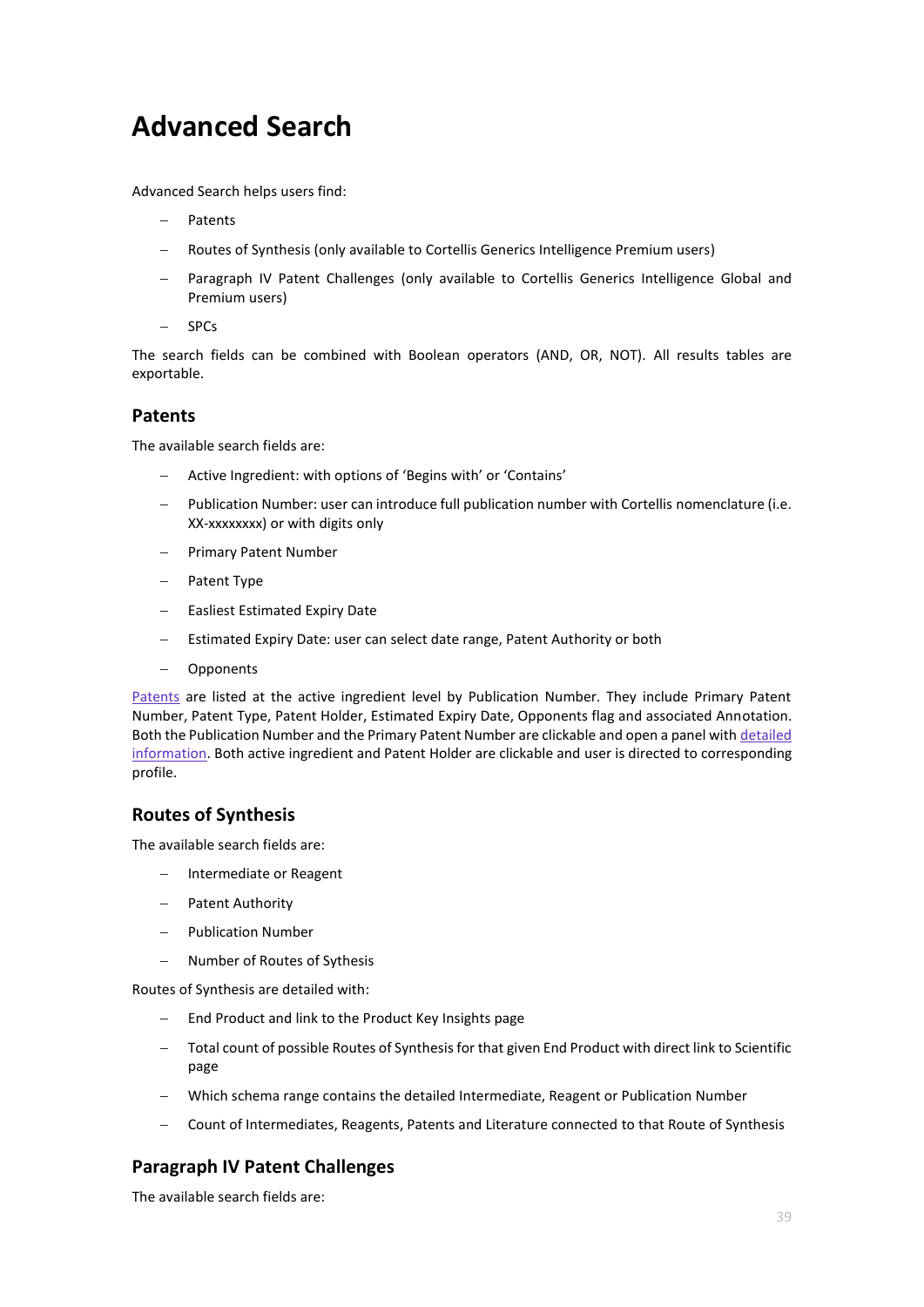- − Active Ingredient: with options of 'Begins with' or 'Contains'
- − Dose Form
- − Approval Holder
- − Paragraph IV Filer
- − First ANDA Submission Date

### **SPCs**

The available search fields are:

- − Active Ingredient: with options of 'Begins with' or 'Contains'
- − SPC Country
- − Publication Number
- − SPC Expiry Date
- − SPC Pediatric Extension Status
- − SPC Pediatric Extension Expiry Date
- − SPC Holder
- − SPC Status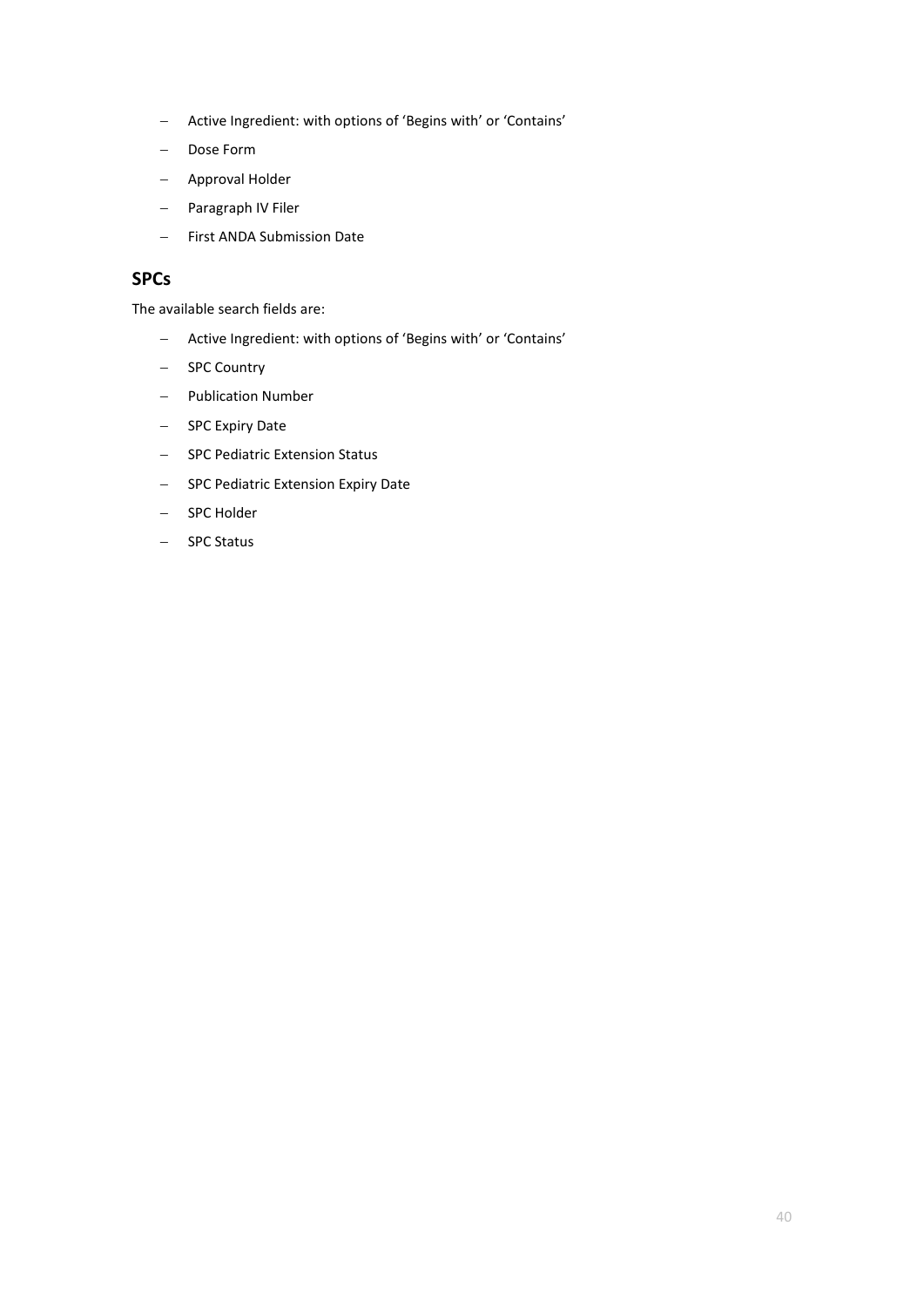## <span id="page-41-0"></span>**Product Selector**

The Product Selector tool helps users identify products or markets of interest based on criteria related to capabilities and/or strategic goals. The Product Selector homepage provides the most critical criteria to quickly obtain a list of 'matching' Products in the analysis view. In this second page, there is an interactive panel to further refine the list of 'matching' products based on additional criteria including manufacturers, approvals and patents. This analysis page provides a comparison of multiple Products in a single view, which can be personalized with the "Customize Columns" feature.

The Product Selector is accessible either through the homepage, the navigation side bar or the header and it is identified by a pill icon. Both the navigation side bar and the header keep the last performed search during an active session.

## **Product Selector Homepage**

#### **Sales and Sales Trends**

This search field is only available to Cortellis Generics Intelligence Global and Premium users.

In order to retrieve sales, the user must define the region of interest. Worldwide is selected by default. The retrieved Sales always correspond to the last available MAT (Moving Annual Total).

Sales range can be defined by *From* and *To*. The range available for the selected region is suggested in grey numbers in million USD. If either *From* and/or *To* are not filled in, then no lower and/or upper Sales limit is set, respectively.

Sales Trends is searchable by either % growth or decline, and the following options: 'More than', 'Less than', 'Between' or 'Equals'.

The search returns single ingredients only.

#### **Launches – country/territory**

This search field is only available to Cortellis Generics Intelligence Global and Premium users.

List of all countries/territories where a Product has or has not been launched. The checkbox behaves as follows:

- First click: country/territory selected as 'In' the Product has been launched in this country/territory
- − Second click: country/territory selected as 'Not in' the Product has *not* been launched in this country/territory
- − Third click: country/territory not selected

When hovering over the field, the user can see which countries/territories have been selected as 'In' and 'Not in'.

The search is connected to Dose Form, Route of Administration and Pack Launch Date.

#### **Constraint Date Forecast**

As defined in [Product Key Insights section.](#page-8-2)

In Product Selector:

- − User can select date ranges. If either *From* or *To* are not filled in, then no date limit to the past or future is set, respectively.
- − User can select several of the available Country/Territories.
- − If *From* date field is empty and the user selects a Country/Territory, then the *From* date field is automatically filled in with current day.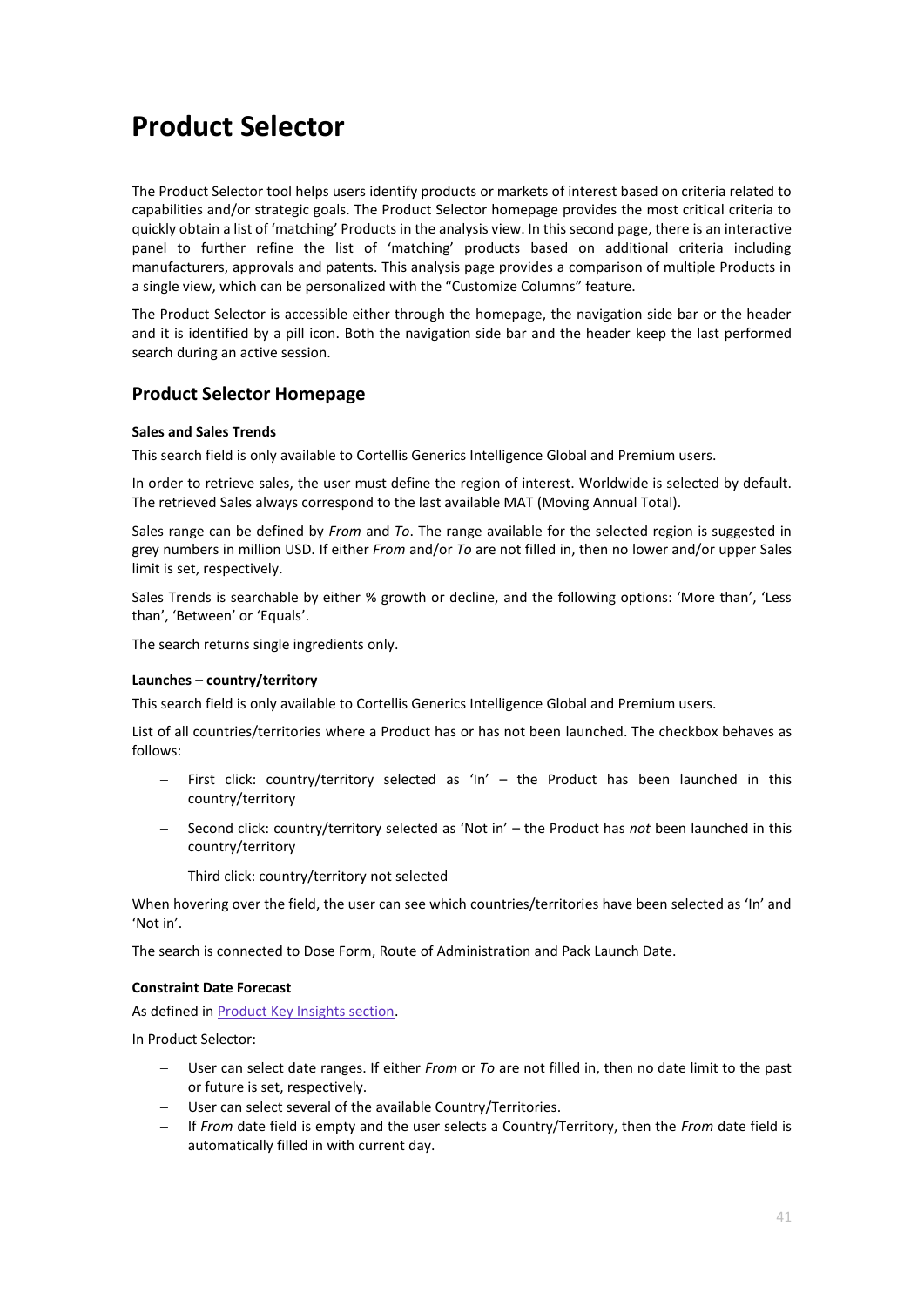#### **API Availability**

As defined in [Product Key Insights section.](#page-6-1)

#### **Therapeutic Area**

As defined in [Product Key Insights section.](#page-6-2)

#### **Dose Form**

For Cortellis Generics Intelligence Sourcing users, it is the shortlist of available Products dose forms linked to US FDA Filings & Approvals, as listed in either Orange or Purple Books.

For Cortellis Generics Intelligence Global and Premium users, it is the shortlist of all launched dose forms.

The search is connected to Launched Country/Territory, Route of Administration and Pack Launch Date.

#### **Route of Administration**

For Cortellis Generics Intelligence Sourcing users, it is the shortlist of available Products routes of administration linked to US FDA Filings & Approvals, as listed in either Orange or Purple Books.

For Cortellis Generics Intelligence Global and Premium users, it is the shortlist of all launched Products routes of administration.

The search is connected to Launched Country/Territory, Dose Form and Pack Launch Date.

#### **Technologies**

As defined in [Product Key Insights section.](#page-6-3)

#### **Product type**

This search field is only available to Cortellis Generics Intelligence Global and Premium users.

User can select to retrieve 'Small molecule' or 'Biologic product' Products in the Analysis view.

#### **Analysis View**

The interactive selector panel has 4 categories. Products displayed in the results table change according to the restrictions set based on the criteria used in both landing page and the interactive selector panel. Users can change the initial criteria by selecting Modify Criteria in the top right of the screen. Users can personalize the results table with the "Customize Columns" feature, they can show/hide the selector panel through the arrow and they can select to only see Single Ingredients or Combinations.

#### **API Manufacturers**

For Combinations Products, the fields within this category are applicable to the single APIs that compose the Combination.

#### **No. of API Manufacturers**

Number of API Manufacturer subsidiaries linked to the Product, Equivalents are excluded.

#### **No. of Active US DMFs for API**

Out of the number of the above API Manufacturer subsidiaries, how many of them have at least 1 Active US DMF.

#### **No. of Valid EU COS/CEP for API**

Out of the number of the above API Manufacturer subsidiaries, how many of them have at least 1 Valid EU COS/CEP.

#### **API Manufactured in**

Location of the API Manufacturer subsidiary site.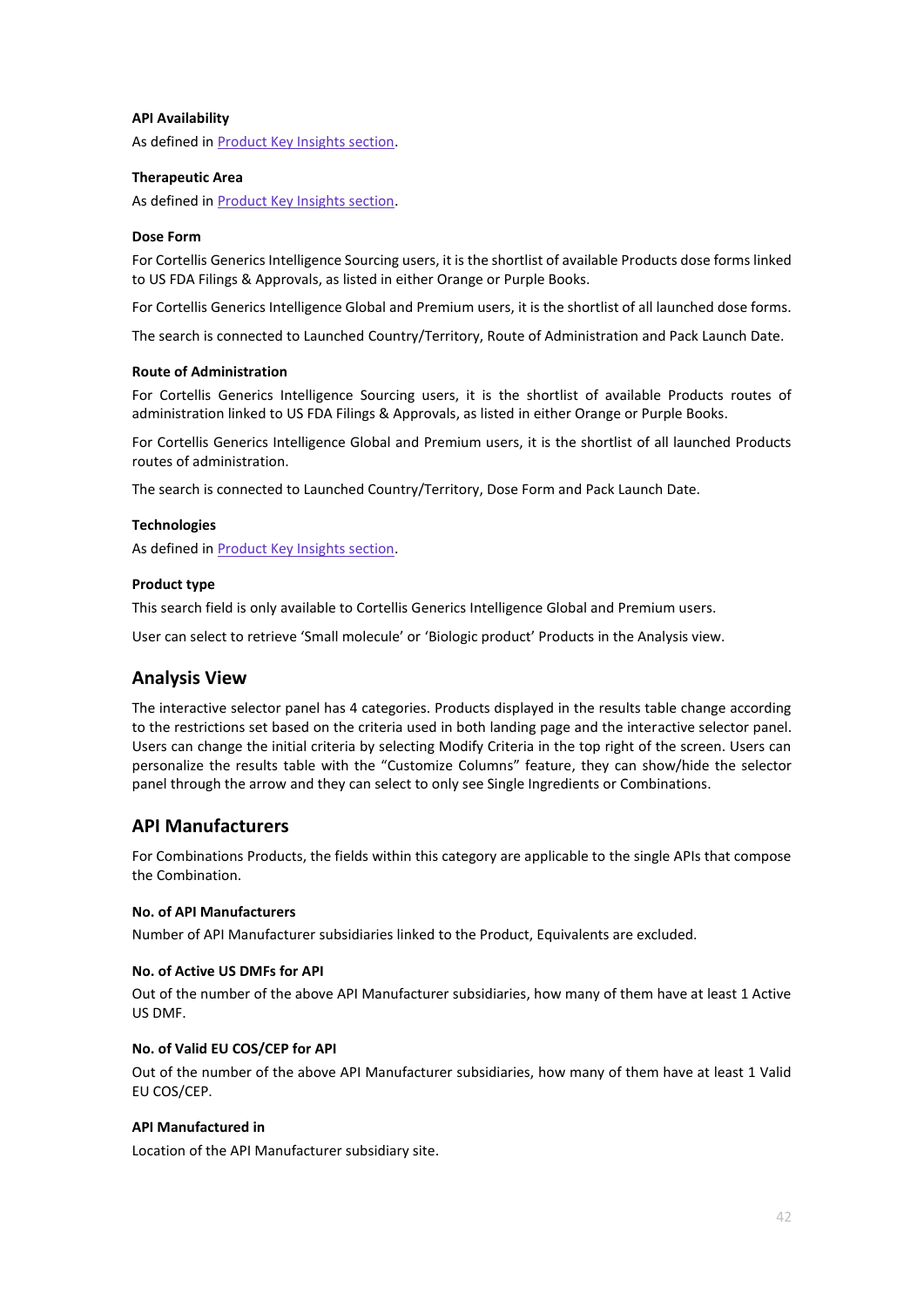## **API Consumption**

This search field is only available to Cortellis Generics Intelligence Premium users.

In order to retrieve API Consumption, the user must define the region of interest. Worldwide is selected by default. The retrieved API Consumption always correspond to the last available MAT (Moving Annual Total).

API Consumption range can be defined by *From* and *To*. The range available for the selected region is suggested in grey numbers in million USD. If either *From* and/or *To* are not filled in, then no lower and/or upper Sales limit is set, respectively.

API Consumption Trends is searchable by either % growth or decline, and the following options: 'More than', 'Less than', 'Between' or 'Equals'.

The search returns single ingredients only.

### **Market Performance**

The category is only available to Cortellis Generics Intelligence Global and Premium users.

#### **Pack Launch Date**

This search field retrieves products that have launched drug forms within the selected date range.

The search is connected to Launched Country/Territory, Dose Form and Route of Administration.

### **Phase III Drugs**

This category is only available to Cortellis Generics Intelligence Global and Premium users.

#### **Highest Overall Development Status**

This search field returns products that have achieved at most the selected development status.

#### **Indications**

This search field returns products that have a development status connected to the selected indication, regardless of the Highest Overall Development Status of the product.

### **European Approvals**

User can select date ranges. If either *From* or *To* are not filled in, then no date limit to the past or future is set, respectively.

### **US Approvals**

#### **First US Approval Date**

User can select date ranges for NDA, 505(b)(2), BLA, ANDA and aBLA Approvals. If either *From* or *To* are not filled in, then no date limit to the past or future is set, respectively.

#### **US Approvals**

Type, Status and Date searches are connected to each other.

#### **Patents category**

Because of the nature of this content set, if the user selects any of the fields available in this category, Combination Products are excluded by default.

All fields as defined in Product - Patents and [SPCs section.](#page-17-0)

### **Compare Pack Prices View**

This view is only available to Cortellis Generics Intelligence Global and Premium users.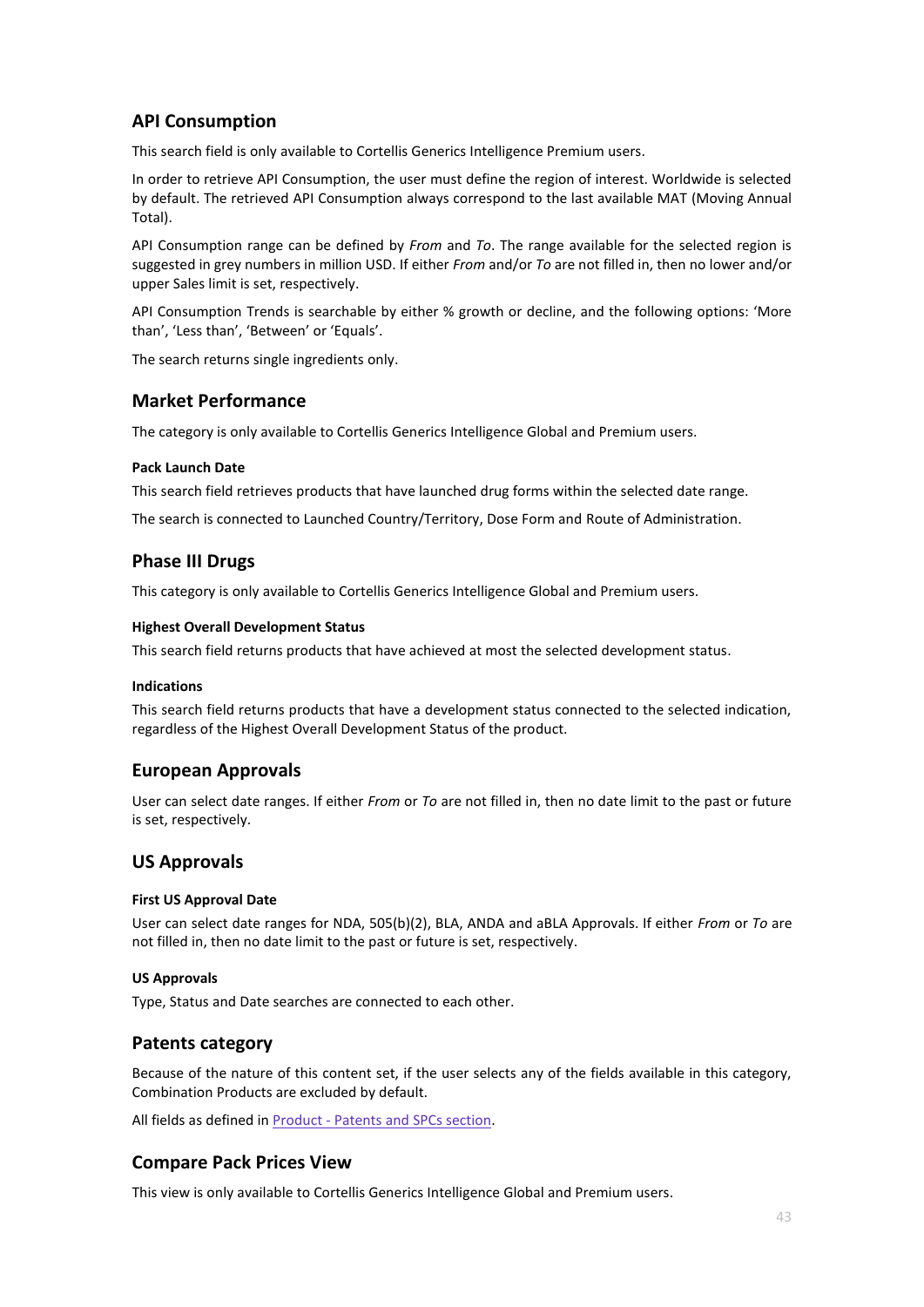User must select at least one Product to have access to this view. It displays all Pack Prices of the selected Products, including Dose Form, Strength, Trade Name, Marketer, Corporate Group, Launch Country/Territory, Pack Description and Ex-Manufacturer Latest Retail and Hospital Prices, as defined in [Launches and Pack Prices section.](#page-16-0)

The interactive selector panel has 4 filters for Dose Form, Strength, Launch Country/Territory and Launch Region.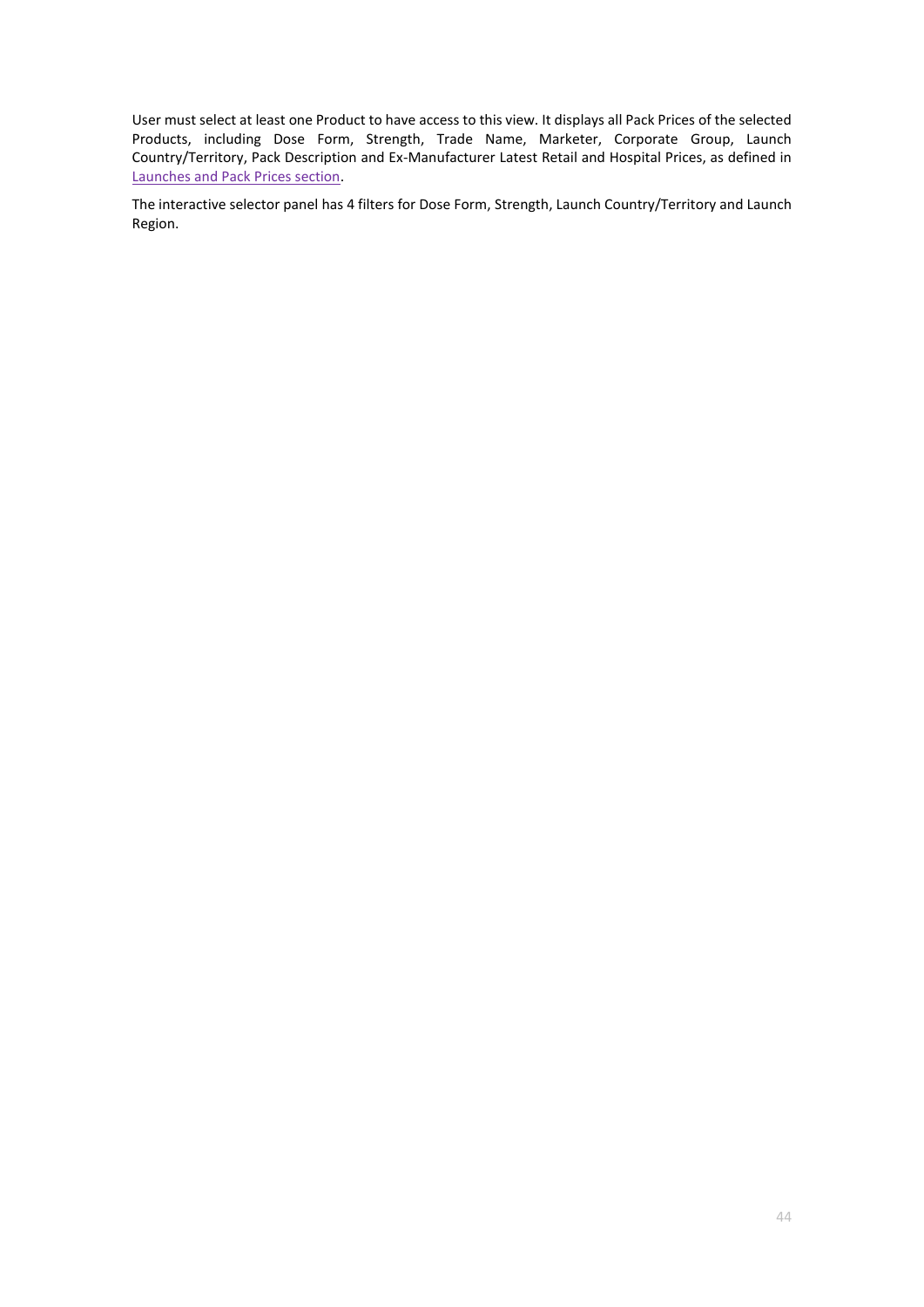## <span id="page-45-0"></span>**Company Selector**

Company Selector helps users identify potential partners or competitors. Users can select the most critical criteria to quickly obtain a list of 'matching' companies in the analysis view. In this second page, there is an interactive selector panel to further refine this list of companies based on additional criteria. Furthermore, the results table allows comparison of multiple companies in a single view, which can be personalized with the "Customize Columns" feature.

Company Selector is accessible either through the homepage, the navigation side bar or the header, and it is identified by a building icon. Both the navigation side bar and the header keep the last performed search during an active session.

### **API Manufacturer**

By selecting Company Type API Manufacturer, user will retrieve API Manufacturing sites.

#### **Location**

Location of the API Manufacturer site.

#### **Capabilities**

As defined in [Subsidiary Key Insights section.](#page-34-1)

#### **Corporate Group Location**

The Corporate Group Location can be excluded.

#### **Corporate Group Type**

As defined in [Quick Search section.](#page-4-1) The Corporate Group Type can be excluded.

#### **Contract Manufacturing Organization (CMO/CDMO)**

This search field in available to Cortellis Generics Intelligence Global and Premium users. It retrieves subsidiaries that have been identified as CMO/CDMOs.

#### **API Manufacturer - Analysis View**

In the Analysis View there is an interactive selector panel with 2 categories. The criteria available in this interactive panel can be adjusted to refine the analysis. Users can personalize the view of the results table with "Customize Columns" table feature. User can modify initial criteria through Modify Criteria button and can show/hide the selector panel through the arrow.

#### **Corporate API Rating**

As defined in Product - [API Manufacturers section.](#page-10-1) 

#### **Latest Inspection Date**

As defined in Product - [API Manufacturers section.](#page-11-0) 

#### **No FDA Warning Letter**

If active, then API Manufacturer subsidiaries with an FDA Warning Letter within the last 5 years are excluded from results table.

#### **GDUFA Fees paid**

If active, then API Manufacturer subsidiaries without GDUFA Fees paid within current Fiscal Year are excluded from results table.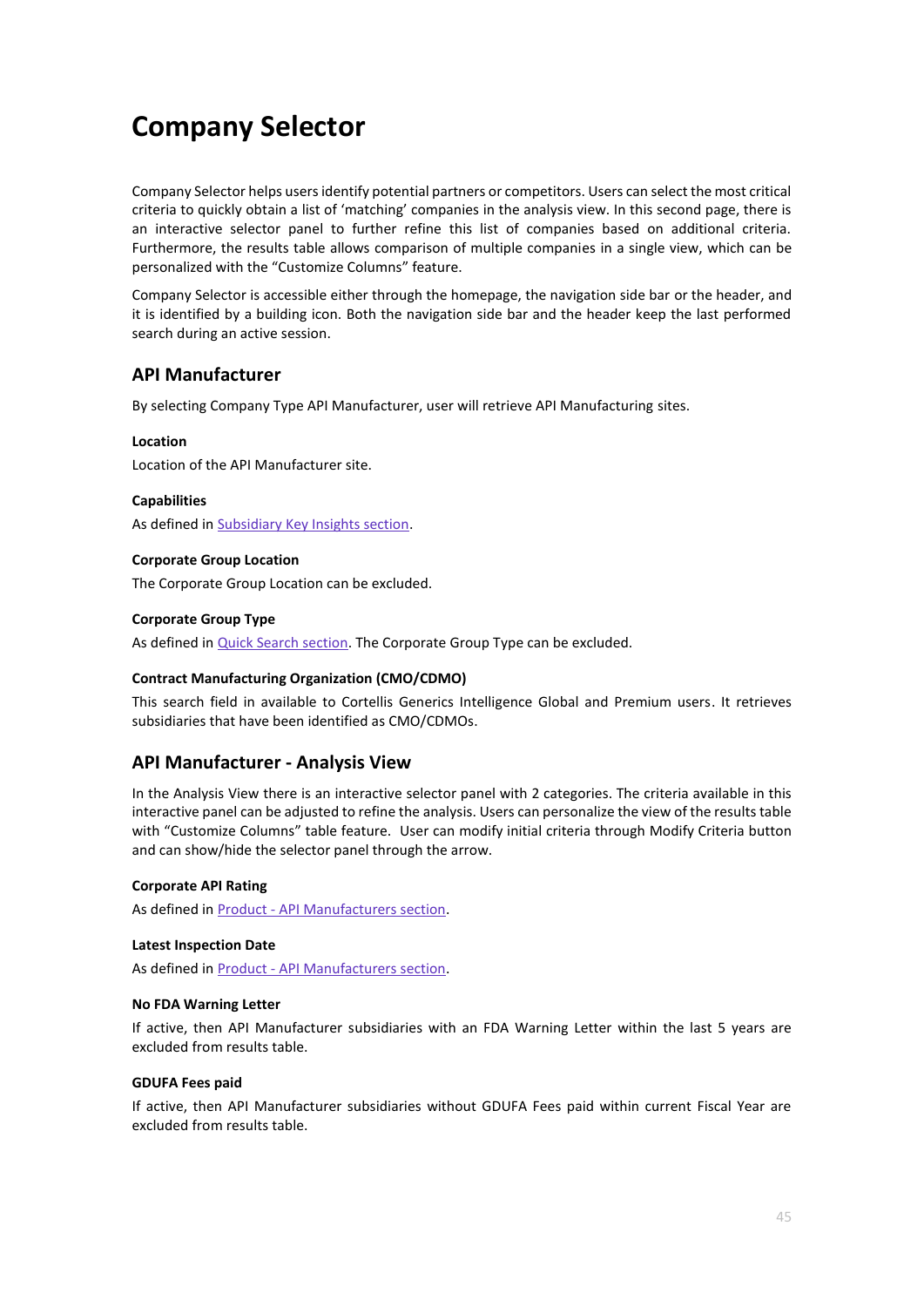#### **Self Identified Registration**

If active, then API Manufacturer subsidiaries without Self Identified Registration paid in current Fiscal Year are excluded from results table.

#### **No. of Confirmed APIs**

As defined in [Quick Search section.](#page-5-0) 

#### **No. of Active US DMF**

As defined in [Product Key Insights section.](#page-8-0)

#### **No. of Valid EU COS/CEP**

As defined in [Product Key Insights section.](#page-8-0)

#### **Finished Dose Manufacturer**

By selecting Company Type Finished Dose Manufacturer, user will retrieve Finished Dose Manufacturing sites. Finished Dose manufacturing data is derived from US drug label data in addition to in-house editorial curation. This search is only available to Cortellis Generics Intelligence Global and Premium users.

#### **Location**

Location of the company site.

#### **Capabilities**

As defined in [Subsidiary Key Insights section.](#page-34-1)

#### **Corporate Group Location**

The Corporate Group Location can be excluded.

#### **Corporate Group Type**

As defined in **Quick Search section**. The Corporate Group Type can be excluded.

#### **Contract Manufacturing Organization (CMO/CDMO)**

This search field in available to Cortellis Generics Intelligence Global and Premium users. It retrieves subsidiaries that have been identified as CMO/CDMOs.

### **Finished Dose Manufacturer - Analysis View**

In the Analysis View there is an interactive selector panel with 1 category. The criteria available in this interactive panel can be adjusted to refine the analysis. Users can personalize the view of the results table with "Customize Columns" table feature. User can modify initial criteria through Modify Criteria button and can show/hide the selector panel through the arrow.

#### **Latest Inspection Date**

As defined in Product - [API Manufacturers section.](#page-11-0) 

#### **No FDA Warning Letter**

If active, then API Manufacturer subsidiaries with an FDA Warning Letter within the last 5 years are excluded from results table.

#### **GDUFA Fees paid**

If active, then API Manufacturer subsidiaries without GDUFA Fees paid within current Fiscal Year are excluded from results table.

#### **Self Identified Registration**

If active, then API Manufacturer subsidiaries without Self Identified Registration paid in current Fiscal Year are excluded from results table.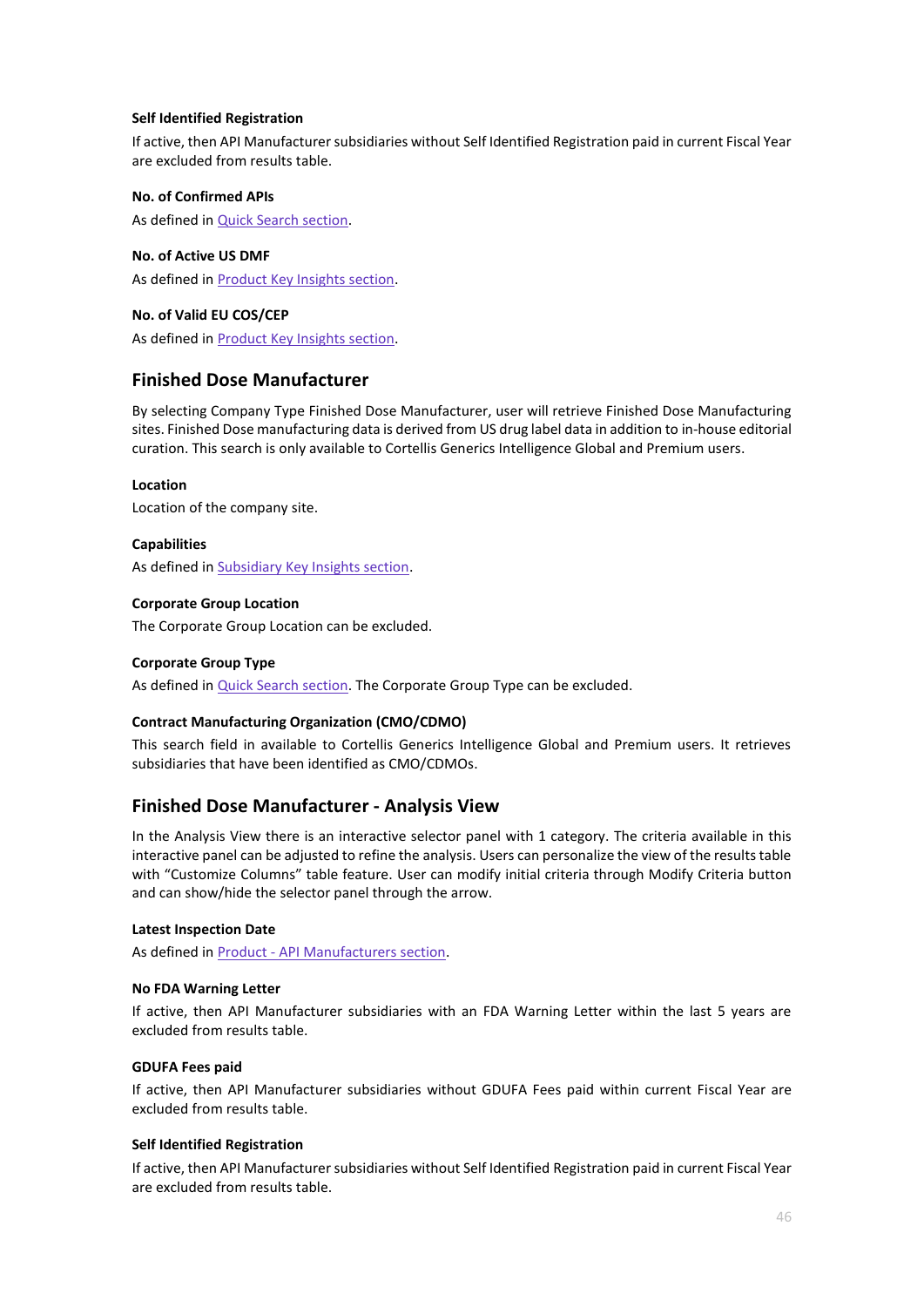## **Marketer**

By selecting Company Type Marketer, user will retrieve Corporate Groups. The initial criteria to retrieve them are as follows:

- − Markets Served: countries/territories where the Corporate Group has launched at least one Drug Product.
- − Therapeutic Area: Corporate Group has launched at least one Drug Product associated to the selected Therapeutic Area term.
- − Dose Form: Corporate Group has launched at least one Drug Product associated to the selected Dose Form.
- − Corporate Group Location: Corporate Group Location can be excluded.
- − Corporate Group Type: Corporate Group Type can be excluded.

## **Marketer - Analysis View**

In the Analysis View, users can personalize the view of the results table with "Customize Columns" table feature. User can modify initial criteria through Modify Criteria button and can show/hide the selector panel through the arrow.

This search is only available to Cortellis Generics Intelligence Global and Premium users.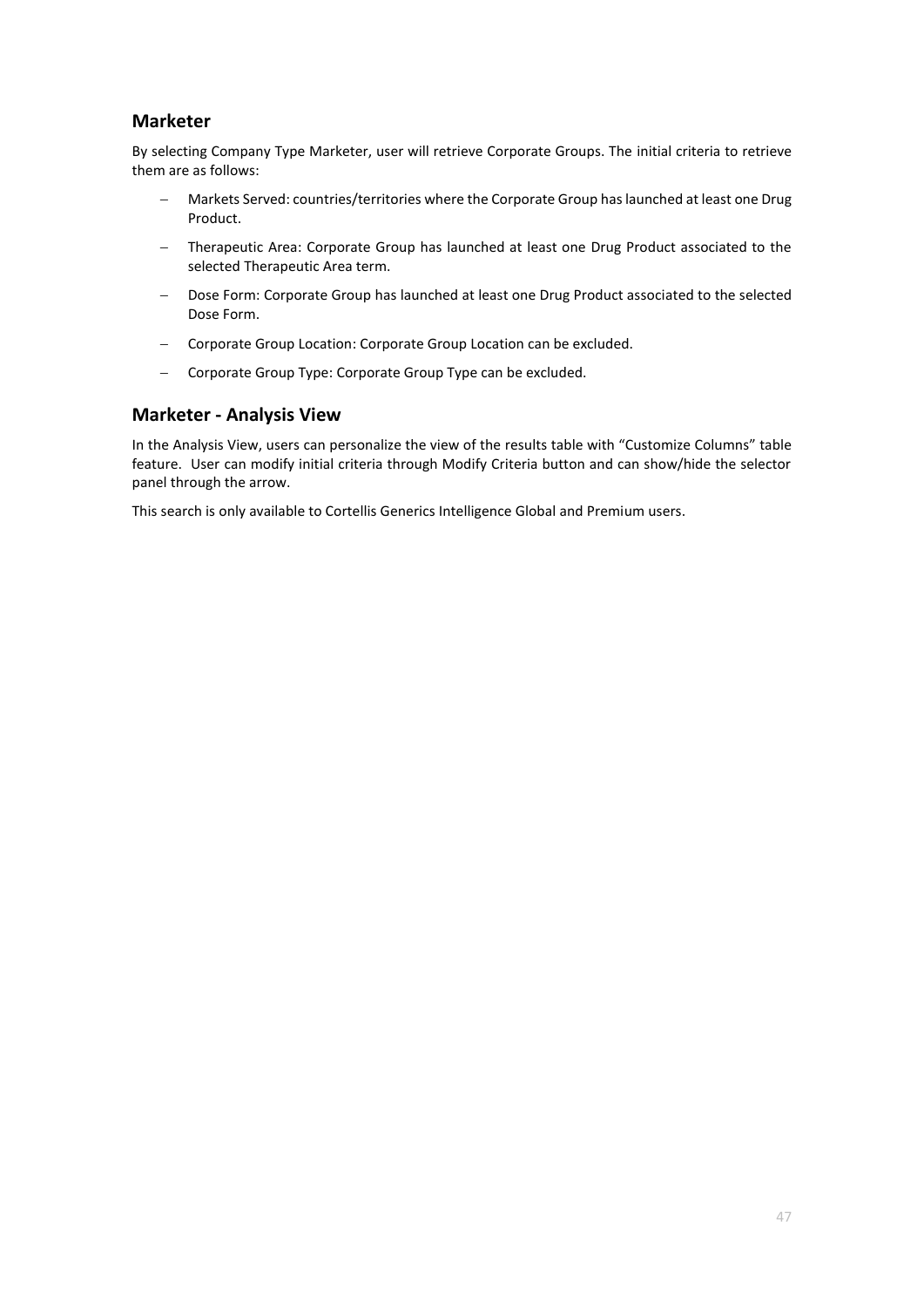## <span id="page-48-0"></span>**Alerts**

Cortellis Generics Intelligence provides alerts on content updates for Global and Premium users only. An email is sent to the user registered email address daily for US Patent Challenges or every Friday for the remaining content areas, only if monitored changes are actually updated. Updates to content range from daily, weekly, monthly and quarterly depending on the data set. User should refer to the [Content Release](https://clarivate.com/cortellis/learning/cortellis-generics-intelligence-training1991/cortellis-generics-intelligence-release-information/)  [schedule](https://clarivate.com/cortellis/learning/cortellis-generics-intelligence-training1991/cortellis-generics-intelligence-release-information/) for more information.

## **Setting an alert**

Users can set alerts in the Product and Corporate Group pages, by clicking on the top right-hand button. A modal opens where the user sets the Alert Name and the content changes to be monitored. Changes Monitored section is split by content sets. After clicking Save, the user will receive a confirmation that the monitored changes have been properly saved, and it is additionally notified by the top right-hand button. Users can edit alerts as many times as necessary by clicking the top right-hand button.

When creating a new alert, and upon content update, users will receive an alert email with what has been updated within the last 30 days for that given record.

## **Managing alerts**

Users can access all saved alerts through the bell sign in the left-hand navigation panel. All alerts are listed with their alert name, hyperlink to the corresponding Product record and the alert creation date. Users can edit or delete the saved alert, and they can enable/disable the email alert.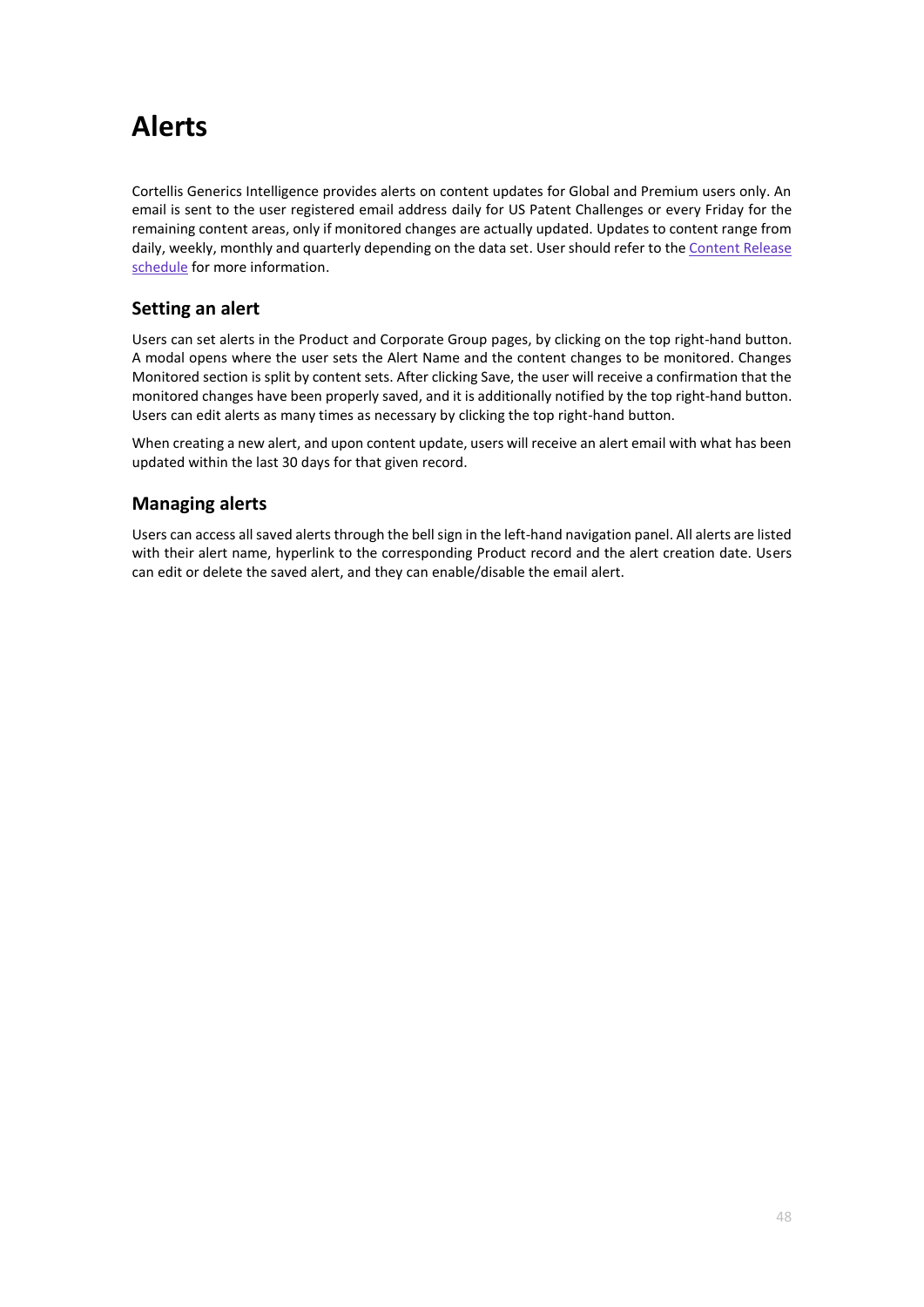## <span id="page-49-0"></span>**Preferences**

Through Preferences, the user can select the preferred country(ies)/territory(ies) by which the content is then prefiltered in the different sections within the application. Available sections in Cortellis Generics Intelligence are:

- − Product API Manufacturers table
- − Product Patents > Patents by Authority table
- − Product Constraint Date Forecast & Exclusivities
- − Subsidiary Patents > Patents by Authority table

Preferences can be accessed either through the user account area placed top right corner or through the navigation side bar depicted as Settings icon.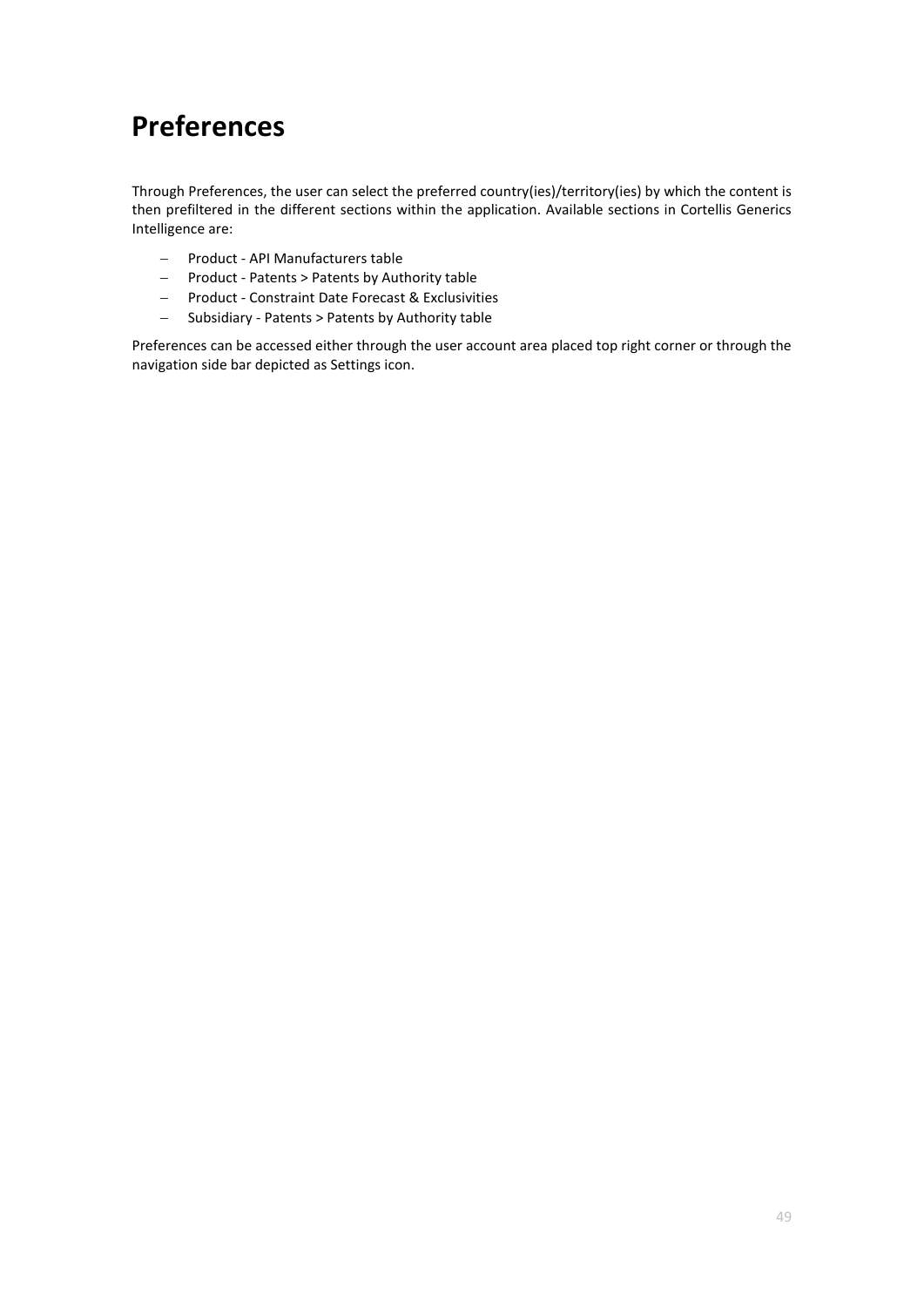## <span id="page-50-0"></span>**US Market Share module**

The US Market Share module provides quantitative information detailing the use of Brand and Generic Drugs across all products, class competing products and marketer information for the United States. The information provided is based on patient medical claims for the patient population being treated with the selected drug. The analysis is generated from raw data sourced from MarketScan from IBM Watson Health, formerly Truven Health Analytics. It covers 35 million patients under the age of 65 with employersponsored private health insurance and then projected out to the full US privately insured population, approximately 115 million. The content is updated on a quarterly basis.

The US Market Share module is only available as an add-on module for Cortellis Generics Intelligence Global and Premium users.

### **Retail Prescriptions and Retail Dose Units views**

Selecting either the Retail Prescriptions or Retail Dose Units view will update many of the charts and insights on the page with that criteria.

### **Insights**

The insights section pulls high-level, important details from the US Market Share data for a quick understanding of the product's current state in the market.

### **Latest Market Share**

The Latest Market Share section provides recent product and dose form information which can be selected via the dropdown. The time frame is displayed under the section header.

The doughnut chart will consistently display shares of generic indicators for the product while the bar chart displays either product or dose form information in an easy-to-use chart. Export functionality offers various data breakdowns for users to choose from including:

- Product x Marketer x Generic Indicator,
- Marketer x Generic Indicator x Dose Form and
- Dose Form x Marketer x Strength

A Generic Indicator is a code identifying products as either original standard products or a generic copy of the standard product:

- Pharmaceutical Equivalents: FDA considers drug products to be pharmaceutical equivalents if they contain the same active ingredient(s), are of the same dosage form and route of administration and are identical in strength or concentration. Pharmaceutically equivalent drugs products may differ in shape, release mechanism, labelling, scoring, and excipients and may or may not be therapeutically equivalent. Only therapeutically equivalent products are interchangeable.
- − Multisource brand, generic: a brand-name drug for which pharmaceutical equivalents are available. At least one of the pharmaceutically equivalent drugs is a generic.
- − Multisource brand, no generic: a brand-name drug for which pharmaceutical equivalents are available. None of the pharmaceutically equivalent drugs is a generic.
- − Multisource generic: a generic drug for which pharmaceutical equivalents, including other generics, are available.
- − Other/unavailable: surgical devices, cosmetics, and chemicals for compounding.
- − Over the counter (OTC): a pharmaceutical product available without prescription. Includes brand-name drugs, generics, and repackaged drugs.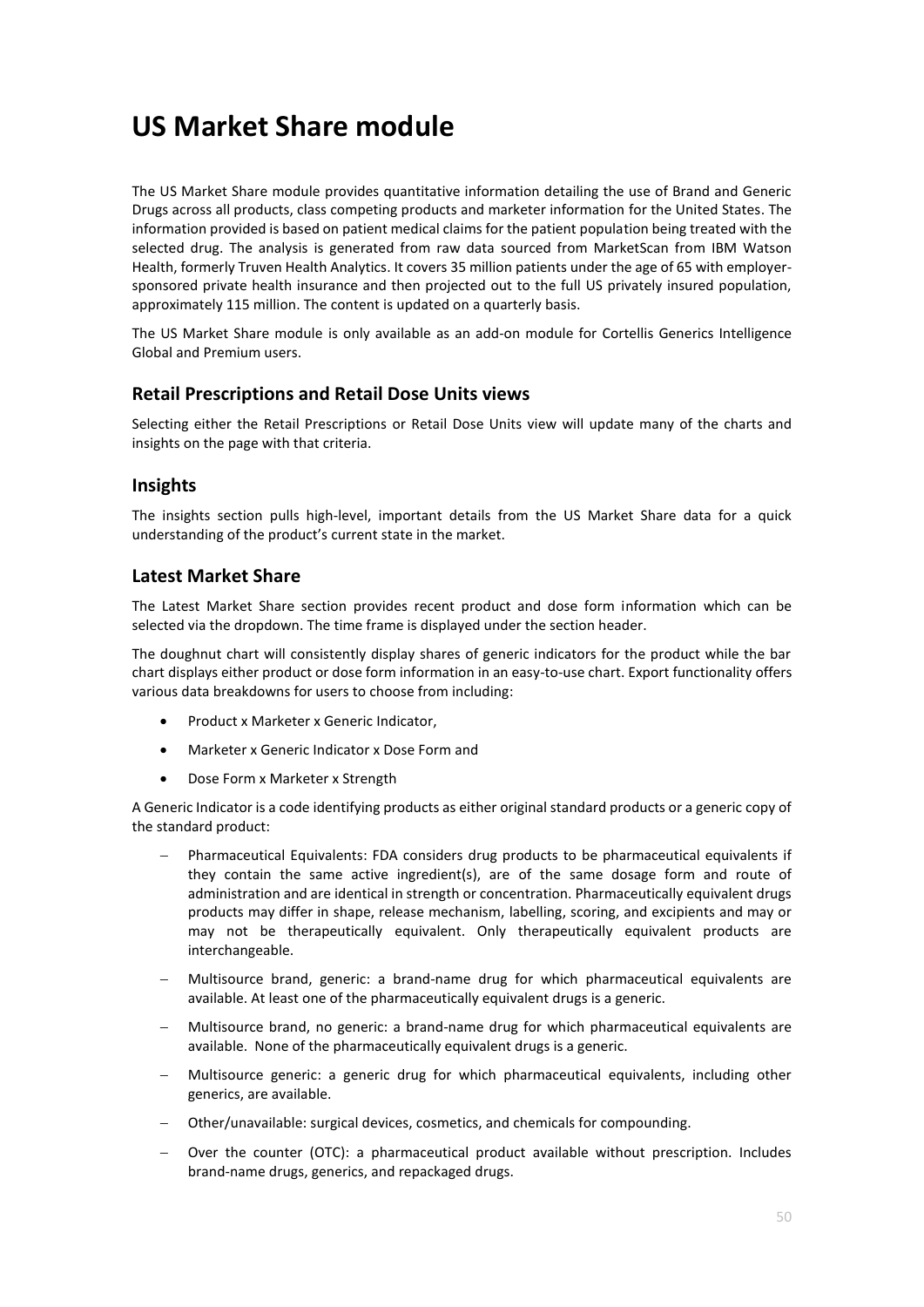- Single source brand: a brand-name drug with no pharmaceutical equivalents available. The drug may, however, be available via a repackager.
- − Single source generic: a generic drug, including a branded generic, with no generic pharmaceutical equivalents.

## **Market Share History**

The Market Share History chart shows the product, dose form, and marketer history in either 3, 5, and 10-year views. The view can be changed by using the button on the upper-right side of the chart. Clicking on the checkmarks in the legend will allow you to toggle lines within the chart. Each line provides more details about the year by hovering your cursor over the dots on the lines. The top items are displayed on the chart and the rest are included in an "Other" category. Details for the "Other" items can be found within the Export, available at the top of the page.

## **Top Competitors by Therapy Area**

The Top competitors by Therapy area provides a history of the product's use within therapy areas commonly associated with the product. This is available in 3, 5, and 10-year views, accessible by the button on the right-hand side of the chart. Therapy areas can be changed using the dropdown. Hovering over the legend and bars will display tooltips with more information. The rest of the top competitors are included in an "Other" category. Details for the "Other" items can be found within the Export, available at the top of the page.

## **Patient Demographics**

#### **US Rx Profiles User Profile**

Estimates displayed are compared to estimates for all prescription drugs. Estimated population using the product, the number of patients per 1000 of the US population, the mean (average) age of a patients taking this product, percent of the population taking this product that is female, payment cost per year per patient, number of prescriptions filled per year per patient, and days supplied per year per patient. Information displayed is for a 12-month period.

#### **Most Frequent Diagnosis**

Displays the most frequent diagnosis for patients taking this drug. This may not necessarily be the diagnosis for which this drug is indicated or being prescribed but is the most frequent diagnosis among patients who have been prescribed this drug in the past year. Information displayed is for a 12-month period.

#### **Most Frequently Prescribed Drugs**

Displays the co-prescribed drugs for the currently specified product and compares it with the most prescribed drugs to the general population. Information displayed is for a 12-month period.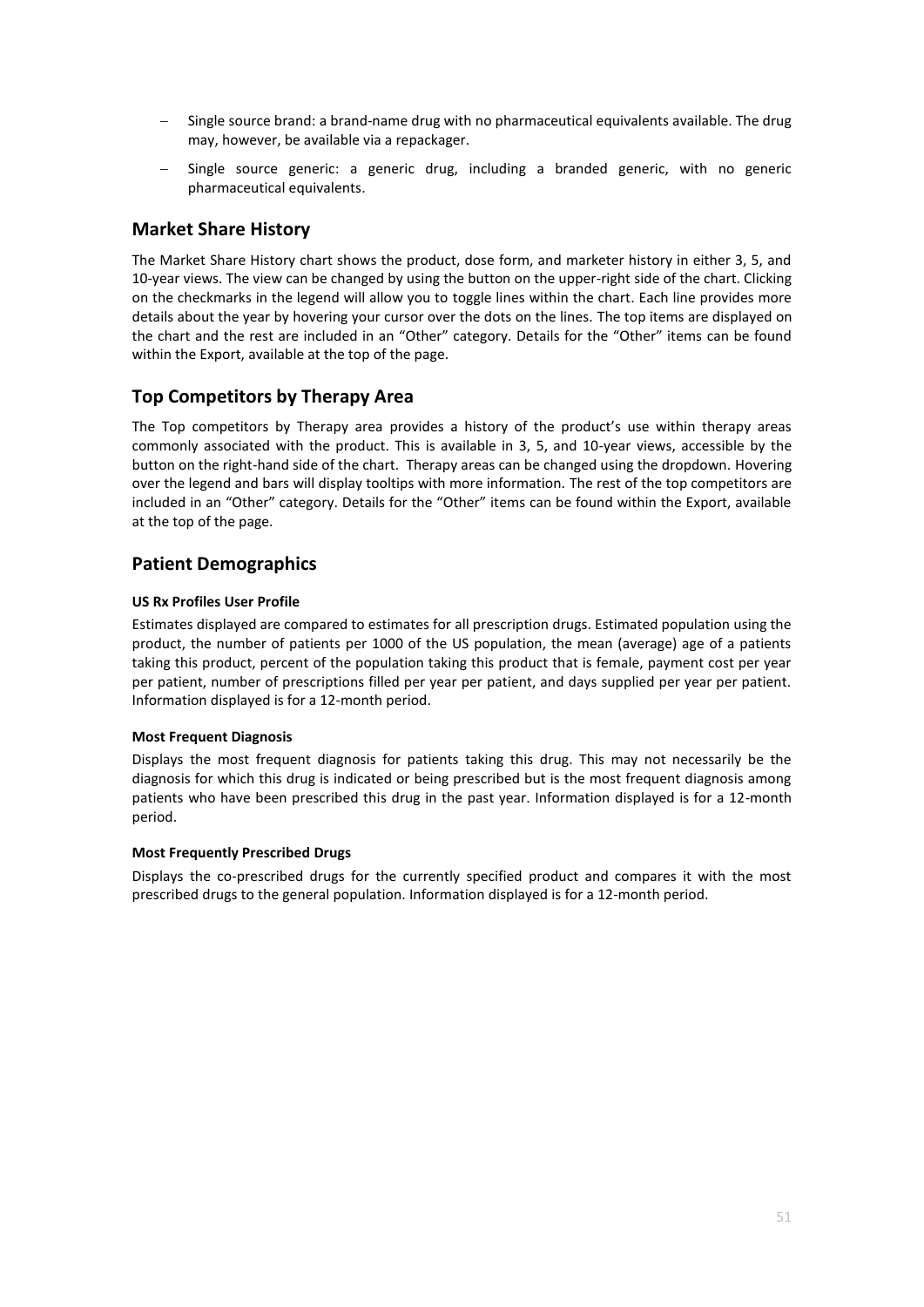## <span id="page-52-0"></span>**LATAM (Latin American) Market Share module**

The LATAM Market Share module provides best-in-class analysis and market trends for prescription drugs in Latin America (LATAM). It is available as an add-on module for subscribers of Cortellis Generics Intelligence Global and Premium only.

LATAM Market Share is based on the analysis of 5 years of historical data on sales, volume of dose units and volume of prescriptions for LATAM overall and broken down by individual countries. Additionally, the data included covers an overview of the distribution channels (retail, hospital, etc.) and top prescriber specialties by product over the last 12 months.

The data issourced from Close-Up International, a LATAM based provider with over 50 years of experience in creating prescription audits for the pharma market. Close-Up have an extensive network of over 25K partners across retail, hospital, wholesale and government.

- The sales, volume of dose units and distribution channels is captured directly through retail, hospital and government and indirectly through wholesalers, representing 98% coverage of the total market (census data).
- The prescription counts and top prescriber specialties reflects a sample of prescriptions captured in pharmacies and is projected with a statistic model to represent the country's total prescriptions. The coverage of audited physicians in each country is between 80-99% of total active physicians in each country.
- − Close-Up have robust quality control processes, audited each year by firms including PWC.

#### **Export**

Data values can be exported using the "Export" button at the top-right of the page.

#### **Sales, Volume - Dose Units and Prescription Counts**

Three metrics are available to assess market share: Sales, Volume of Dose Units and Volume of Prescriptions.

#### **Country Coverage**

Sales, volume of dose units and distribution channels is available for the following countries: Argentina, Brazil, Chile, Columbia, Ecuador, Paraguay, Peru, Uruguay. Note – Mexico data are coming soon.

Prescription count and prescriber specialties is available for the following countries: Argentina, Bolivia, Brazil, Chile, Columbia, Costa Rica, Ecuador, El Salvador, Guatemala, Honduras, Mexico, Nicaragua, Panama, Paraguay, Peru, R. Dominican, Uruguay, Venezuela.

#### **Latest Market Share**

The Latest Market Share section provides a 12-month analysis of the brand vs generic split and an overview of the market share based on product by dose form and dose form by strength.

#### **Market Share History**

The Market Share History chart displaysthe product, dose form, pack country or marketer history in either 3 or 5-year views. Clicking on the checkmarks in the legend will allow you to hide or show items within the chart. By hovering your cursor over the dots on the lines, will provide additional details.

This analysis is available by sales, volume of dose units and volume of prescription counts (available on the market access tab).

Note: Only the top 9 items for each category are displayed on the chart, with the rest grouped under "Other". Details for the "Other" items can be found within the Export, available at the top of the page.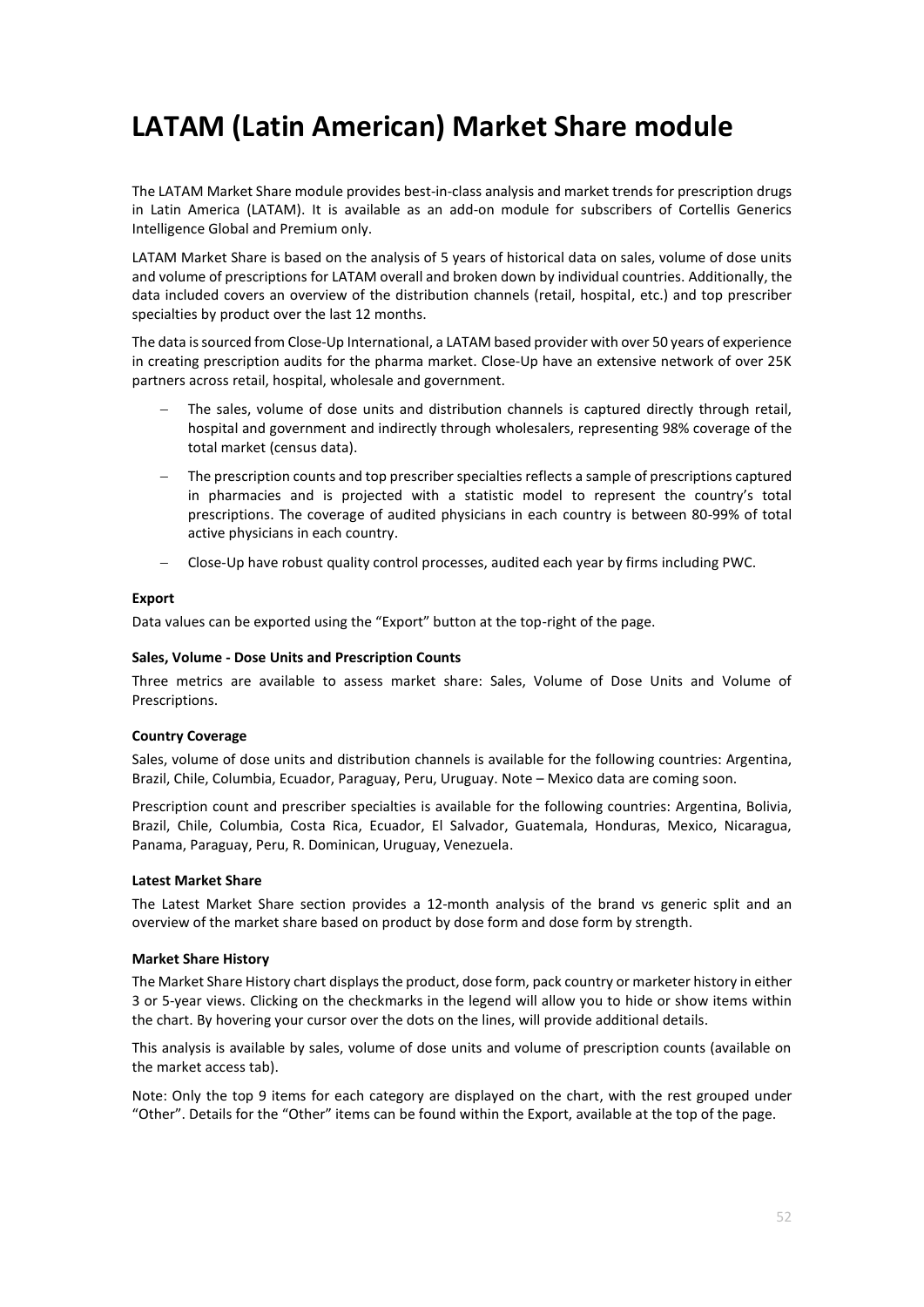#### **Top Competitors by Therapy Area (EphMRA)**

The Top Competitors by Therapy Area chart provides a history of the product's use within therapy areas commonly associated with the product, alongside similar products. Therapy areas can be changed using the dropdown menu. Hovering over the legend and bars will display tooltips with more information.

Note: Only the top 9 products, based on market share, are displayed with the remaining grouped under "Other". Details for the "Other" items can be found within the Export, available at the top of the page.

#### **Channels by Sales and Volume**

The Channels by Sales and Channels by Volume charts provides a comprehensive view into the different Sales and Volume channels for a given product over the last 12-months. Hovering over the legend label or channel slice will display additional details.

#### **Top Prescriber Specialties**

The Prescriber Specialties chart displays the top specialties based on prescription counts by product over the last 12-months. The top nine items are displayed, with the remaining grouped under "Other".

#### **Brand vs Generic**

The term "Brand" indicates innovator products and branded generics, whereas "Generic" indicates unbranded generics. The "B" icon displayed in charts reflects innovators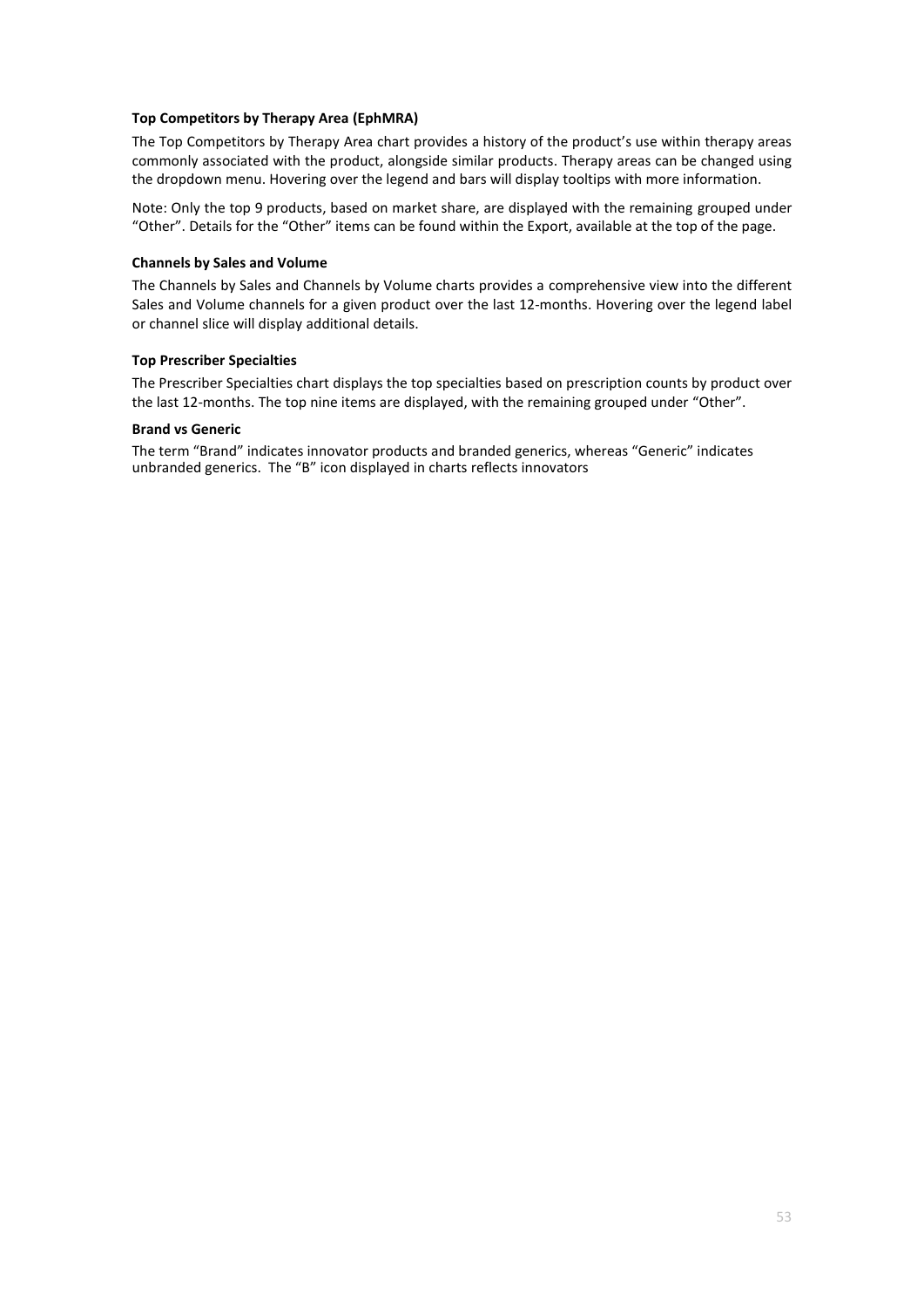## <span id="page-54-0"></span>**Global Pricing Trends module**

The Global Pricing Trends module provides pricing and reimbursement trends for prescription drugs in 80+ countries. It is available as an add-on module for subscribers of Cortellis Generics Intelligence Global and Premium only.

Users are able to search by a single or multiple API and/or trade name, as well as categories including "country", "dose form", "therapeutic area", "marketer" and even limit results to those with more than/less than a specific price or between a specific price range of interest.

Searching for multiple products will return a tabular comparison view, with pricing provided as the latest and average values based on the trade name and dose form group. Searching or selecting a single API will return visual analytics and trends focused on price evolution, country comparison and reimbursement trends.

The data is sourced from Global Pricing Innovations, a UK-based data provider that has developed an expert system to globally collect and standardise pricing from over 90 markets.

## **Price Points**

Pricing is provided at each stage of the supply chain, including:

- − Ex-manufacturer: Manufacturer's price (without VAT), and with no margins/mark-ups applied
- − Wholesale: The price at which pharmacies will purchase a drug from their wholesaler, with the wholesaler mark-up applied
- − Retail: Price (without VAT) with mark-up applied by the retail pharmacist
- − Hospital: Price of drug within a hospital setting

## **Price Types**

Several price types have been provided at each stage of supply, where available for a given product, to provide complete clarity on the pricing data. This includes:

- Price (Non-Discounted): Include Listed prices which are commonly used to regulate prices, as well as calculated prices based on officially published legislative margins; they reflect the maximum price and not necessarily the transacted price
- Price Less Discount: Is the price deducting publicly available rebates, mandatory discounts, or product-specific discounts; does not apply to all products or all markets.

Prices are available in both local currency and USD for comparison purposes.

## **Currency**

Both local currency and standardised to USD is available for comparison purposes. Where values have been converted to USD, the conversion rate will be displayed or available on hover on the Pricing Trends chart views.

Note: Currency conversions will be available on the Pricing Overview table in early 2021.

## **Country Coverage**

The module covers 90 countries at present, as seen below.

Countries/Territories currently covered include Albania, Algeria, Argentina, Armenia, Australia, Austria, Azerbaijan, Bahrain, Bangladesh, Belarus, Belgium, Brazil, Bulgaria, Canada Federal, Canada Quebec, Canada Ontario, Chile, China, Colombia, Croatia, Cyprus, Czech Republic, Denmark, El Salvador, Estonia, Finland, France, Georgia, Germany, Greece, Hong Kong, Hungary, Iceland, India, Indonesia, Ireland, Israel, Italy, Japan, Jordan, Kazakhstan, Kenya, Kuwait, Latvia, Lebanon, Liechtenstein, Lithuania, Luxembourg, Macedonia, Malaysia, Mexico, Moldova, Montenegro, Morocco, Netherlands, New Zealand, Nicaragua,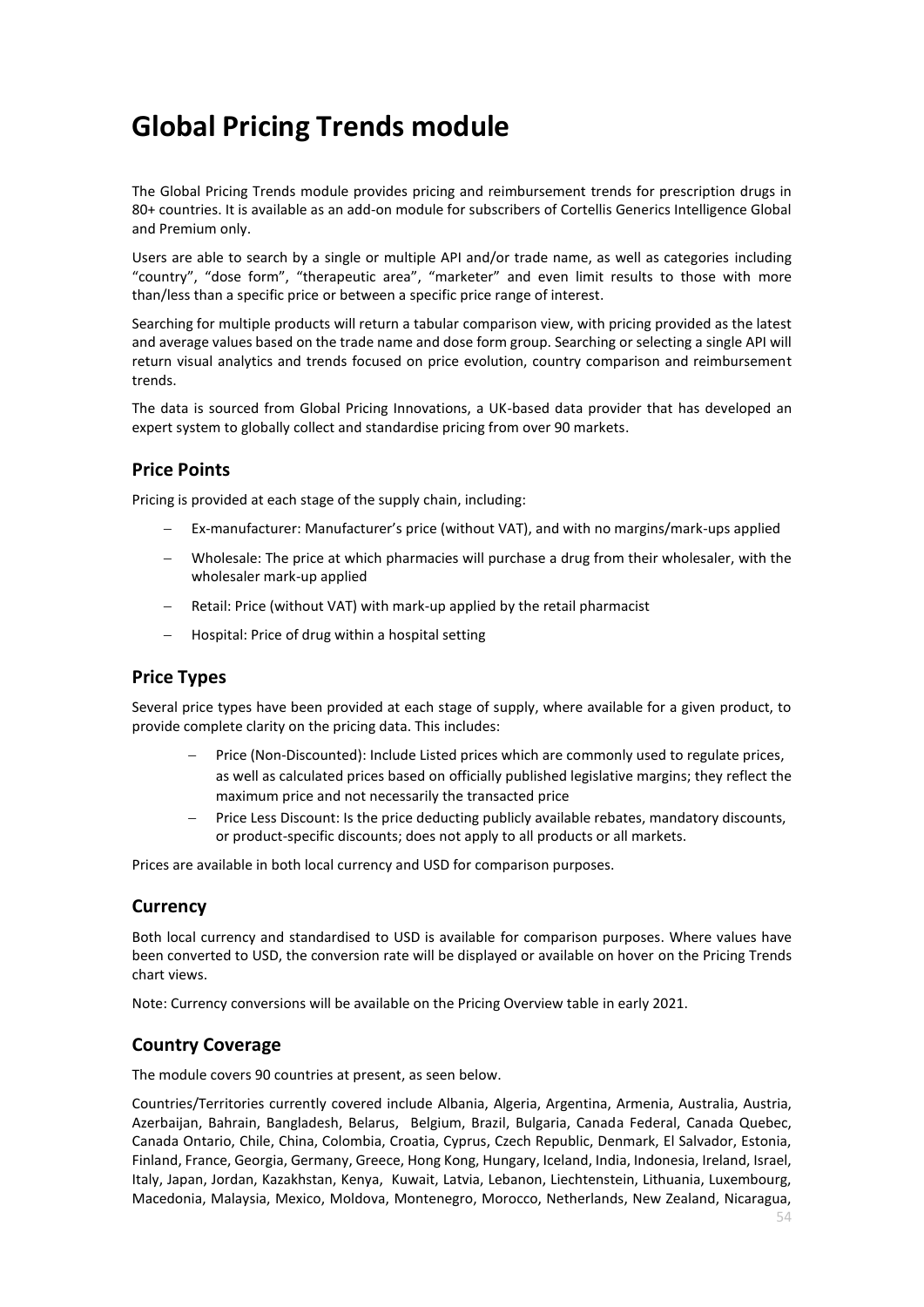Norway, Oman, Pakistan, Paraguay, Peru, Philippines, Poland, Portugal, Puerto Rico, Qatar, Romania, Russia, Saudi Arabia, Singapore, Slovakia, Slovenia, South Africa, South Korea, Spain, Sri Lanka, Sweden, Switzerland, Taiwan, Thailand, Tunisia, Turkey, UAE, Ukraine, United Kingdom, Uruguay, USA, Uzbekistan, Vietnam.

## **Latest Price and Price History**

Latest price reflects current year pricing for products that are available.

Price history of up to five years is available for most countries. Where only the latest price is available for a given country, this will be indicated in the pricing trends charts in the module.

## **Reimbursement Trends**

Reimbursement status, percentage and reimbursed price is captured for most countries.

Note: It is currently under investigation for USA and may be available in 2021. It is not available for Bangladesh, Ecuador, El Salvador, Hong Kong, Kuwait, Qatar, Singapore, Vietnam.

### **Exports**

Data from the Pricing Overview table can be exported in excel. Underlying data from the Historical Prices and Country Comparison charts can also be exported in excel and will include values for the selected countries only.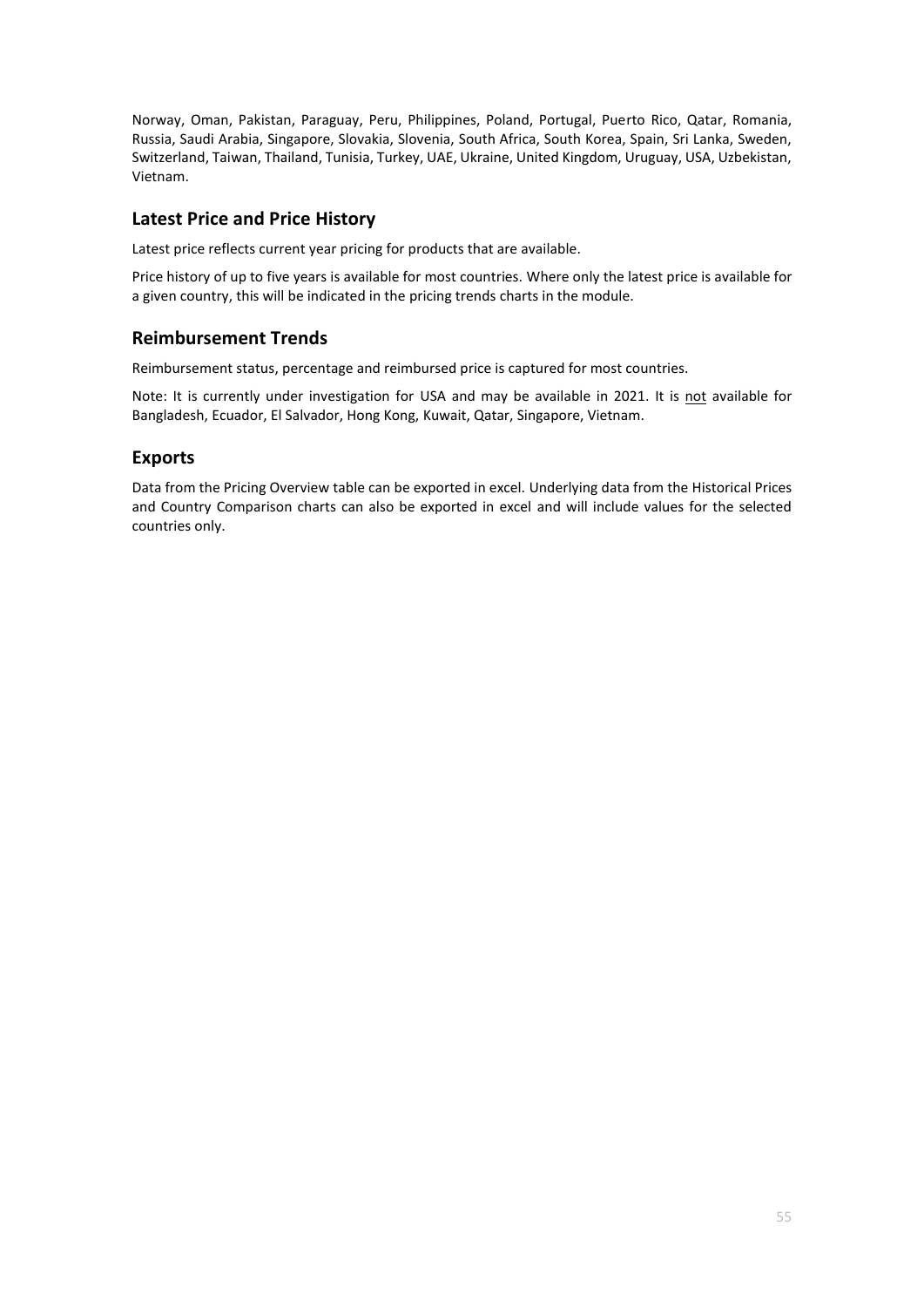## <span id="page-56-0"></span>**FAQs**

## **API Manufacturers**

#### • **Where does Cortellis Generics Intelligence get its API intelligence?**

Our research team has been tracking global API manufacturing activities for more than 25 years. We obtain our API information from our confidential network of industry sources, including API manufacturers and their competitors, generic drug manufacturers, agents and traders, and government sources. Clarivate Research has an extensive network of industry contacts with whom we communicate on a regular basis to validate our data and provide insights into the markets.

#### • **Does Cortellis Generics Intelligence provide information on intermediates?**

The fundamental unit of the product is the active pharmaceutical ingredient (coverage includes vitamins, water, salts, some molecules with veterinary applications, herbal extracts etc.). We don't cover many intermediates or bulk chemicals unless they are also used as APIs. We include API manufacturers who usually produce intermediates (many steps from being an API) and may list advanced intermediates (one or two steps from being an API) in addition to APIs.

#### • **Does Cortellis Generics Intelligence provide information on veterinary products?**

Coverage includes only those veterinary drugs that are also used in humans. Most pharmaceutical companies in the market covered are not very involved in veterinary products. The veterinary market has a different set of requirements and regulations.

#### • **Why is an API listed at multiple sites for the same group?**

Companies will often list numerous sites in a DMF and many of the API manufacturers desire the flexibility of producing an active ingredient at more than one of their facilities. Cortellis Generics Intelligence does not make arbitrary decisions with regard as to which site to link the active ingredient to and therefore lists several sites.

## **Regulatory Filings**

#### • **How can a company have a DMF for a product but not be listed as a manufacturer?**

Cortellis Generics Intelligence lists a company as a manufacturer only when the information can be validated. When a manufacturer files a DMF, they are supposed to have manufactured a couple of batches of the product, but that is not always the case. Since DMFs are neither approved nor disproved by the FDA, it is possible for anyone to file a DMF. So, having a DMF is not always a proof that the company can manufacture an API for commercial purposes. Companies that have filed DMFs that would not in fact be manufacturers include: traders, agents, and corporate sites that are distinct from bulk manufacturing facilities. Another cause of discrepancy is when companies stop manufacturing a product, for which they have a DMF. In cases like these the DMF can stay active until the FDA deactivates it, but the company would not have been manufacturing the product. Type II DMFs can also be filed for intermediates and finished dose products, so not all type II DMF holders will show up in our API manufacturers table.

#### • **Why is the number of Confirmed API by company sometimes lower than the number of Commercially Available products in the API page?**

The number of Confirmed APIs Manufactured shown in the Company Detail page is the total number of distinct APIs that are commercially available or Under Development. However, the API page shows each of the products per company site that have been confirmed as commercially available. For example, in the case of Sandoz (Novartis AG), ampicillin is listed three times because it has been confirmed as commercially available from three different API manufacturing sites.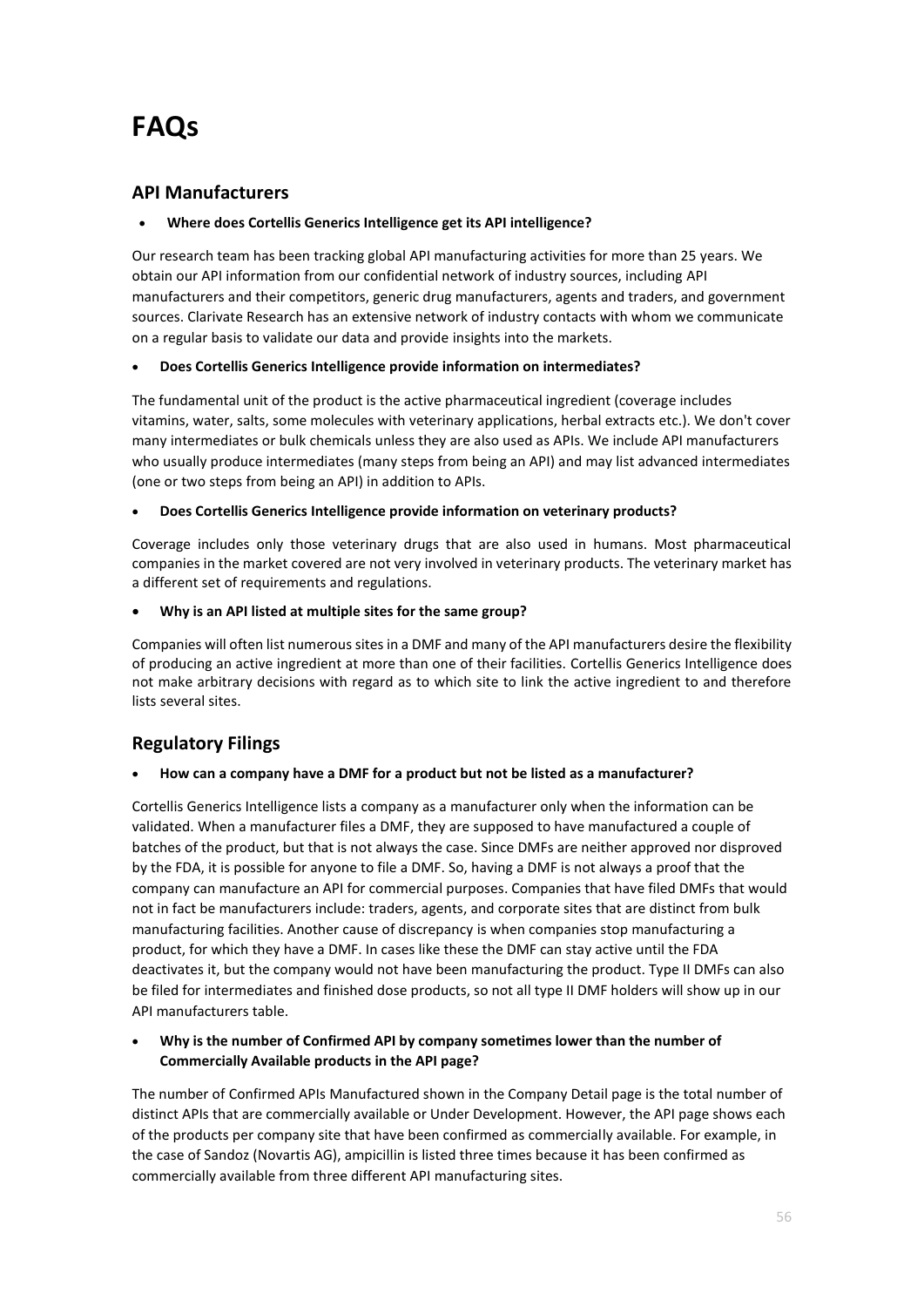## **Approvals**

#### • **What is the Orange Book?**

The FDA Orange Book contains all approved New Drug Applications (NDAs) and approved Abbreviated New Drug Approvals (ANDAs) along with their corresponding patent and exclusivity information. Cortellis Generics Intelligence integrates the FDA updates to the Orange Book with other FDA information such as ANDA tentative approvals and discontinuations as they become available, in addition to ANDA filings we learn about through litigation. These items do not appear in the online FDA Orange Book. Product Records list all NDA/ANDA approvals (final, tentative, and discontinued for both Rx and OTC-over the counter). Filings and tentative approvals are displayed in italics and the discontinued items are greyed-out. Once the ANDA receives final approval, then the FDA will be included in the online Orange Book.

#### • **What are the three digits at the end of the NDA/ANDA number?**

The three digits at the end of the NDA/ANDA refer to the product number if there are multiple forms or strengths for an approved product.

#### • **What does "tentative" mean as a US Orange Book approval status?**

A tentative approval is issued to the applicant when the application is approvable prior to the expiration of any patents or exclusivities accorded to the reference listed drug product. A tentative approval does not allow the applicant to market the generic drug product and postpones the final approval until all patent/exclusivity issues have expired.

## **Launches & Pack Prices**

#### • **Can I tell brand products from generic launches? Innovators from licensees?**

Cortellis Generics Intelligence does not distinguish between innovator and generic product launches. However, if the trade name is the same as the active ingredient, there is a strong possibility the product is a generic. Marketers other than the innovator may be licensees, and such relationships are provided in Deals. Plus, if multiple companies are selling the same branded product in different countries/territories, then it is likely that there is a licensing deal involved. If multiple companies are selling the same branded product in the same country/territory, then it is likely that some of these companies are parallel importers. Parallel importers can often be distinguished by chevron symbols (>>) next to the Marketer name and/or Trade Name.

#### • **How does IQVIA collect the product launch information? What channels do they use?**

IQVIA collects sales data through the traditional IQVIA network in a given country/territory. Launch details are collected as part of the MIDAS sales data collection effort. Additionally, Cortellis Generics Intelligence links another file from IQVIA that covers launch data gathered through an editorial process. By combining the two files, which are not available anywhere else, Cortellis Generics Intelligence is able to provide more complete coverage of launched products.

Once launched, IQVIA does not cover withdrawn or discontinued products. It is possible that products shown as launched are, in fact, no longer marketed by the company(s) that launched them.

#### • **Does IQVIA sales data include number of units sold?**

Cortellis Generics Intelligence sales data does not include number of units sold.

#### • **How does IQVIA collect the product launch information? What channels do they use?**

IQVIA collects sales data through the traditional IQVIA network by country/territory. Launch details are collected as part of the MIDAS sales data collection effort. Additionally, Cortellis Generics Intelligence links sales and launches data through an editorial process, which results in a more complete coverage of launched products.

#### • **How often is the IQVIA data updated?**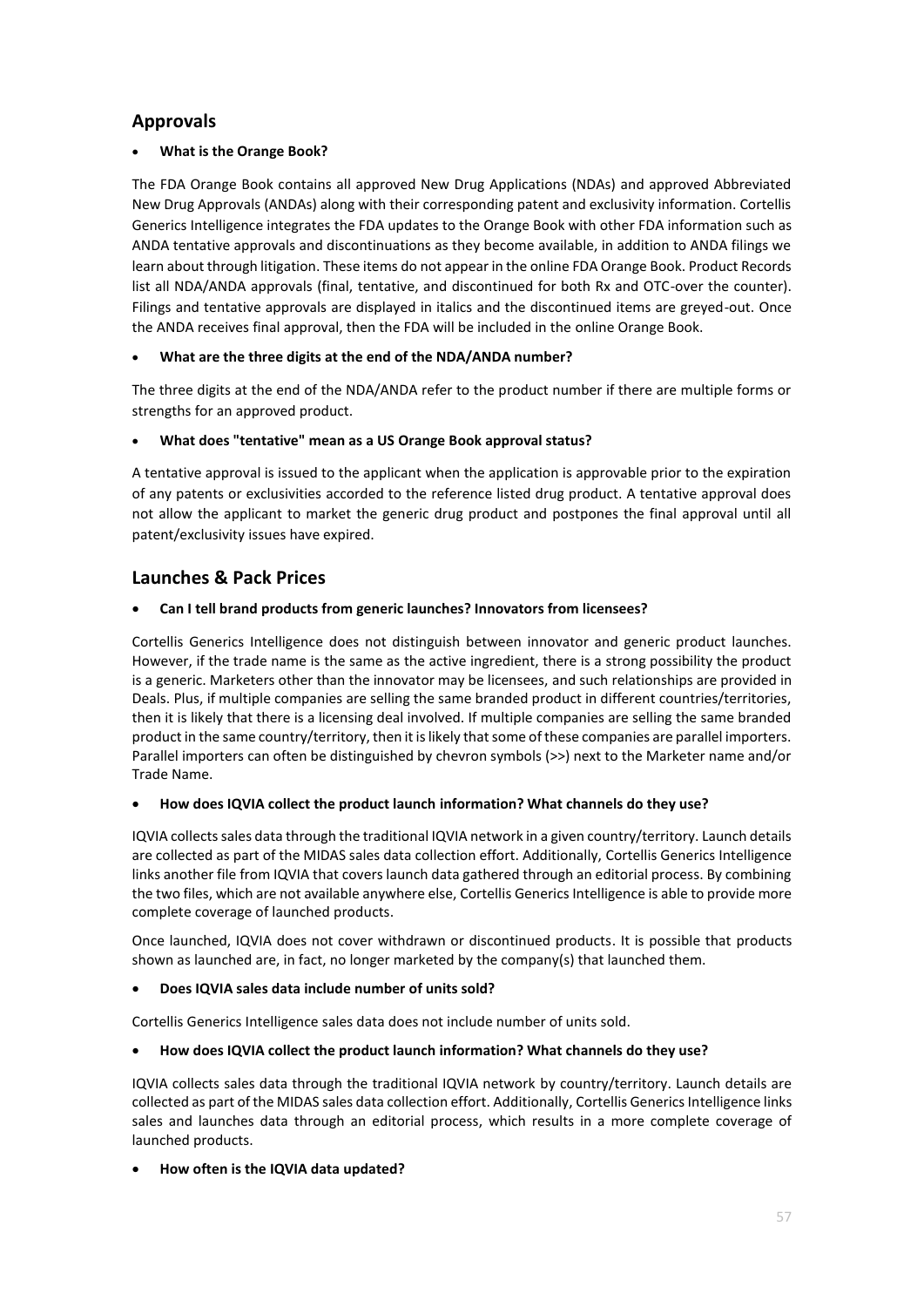Cortellis Generics Intelligence receives IQVIA data quarterly.

### **Constraint Date Forecast & Exclusivities**

• **Why do some products that have Paragraph IVs filed have "In litigation" as the NCD and others in the same situation do not?**

If the product patent is still present in the Orange Book, the calculated Constraint Date Forecast will be displayed, even if there is a Paragraph IV challenge on the molecule. The assumption is that the product patent will stand. However, if there is an ongoing challenge and there is no product patent standing, then it is 'In litigation'. It cannot be estimated which remaining Orange Book patent, if any, will ultimately be found constraining.

## **Patents & SPCs**

• **What is the difference between a Publication and a Patent?**

A Publication is a document that is published by a country/territory's patent office about an application or a granted patent.

• **Does the patent data include information on patent extensions?**

Cortellis Generics Intelligence patent data covers extensions for Australia, Europe, Japan and the United States.

• **Why can the country/territory associated with the primary patent be different than the priority country/territory?**

It seems that in some small or new member countries/territories, the priority information is incomplete or inaccurate at the time of filing in the local patent office. When the patent information is submitted it does not contain the actual priority info and therefore the priority country/territory may not harmonize with the primary patent country/territory.

• **Why are some SPCs held by 'individual'?**

In some countries, SPC can be transferred from corporation to the inventor(s) and vice versa. This transfer information is not readily available, the data is incomplete or available only by specific request. Also, a transfer of ownership can take place when the patent lapses for non-payment of renewal fees.

### **Deals**

• **What is the difference between the Deals available in Cortellis Deals Intelligence and the ones available in Cortellis Generics Intelligence?**

Cortellis Generics Intelligence includes the subset of Cortellis Deals Intelligence deals that are related to products that have reached phase III or higher development status. Occasionally, there can be a deal related to manufacturing that may involve a drug that has not reached phase III. As for companies, Cortellis Generics Intelligence covers those deals that are mainly related to generics, API manufacturers or those that are related to the early development of a drug that has reached phase III or higher. All deal types are considered, including mergers and acquisitions.

### **R&D**

• **What is the difference between the development programs available in Cortellis Competitive Intelligence and the ones available in Cortellis Generics Intelligence?**

Cortellis Generics Intelligence includes the subset of Cortellis Competitive Intelligence development programs that are related to products that have reached phase III or higher development status, and have an actual drug name, not just a development code. These products may likely include development programs in lower phases as well.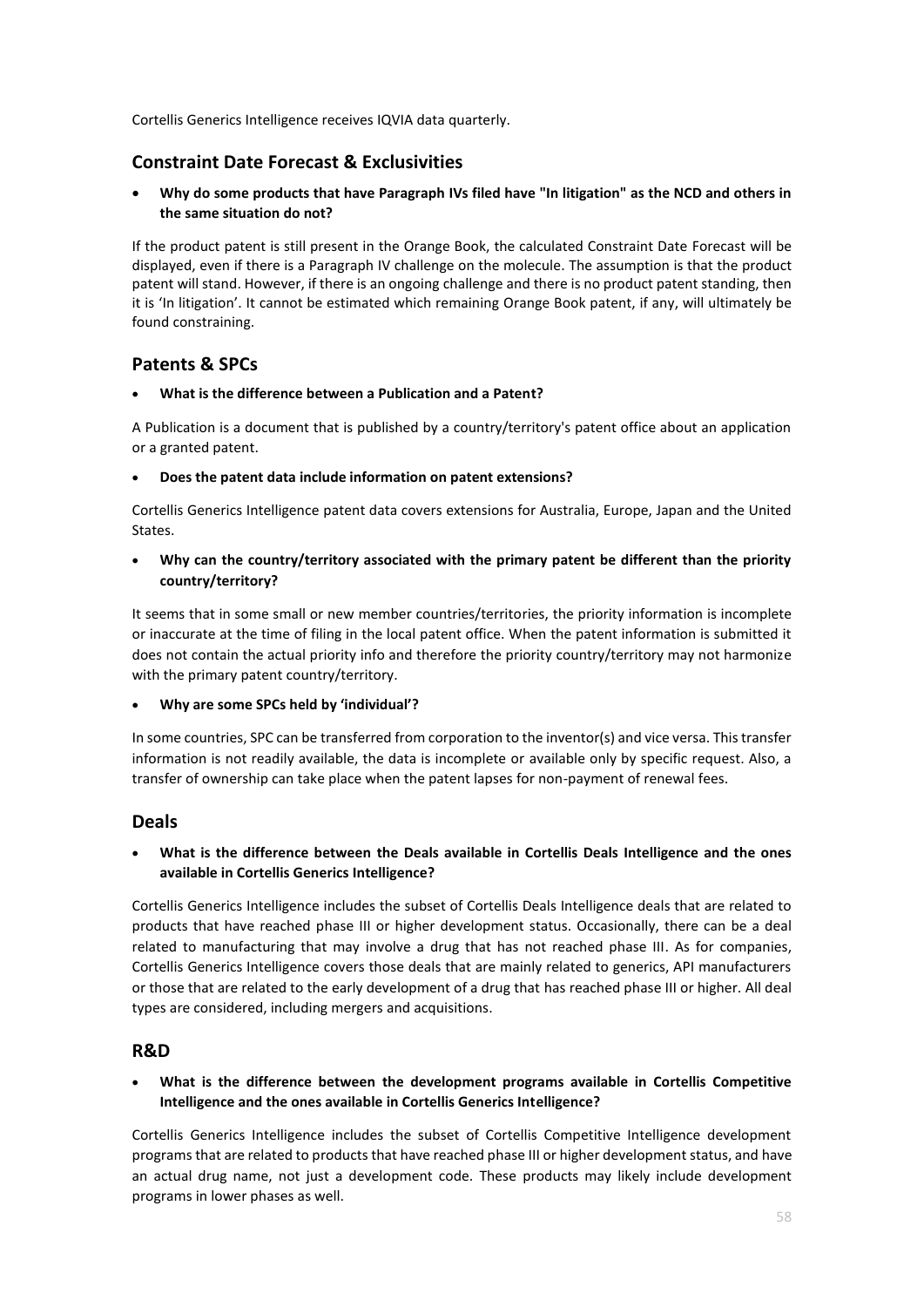## **US Market Share module**

#### • **How can a given product have multiple generic indicators under the same manufacturer?**

It is possible that the product's generic indicator changed in the course of the year (e.g. when from "multisource brand, no generic" to "multisource brand, generic") or the manufacturer is associated with different dose forms and strengths each of which may have a different generic indicator.

#### • **Why are there more marketers listed in the Market Share Module than in the Dose Form Detail table?**

The data source for the Market Share Module is from MarketScan from IBM Watson Health, formerly Truven Health Analytics, and is based on patient medical claims. The Dose Form Detail table data is from IQVIA and is based on the traditional IQVIA network. There is not a direct correlation between the two.

## **Global Pricing Trends**

• **What does the reimbursement present indicate in the Reimbursement trends chart?**

The reimbursement present is calculated by the amount the National Insurance System (NIS)/National Healthcare System (NHS) covers of the Retail + VAT price, the remaining present is covered by the patient as out-of-pocket expense or the insurer (if other than NIS).

• **What is the difference between Canada-Ontario and Canada-Federal, and why it seems Canada-Ontario to has more records than Canada-Federal?**

This is due to the following reasons:

- For Ontario prices get extracted from "Ontario Drug Benefit Formulary" whereas for Federal from CADTH
- Quebec publishes its own prices and therefore the need to deferential when Federal prices are not applicable across the two provinces

As Quebec and Ontario have different prices due to budget allocation Federal has less records.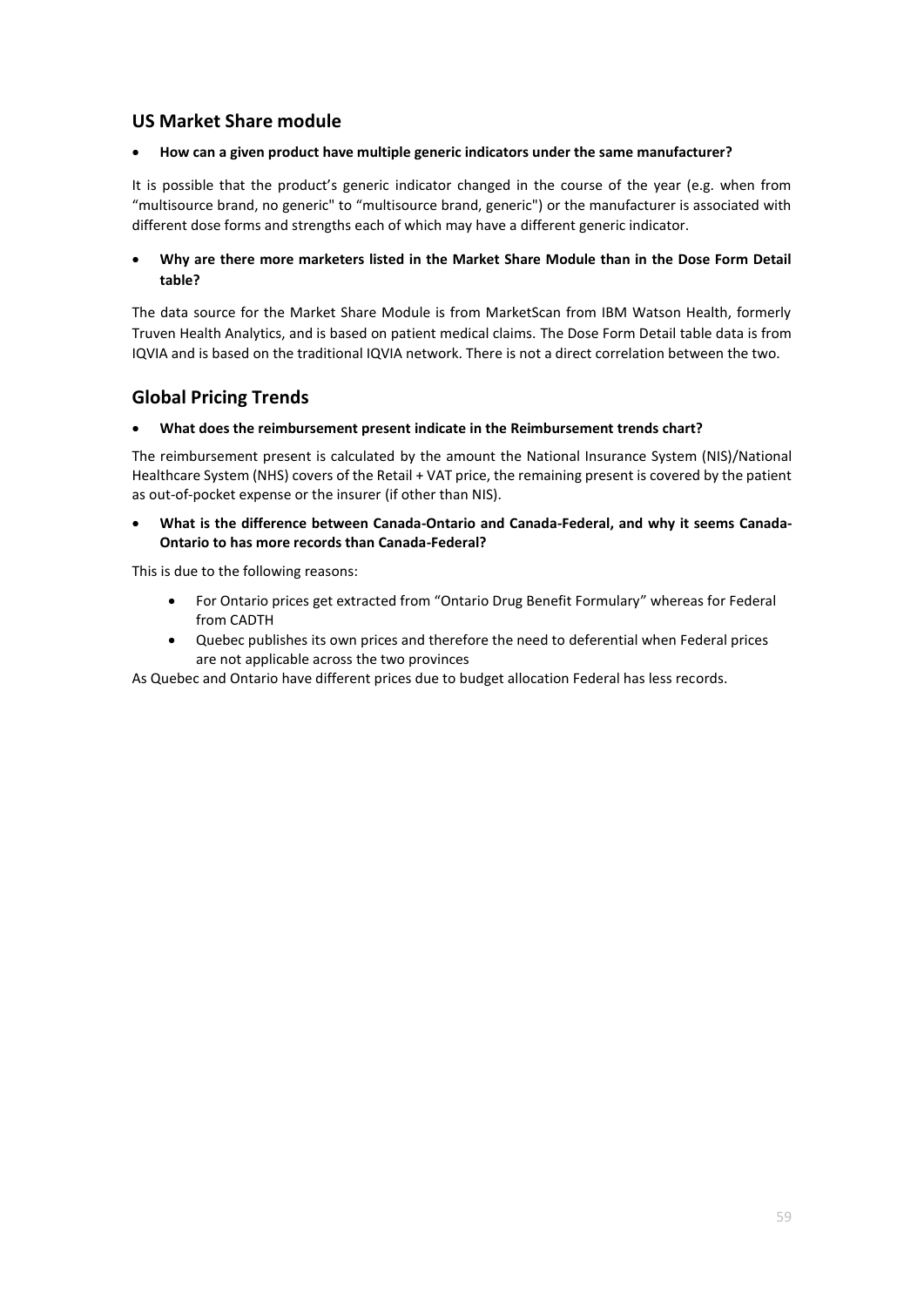## <span id="page-60-0"></span>**System requirements**

| <b>Devices</b>           | Desktop                                                                          |
|--------------------------|----------------------------------------------------------------------------------|
|                          | Laptop                                                                           |
| <b>Operating Systems</b> | Windows                                                                          |
|                          | <b>MacOS</b>                                                                     |
| <b>Browsers</b>          | Chrome                                                                           |
|                          | Firefox                                                                          |
|                          | Edge                                                                             |
|                          | Safari*                                                                          |
|                          | Internet Explorer 11**                                                           |
| <b>Export</b>            | Filename.xlsx; requires spreadsheet reader<br>such as Microsoft Excel or similar |
|                          | Filename.pdf; requires PDF reader such as<br>Adobe Reader or similar             |
| <b>Additional</b>        | Pop-up blockers need to be disabled                                              |
|                          | No plug-ins are needed                                                           |

The following systems are supported, latest versions are recommended.

\* Cortellis Generics Intelligence is tested on, but not optimized for these browsers.

\*\* In 2021, we will be phasing out support for IE11. We recommend you experience Cortellis on any of the other supported browsers.